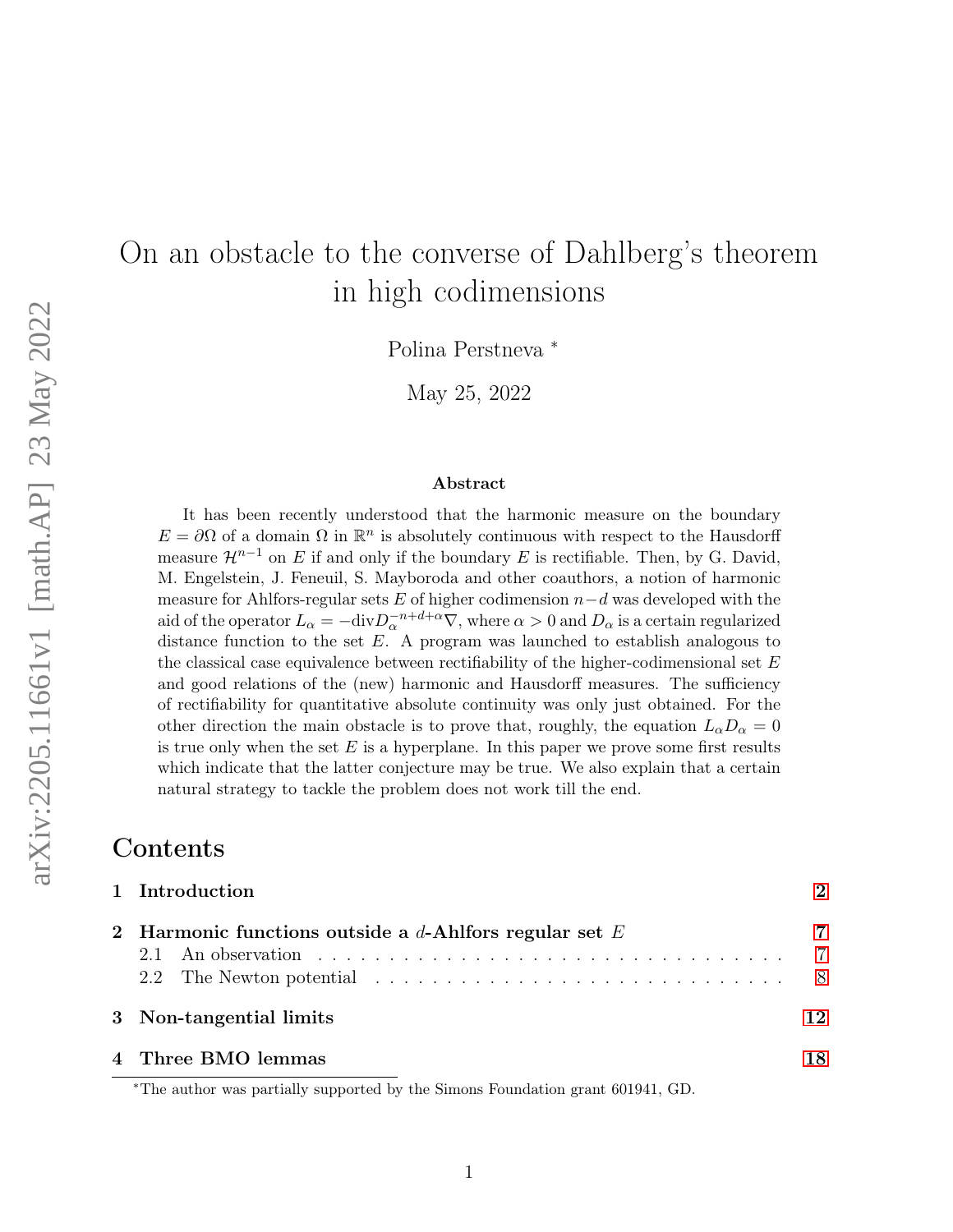|  | 5 No one-parameter families of solutions                                | 22 |
|--|-------------------------------------------------------------------------|----|
|  |                                                                         |    |
|  | 5.2 No one-parameter families of Lipschitz graph solutions 28           |    |
|  | 5.3 A comment on a sporadic family versus one-parameter family, and BMO |    |
|  |                                                                         |    |
|  |                                                                         |    |

6 No smooth solutions for the hyperplane [36](#page-35-0)

### <span id="page-1-0"></span>1 Introduction

This note belongs to a long tradition of studying the relations between the geometry of a domain  $\Omega \subset \mathbb{R}^n$  and the analysis on  $\Omega$  or  $E = \partial \Omega$ , in particular relative to second order elliptic operators on  $\Omega$ . Important examples of this are the study of the absolute continuity of the harmonic measure on  $E$  with respect to the surface measure. This subject has a long history (and we refer the reader to the introduction of [\[9\]](#page-39-0) for a thorough survey); let us just mention here two important results in the spirit of our interests here. In [\[5\]](#page-39-1), B. Dahlberg showed that when  $\Omega$  is a Lipschitz domain, the harmonic measure on E is mutually absolutely continuous with respect to the surface measure, and even given by an  $A_{\infty}$  weight; there were lots of important results before, but mostly when  $n = 2$  and related to conformal mappings. After this, it was slowly understood that the main issue in this problem was the rectifiability of the boundary  $E$ . Recall that d-rectifiability of a set means that it can be represented as at most countable union of Lipschitz graphs (of dimension d) and a set of zero Hausdorff measure  $\mathcal{H}^d$ . Later, the technology improved to the point that one could also worry about the converse results, i.e., what can be said about  $E$  when the harmonic measure is absolutely continuous. In 2015, after a long series of works, the question was finally settled in [\[3\]](#page-39-2) by J. Azzam, S. Hoffman, M. Mourgoglou, J. M. Martell, S. Mayboroda, X. Tolsa and A. Volberg. They proved in particular that for  $n \geq 2$  and a set E with  $\mathcal{H}^{n-1}(E) < \infty$ , the absolute continuity of the harmonic measure on E with respect to  $\mathcal{H}^{n-1}$  on E is equivalent to its rectifiability.

Many of the results above, which initially concerned the Laplacian  $\Delta$ , were also extended to a class of elliptic operators  $L$  that are sufficiently close to constant coefficient elliptic operators. See for instance [[2](#page-38-0)], [[13](#page-39-3)].

After these successes, G. David, J. Feneuil, and S. Mayboroda [\[9\]](#page-39-0) started to inquire if the same philosophy is still true for domains  $\Omega$  with a lower-dimensional boundary, and more precisely domains  $\Omega \subset \mathbb{R}^n$  such that  $E = \partial \Omega$  is Ahlfors regular with a dimension  $d < n-1$ . Recall that E is called d-Ahlfors regular if for some  $C_0 \geq 1$  the double inequality

$$
C_0^{-1}r^d \le \mathcal{H}^d(E \cap B(x,r)) \le C_0r^d
$$

is true whenever  $x \in E$  and  $0 < r < \text{diam}(E)$ . Notice that in such a case there is no complementary component, i.e.,  $\Omega = \mathbb{R}^n \setminus E$ , and it is checked in [\[9\]](#page-39-0) that  $\Omega$  has nontangential access. But the harmonic measure (associated to  $\Delta$ ) is not well defined on E, for instance because Brownian paths do not see  $E$ , so the authors had to use a different class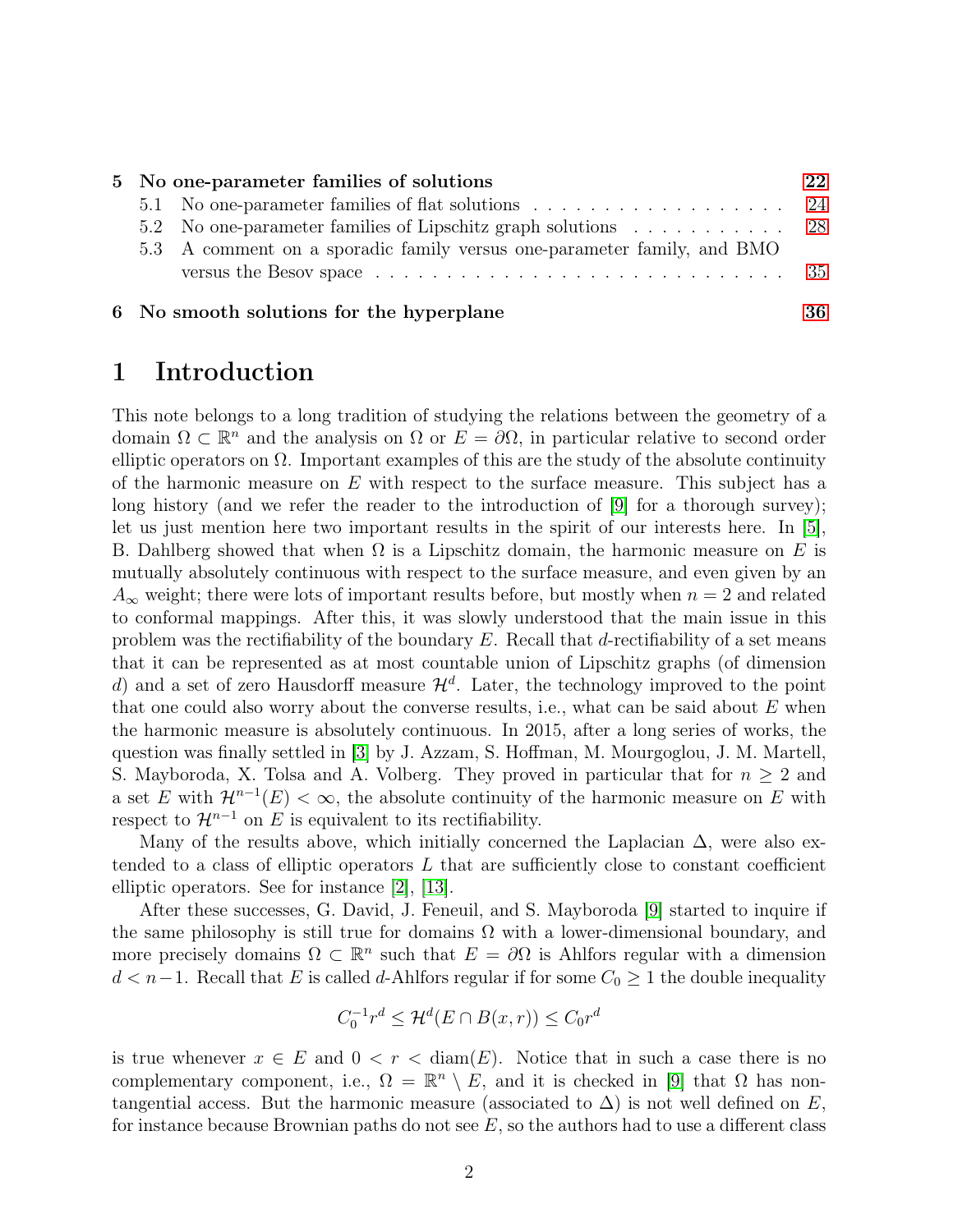of (degenerate) elliptic operators, adapted to the geometry of  $E$ . They consider divergence form operators

<span id="page-2-0"></span>
$$
L = -\text{div}A\nabla,\tag{1}
$$

where the matrix valued function  $A: \Omega \to M_n(\mathbb{R})$  satisfies the modified ellipticity conditions

<span id="page-2-1"></span>
$$
\delta(x)^{n-d-1} A(x)\zeta \cdot \xi \le C_1|\zeta||\xi|, x \in \Omega, \zeta, \xi \in \mathbb{R}^n, \text{ and}
$$

$$
\delta(x)^{n-d-1} A(x)\zeta \cdot \zeta \ge C_1^{-1}|\zeta|^2, x \in \Omega, \zeta \in \mathbb{R}^n,
$$
 (2)

where  $C_1 \geq 1$  is a constant, and  $\delta(x) = \text{dist}(x, E)$  is the distance function from  $x \in \Omega$  to E. With these operators  $L$ ,  $|9|$  establishes an analogue of the usual theory of elliptic operators: the existence and uniqueness of solutions, and some regularity of the latter. This allows one to define a (degenerate) elliptic measure on the boundary set  $E$  in a "usual" way, along with a notion of a Green function.

Then they worry about analogues in this higher co-dimension context of the direct absolute continuity results, like Dahlberg's theorem above. The concerned operators have to lie in a much smaller class; recall that in the classical case, typical absolute continuity results concern only perturbations of the Laplacian. They settle on the nicest operator they found, namely

<span id="page-2-3"></span>
$$
L = L_{\alpha,\mu} = -\text{div} D_{\alpha,\mu}^{-n+d+1} \nabla,\tag{3}
$$

where  $\mu$  is some d-dimensional Ahlfors regular measure on  $E, \alpha > 0$  is a parameter, and the corresponding smooth distance function  $D_{\alpha,\mu}$  is defined by

<span id="page-2-2"></span>
$$
D_{\alpha,\mu}(x) = \left(\int\limits_E |x-y|^{-d-\alpha} d\mu(y)\right)^{-1/\alpha}.\tag{4}
$$

We say that the measure  $\mu$  is a d-dimensional Ahlfors regular measure on E when the (closed) support of  $\mu$  is E, and when there is a constant  $C_0$  such that

$$
C_0^{-1}r^d \le \mu(B(x,r)) \le C_0r^d \tag{5}
$$

for  $x \in E$  and  $0 < r < \text{diam}(E)$ . It is easy to check that since  $\mu$  is Ahlfors regular,  $D_{\alpha,\mu}(x)$ is equivalent to dist(x, E), hence  $L_{\alpha,\mu}$  satisfies the constraints [\(1\)](#page-2-0) and [\(2\)](#page-2-1).

It is well known that when there is a  $d$ -Ahlfors regular measure on  $E$ , then the restriction  $\mathcal{H}_{|E}^{d}$  of the Hausdorff measure is d-Ahlfors regular too. In fact, in [\[8\]](#page-39-4), the authors restrict to  $\mu = \mathcal{H}_{|E}^d$ , and prove that when E is the graph of a Lipschitz function with a small enough Lipschitz norm, the harmonic measure associated to  $L_{\alpha,\mu}$  is mutually absolutely continuous with respect to  $\mu$ , and given by an  $A_{\infty}$  weight. The result extends to any d-Ahlfors regular measure  $\mu$  on E, and later on it was proved in [\[11\]](#page-39-5) and [\[12\]](#page-39-6) that this result extends to the case where E is uniformly rectifiable of dimension  $d < n - 1$ ,  $\mu$  is any d-Ahlfors regular measure on E, and  $\alpha > 0$ .

At this point it makes sense to look for a converse, but it was found in [\[7\]](#page-39-7) that the following anomaly occurs. For the "magic" number  $\alpha = n - d - 2$ , the function [\(4\)](#page-2-2) is a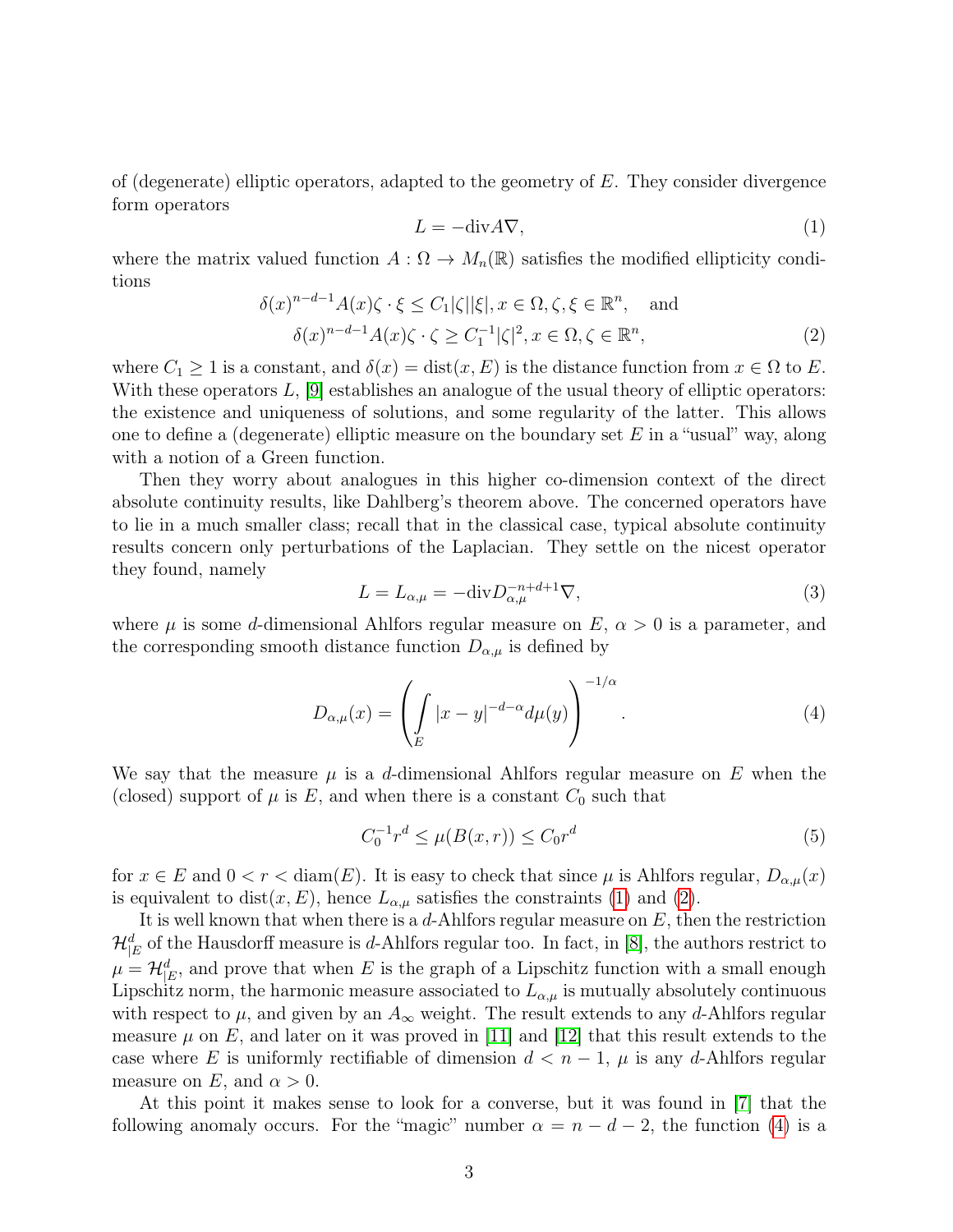solution to  $L_{\alpha,\mu}$  = 0 on  $\Omega$  for the operator [\(3\)](#page-2-3). This implies that the harmonic measure for this operator is absolutely continuous with respect to Hausdorff measure  $\mathcal{H}^d$  on E, no matter how irregular geometrically this set really is. This means that the full analogue of the reverse to Dahlberg's theorem in higher codimension cannot be true. Yet it sounds reasonable to expect that, except in the magic case when  $d < n - 2$  and  $\alpha = n - d + 2$ , the uniform rectifiability of E follows from the  $A_{\infty}$ -absolute continuity of the harmonic measure associated to  $L_{\mu,\alpha}$  with respect to  $\mu$ .

In [\[10\]](#page-39-8), the authors propose to address the different issue of good approximation of the Green function for  $L_{\mu,\alpha}$  (with a pole at  $\infty$ ) by distance functions to E. They prove some direct results, and also show that some interesting converse results will follow if one proves the following conjecture. Let E be a d-Ahlfors regular set,  $D_{\alpha,\mu}$  – the regularized distance function as above in [\(4\)](#page-2-2), and  $L_{\alpha,\mu}$  – the degenerate elliptic operator mentioned before. Then

<span id="page-3-0"></span>
$$
L_{\alpha,\mu}D_{\alpha,\mu} = 0 \quad \text{in} \quad \Omega = \mathbb{R}^n \setminus E \tag{6}
$$

is never true except for the following two cases:

- 1. when  $d < n 2$  and  $\alpha = n d 2$ ,
- 2. when  $E = \mathbb{R}^d$  for some integer d and  $\mu = c\mathcal{H}^d|_E$  for some positive constant c.

In this work we will make the first step in the study of this conjecture. Before we state our results, let us explain our motivation and give some definitions.

Our global goal is to prove that, for the case when  $\alpha$  is not the "magic" number, the only possible solution to [\(6\)](#page-3-0) is what we call the flat solution. We wanted to start with explaining why there are no solutions in a neighbourhood of the flat one. This could be easier than the study of global solutions, since we can view the non-flat ones as small perturbations of the flat. Essentially, any story about perturbations involves a parameter and a family of solutions corresponding to it. This is why an often-used plan to prove the absence of solutions in a neighbourhood is to prove first the absence of parametric families of solutions. Which is exactly what we will do. Then the transition to the absence of individual solutions is usually not too hard, though in our situation the most logical scheme does not work: we will discuss this in section 5. So the results we state and prove below are actually the best one could do trying to follow the described plan to solve the hypothesis.

Let us discuss in more details what we mean by parametric families in a neighbourhood of the flat solution. To start with, consider the case when the measures  $\mu$  of all of the functions  $D_{\alpha,\mu}$  of our family live on the hyperplane  $E = \mathbb{R}^d$ , but their densities with respect to the Hausdorff measure are not constants. Then the easiest one-parameter family of solutions of [\(6\)](#page-3-0) to study is  $\{D_{\alpha,\mu_t}\}_{t\in[0,t_0)}$  with  $E=\mathbb{R}^d$  and  $\mu_t=(1+t\phi)d\mathcal{H}^d$  for a fixed function  $\phi \in L^{\infty}(\mathbb{R}^d)$ . The next step is to switch to the solutions  $D_{\alpha,\mu}$  such that  $\mu$  is supported on graphs close to the hyperplane  $\mathbb{R}^d$ . Here the easiest one-parameter family to study is  $\{D_{\alpha,\mu_t}\}_{t\in[0,t_0)}$  with  $E_t = Im(Id+t\psi)$ , and  $(Id+t\psi)^{-1}(\mu_t) = (1+t\phi)d\mathcal{H}^d$  for fixed functions  $\phi \in L^{\infty}(\mathbb{R}^d) \cap L^1(\mathbb{R}^d)$ ,  $\psi \in Lip(\mathbb{R}^d) \cap L^1(\mathbb{R}^d)$ . These are the examples one can keep in mind.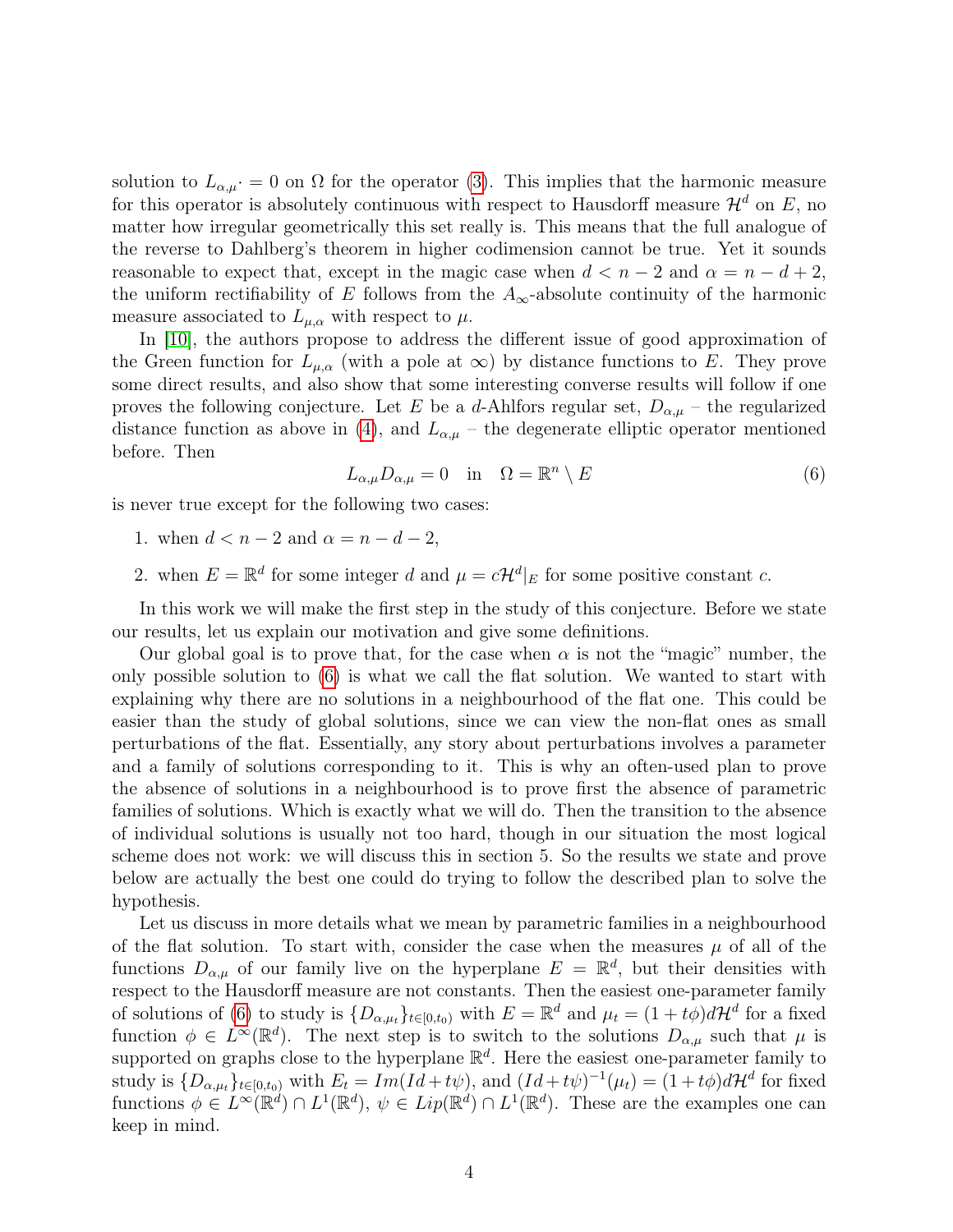Our results concern more general families of solutions. We start with measures supported on  $E = \mathbb{R}^d$ .

<span id="page-4-0"></span>Definition 1. We call a non-trivial one-parameter differentiable family of flat perturbations of the flat solution a family of solutions  ${D_{\alpha,\mu_t}}_{t\in[0,t_0)}$ ,  $t_0 > 0$ , of [\(6\)](#page-3-0) such that for any t the measure  $\mu_t$  is supported on E has density  $1 + \phi_t, \phi_t \in L^{\infty}(\mathbb{R}^d)$  with respect to  $\mathcal{H}^d$ with the following properties:

- 1.  $\phi_0 = 0$ ,
- 2. the family of densities is Frechet differentiable at zero in  $BMO(\mathbb{R}^d)$ ; that is, there exists a function  $\frac{\partial \phi_t(y)}{\partial t}|_{t=0} = \frac{\partial \phi_t}{\partial t}(0, y)$  such that

$$
\|\phi_t - t \frac{\partial \phi_t}{\partial t}(0, \cdot)\|_{BMO} = o(t), \quad \text{as } t \to 0,
$$

3. the derivative  $\frac{\partial \phi_t}{\partial t}(0, \cdot)$  is a non-constant function,

4.

$$
\|\phi_t\|_{BMO}, \Big| \int\limits_{B(0,1)} \phi_t(y) dy \Big| \le Ct \quad \text{and} \quad \Big| \int\limits_{B(0,1)} \left( \phi_t(y) - t \frac{\partial \phi_t}{\partial t}(0,y) \right) dy \Big| = o(t), \ t \to 0.
$$

The integral conditions above on the ball  $B(0, 1)$  help, because the  $BMO$  norm itself does not control averages on large balls. In the next definition, when we write that the modulus of a vector-valued function or its norm (in  $BMO$ ) admits an estimate, we mean that the moduli or norms of every component of this vector admit it.

<span id="page-4-1"></span>Definition 2. We call a non-trivial one-parameter differentiable family of graph perturbations of the flat solution a family of solutions  $\{D_{\alpha,\mu_t}\}_{t\in[0,t_0)}, t_0 > 0$ , of [\(6\)](#page-3-0) such that for any t the support  $E_t$  of  $\mu_t$  is the image of a Lipschitz function  $Id + \psi_t : \mathbb{R}^d \to \mathbb{R}^n$ , where  $\psi_t : \mathbb{R}^d \to \mathbb{R}^{n-d}$  has the Lipschitz constant  $Ct$ , the measure  $\mu_t$  is the image by  $Id + \psi_t$  of  $(1 + \phi_t)d\mathcal{H}^d, \phi_t \in L^{\infty}(\mathbb{R}^d)$ , and the following conditions hold:

- 1.  $\phi_0 = \psi_0 = 0$ ,
- 2. the families of densities  $\{\phi_t\}$  and graph functions  $\{\psi_t\}$  are Frechet differentiable at zero in  $BMO(\mathbb{R}^d)$ : there exist functions  $\frac{\partial \phi_t(y)}{\partial t}|_{t=0} = \frac{\partial \phi_t}{\partial t}(0, y)$  and  $\frac{\partial \psi_t(y)}{\partial t}|_{t=0} = \frac{\partial \psi}{\partial t}(0, y)$ in  $BMO(\mathbb{R}^d) \cap L^1(\mathbb{R}^d)$  such that

$$
\|\phi_t - t\frac{\partial \phi_t}{\partial t}(0, \cdot)\|_{BMO} = o(t), \quad \text{as } t \to 0,
$$
  

$$
\|\psi_t - t\frac{\partial \psi_t}{\partial t}(0, \cdot)\|_{BMO} = o(t), \quad \text{as } t \to 0,
$$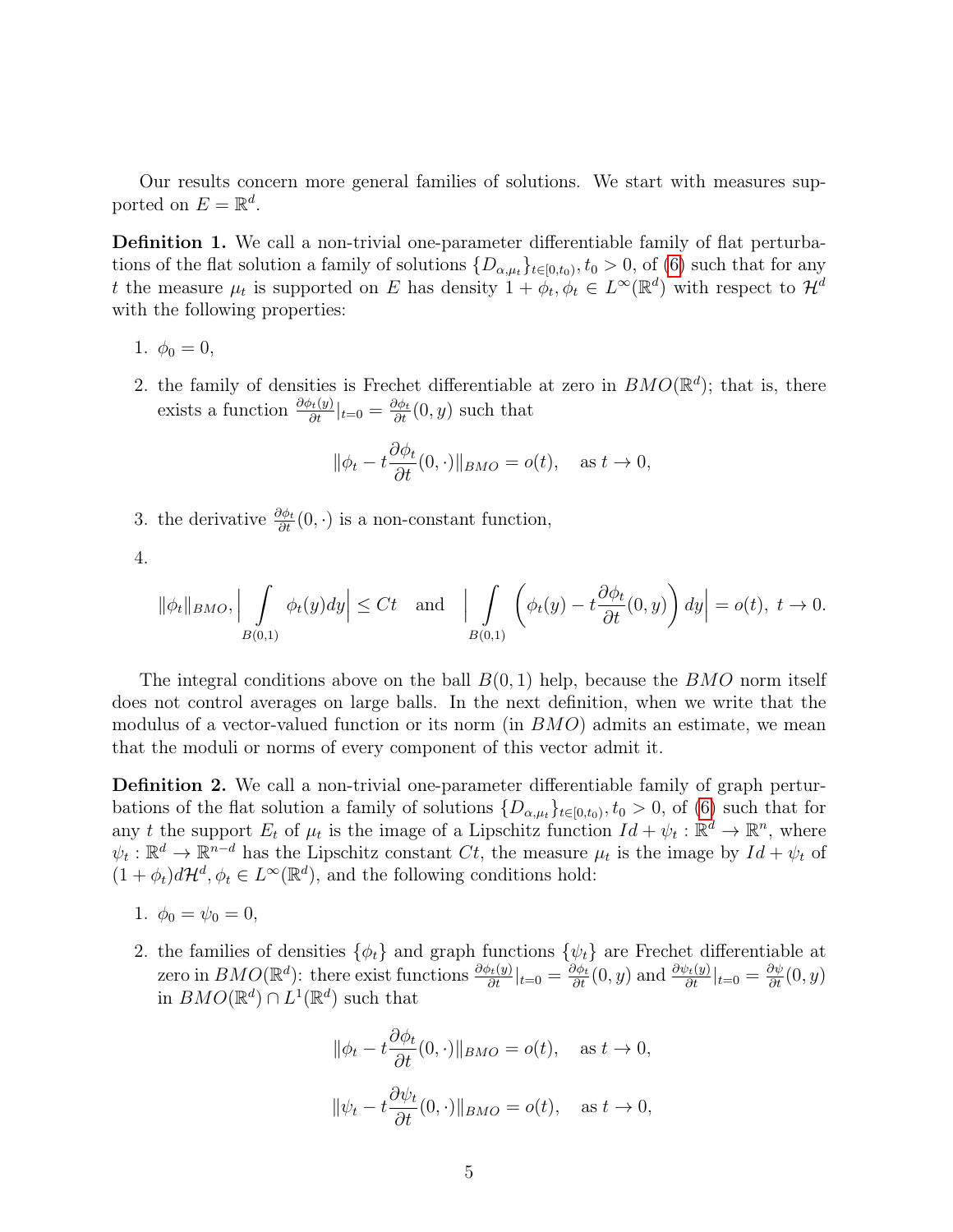3. the derivative  $\frac{\partial \psi}{\partial t}(0, y)$  is not constant,

4. for  $F_t = \phi_t$  and  $\psi_t$ 

$$
||F_t||_{BMO}, \Big| \int\limits_{B(0,1)} F_t(y) dy \Big| \le Ct \quad \text{and} \Big| \int\limits_{B(0,1)} \left( F_t(y) - t \frac{\partial F_t}{\partial t}(0,y) \right) dy \Big| = o(t), \ t \to 0.
$$

We think that the result we state below for the non-trivial one-parameter differentiable families of graph perturbations is true without the assumption that the derivatives  $\frac{\partial \phi_t}{\partial t}(0, y)$ and  $\frac{\partial \psi_t}{\partial t}(0, y)$  are in  $L^1(\mathbb{R}^d)$  (or without any other similar summability assumption), but we did not manage yet to think of a better argument than the one in Subsection 5.2, which uses the Fourier transform.

We are now ready to state our first two main theorems. Recall that we are interested in the case when for our parameters  $n, d$  and  $\alpha$  we have  $n - d > 2$  and  $\alpha > 0$  is not "magic"  $(\alpha \neq n - d - 2)$ , and we do not pose any additional restrictions on them in Theorems [1](#page-5-0) and [2](#page-5-1).

<span id="page-5-0"></span>**Theorem 1.** For and integer  $d < n-2$  and  $E = \mathbb{R}^d$  there are no non-trivial one-parameter differentiable families of flat perturbations of the solution  $D_{\alpha,\mu}$  with  $\mu = c\mathcal{H}^d|_E$  of the equation  $L_{\alpha,\mu}D_{\alpha,\mu}=0$ .

<span id="page-5-1"></span>**Theorem 2.** For any integer  $d < n-2$  there are no non-trivial one-parameter differentiable families of graph perturbations of the solution  $D_{\alpha,\mu}$  with  $\mu = c\mathcal{H}^d|_E$  and  $E = \mathbb{R}^d$  of the equation  $L_{\alpha,\mu}D_{\alpha,\mu} = 0.$ 

For the case when  $E$  is a hyperplane we are able to provide another result in the spirit of non-existence of global solutions. We show that, if the density of the measure  $\mu$  in  $D_{\alpha,\mu}$ with respect to the Hausdorff measure is regular enough and it is not a constant, then  $(6)$ cannot be true. To make precise the notion of "regular enough" we remind the reader yet another definition.

**Definition 3.** We say that a function f on  $\mathbb{R}^d$  is in Hölder class  $C^{k,\gamma}(\mathbb{R}^d)$  if it has continuous derivatives up to the order  $k$  and the  $k$ th partial derivatives are Hölder continuous with the exponent  $\gamma$ ,  $0 < \gamma < 1$ . A function g is Hölder continuous with the exponent  $\gamma$  if

$$
\sup_{x \neq y} \frac{|g(x) - g(y)|}{|x - y|^{\gamma}} < \infty.
$$

Additional restrictions on  $\alpha$  and d are posed due to our method. They come from the assumption of integrability of certain functions.

<span id="page-5-2"></span>**Theorem 3.** If E is a hyperplane of dimension  $d$  ( $E = \mathbb{R}^d$ ) such that  $n - d > 4$ ,  $\alpha > 2 + \varepsilon_0$ for some  $0 < \varepsilon_0 < 1$ , and the density of the measure  $\mu$  with respect to the Hausdorff measure  $\mathcal{H}^d$  on E is not a constant, but of class  $C^{2,\varepsilon}$  for some  $0 < \varepsilon < \varepsilon_0$ , then the function  $D_{\alpha,\mu}$ as in  $(4)$  cannot be a solution for the equation  $(6)$ .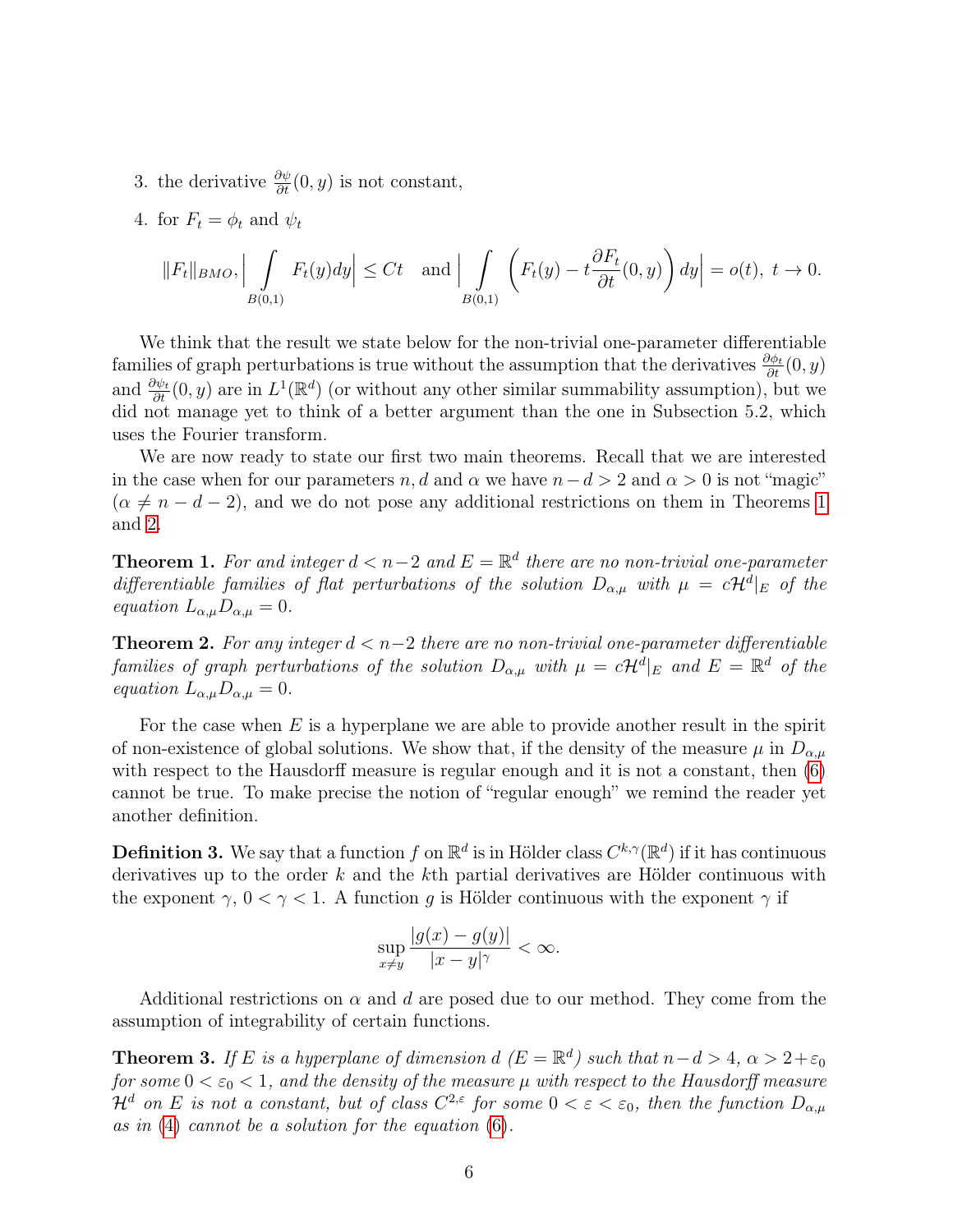The paper is organized as follows. In Section 2 we discuss a suitable reformulation of the equation [\(6\)](#page-3-0) in terms of the Laplacian, and then give a representation of any harmonic function on  $\Omega$  with certain asymptotics. In Section 3 we discuss non-tangential limits of the smooth distance function  $D_{\alpha,\mu}$ . In Section 4 we prove some facts we need about the space of functions with bounded mean oscillations. In Section 5 we prove Theorems [1](#page-5-0) and [2](#page-5-1), and discuss why our method does not seem to allow one to finish the proof of the conjecture about the uniqueness of flat solutions of [\(6\)](#page-3-0). In Section 6 we prove Theorem [3](#page-5-2).

#### Acknowledgements

I am very grateful to my PhD thesis advisor, Professor Guy David, for the patient guidance and permanent support during the development of this paper. I also would like to thank Pierre-Gilles Lemarié-Rieusset and Ioann Vasilyev for fruitful discussions.

### <span id="page-6-0"></span>2 Harmonic functions outside a  $d$ -Ahlfors regular set E

#### <span id="page-6-1"></span>2.1 An observation

Our method is based on a simple observation, which we now present. Throughout the text we suppose that E is a d-Ahlfors regular set and  $\mu$  is a d-Ahlfors regular measure on E. Suppose that the function  $D_{\alpha,\mu}$  in [\(4\)](#page-2-2), which is easily seen to be smooth in  $\Omega = \mathbb{R}^n \setminus E$ , is a solution to the equation  $L_{\alpha,\mu} \cdot = -\text{div} D_{\alpha,\mu}^{n-d-1} \nabla \cdot = 0$  on  $\Omega$ . Then

<span id="page-6-2"></span>
$$
0 = -L_{\alpha,\mu}D_{\alpha,\mu} = \text{div}\left(D_{\alpha,\mu}^{-n+d+1}\nabla D_{\alpha,\mu}\right) = D_{\alpha,\mu}^{-n+d+1}\Delta D_{\alpha,\mu} + (-n+d+1)D_{\alpha,\mu}^{-n+d}\sum_{i=1}^{n}\left(\frac{\partial}{\partial x_i}D_{\alpha,\mu}\right)^2.
$$
\n(7)

For  $\gamma \in \mathbb{R}$ , we can compute

<span id="page-6-3"></span>
$$
\Delta D_{\alpha,\mu}^{\gamma} = \sum_{i=1}^{n} \left( \gamma D_{\alpha,\mu}^{\gamma-1} \frac{\partial^2}{\partial x_i^2} D_{\alpha,\mu} + \gamma (\gamma - 1) D_{\alpha,\mu}^{\gamma-2} \left( \frac{\partial}{\partial x_i} D_{\alpha,\mu} \right)^2 \right) \text{ on } \Omega. \tag{8}
$$

Evidently, if we pick  $\gamma$  equal to  $-n+d+2$  the right-hand sides of [\(7\)](#page-6-2) and [\(8\)](#page-6-3) will coincide. Therefore  $D_{\alpha,\mu}$  is a solution of [\(6\)](#page-3-0) if and only if  $D_{\alpha,\mu}^{\gamma}$  is harmonic outside E for  $\gamma =$  $-n + d + 2$ :

$$
L_{\alpha,\mu}D_{\alpha,\mu}=0 \quad \Longleftrightarrow \quad \Delta D_{\alpha,\mu}^{\gamma}=0. \tag{9}
$$

This fact will provide us with an alternative representation for the integral [\(4\)](#page-2-2). We will explain this after providing the necessary preliminaries.

Note that for the "magic" number  $\alpha = n - d - 2$  it is always true that  $\Delta D_{\alpha,\mu}^{\gamma} = 0$  for the chosen exponent  $\gamma$ .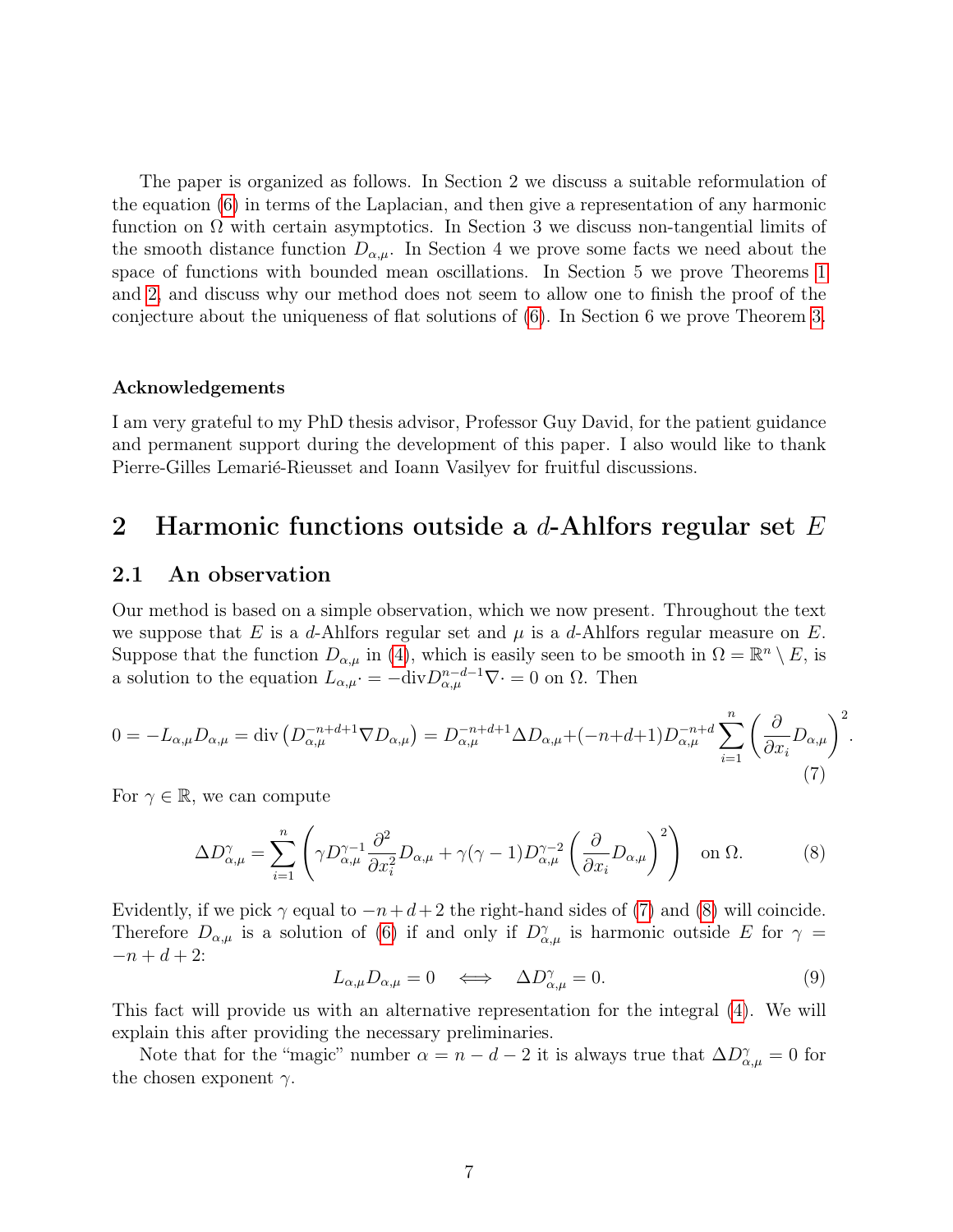#### <span id="page-7-0"></span>2.2 The Newton potential

Before we proceed, recall that our dimension d is such that  $n - d - 2 > 0$ , and that we denote by  $\delta(x)$  the distance function dist $(x, E)$ . Let  $\sigma$  be the measure  $\mathcal{H}^d$  restricted to E. The purpose of this subsection is to prove the following theorem.

<span id="page-7-2"></span>**Theorem 4.** Let u be a function harmonic outside the d-Ahlfors regular set  $E \subset \mathbb{R}^n$  such that  $|u(x)| \leq C\delta(x)^{-n+d+2}$ . Then there exists a function  $f \in L^{\infty}(E)$  such that

$$
u(x) = \int_{\mathbb{R}^n} \frac{f(y)d\sigma(y)}{|x - y|^{n-2}}.
$$

This, of course, looks like the well-know representation of a solution of the equation  $\Delta \cdot = 0$  as a convolution with the fundamental solution. But the latter is almost always used in the situation when the set  $E$  is compact and has codimension one, while here the issue really is to prove that the Laplacian of  $u$ , in the sense of distributions, is an upper d-Ahlfors regular measure.

The next lemma uses standard arguments, but we give the proof for the sake of completeness. Following the traditions of PDE texts, from now on we usually denote all the various constants by the letter  $C$ .

<span id="page-7-1"></span>**Lemma 1.** Let f be a function in  $L^{\infty}(E, d\sigma)$ . Consider

$$
u_f(x) = \int_{\mathbb{R}^n} \frac{f(y)}{|x - y|^{n-2}} d\sigma(y);
$$

with the assumptions above, the following holds:

- 1.  $u_f$  is locally integrable  $(u_f \in L_{1,loc}(\mathbb{R}^n))$ ,
- 2.  $u_f$  is harmonic in  $\mathbb{R}^n \setminus E$ ,
- 3. if E is compact, then for x such that  $dist(x, E) = \delta(x) < diam(E)$ , and if E is non-compact, everywhere on  $\mathbb{R}^n \setminus E$

$$
|u_f(x)| \le c_1 \delta(x)^{-n+d+2},
$$

4. in the sense of distributions,

$$
\Delta u_f = -|S_1|(n-2)f d\sigma,
$$

where  $|S_1|$  is the area of the sphere of radius 1 in  $\mathbb{R}^n$ .

*Note.* The potential  $\int$  $\check{\mathbb{R}}^n$  $\frac{f(y)}{|x-y|^{n-2}}d\sigma(y)$  is often called the Newton potential.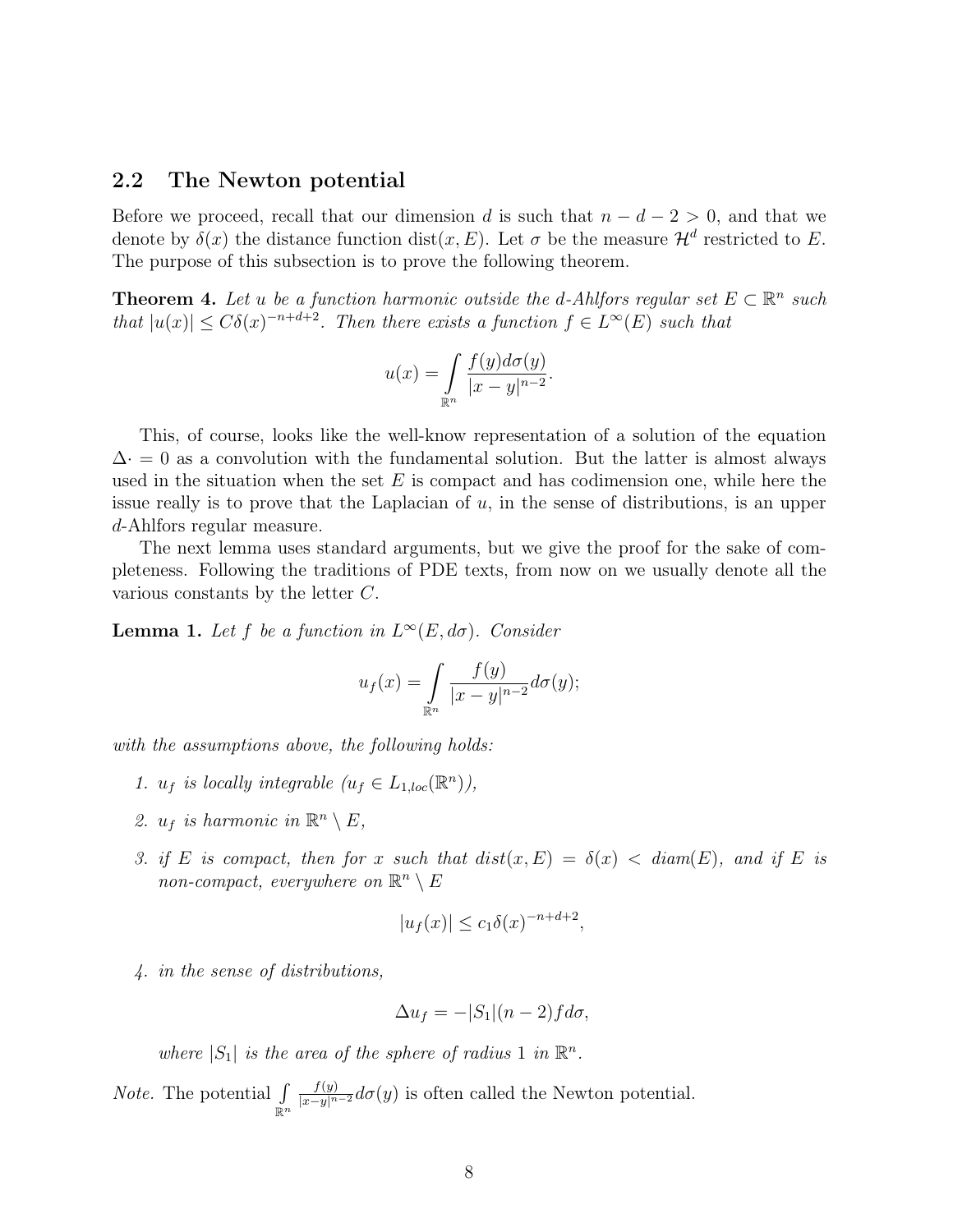*Proof.* 1. For all  $r > 0$ 

$$
\int_{|x| < r^{\frac{n}{k}}}\int_{|x-y|^{n-2}}^{|f(y)|d\sigma(y)}dx \le ||f||_{\infty} \int_{|x| < r}\left(\int_{|y| < 2r}\frac{d\sigma(y)}{|x-y|^{n-2}} + \int_{|y| \ge 2r}\frac{d\sigma(y)}{|x-y|^{n-2}}\right)dx.
$$

The first term we estimate the following way:

$$
\int_{|x| < r} \int_{|y| < 2r} \frac{d\sigma(y)}{|x - y|^{n - 2}} dx \le \int_{|y| < 2r} \int_{|x| < r} \frac{dx}{|x - y|^{n - 2}} d|\sigma|(y) \le \int_{|y| < 2r} \int_{|z| < r + 2r} \frac{dz}{|z|^{n - 2}} d\sigma(y)
$$
\n
$$
= \sigma(E \cap B(0, r)) \int_{|z| < 3r} \frac{dz}{|z|^{n - 2}} = \sigma(E \cap B(0, r)) |S_1| \int_0^{3r} \rho d\rho = C r^d |S_1| \frac{(3r)^2}{2}.
$$

To estimate the second term we exploit the fact that  $x$  and  $y$  are now far away from each other, and we also split the space into layers like always:

$$
\int_{|x| < r} \int_{|y| \ge 2r} \frac{d\sigma(y)}{|x - y|^{n - 2}} dx \le \int_{|x| < r} \sum_{k = 1}^{\infty} \int_{2^k r \le |y| < 2^{k + 1}r} \frac{d\sigma(y)}{|x - y|^{n - 2}} dx
$$
\n
$$
\le \int_{|x| < r} \sum_{k = 1}^{\infty} (2^k r)^{-n + 2} C (2^{k + 1} r)^d dx \le C r^{d + 2},
$$

since  $-n + d + 2 < 0$ .

2. It suffices to say that the function  $\frac{1}{|x|^{n-2}}$  is a fundamental solution of the equation  $\Delta u = 0$  in  $\mathbb{R}^n \setminus \{0\}$ , and that

$$
\Delta u_f(x) = \int_{\mathbb{R}^n} \Delta \frac{1}{|x - y|^{n - 2}} f(y) d\sigma(y).
$$

3. Our strategy will be quite similar to the one we used for the proof of the local integrability:

$$
|u_f(x)|\leq \|f\|_\infty \left(\int\limits_{B(x,2\delta(x))}{\frac{d\sigma(y)}{|x-y|^{n-2}}}+\sum_{k\geq 1}\int\limits_{B(x,2^{k+1}\delta(x))\backslash B(x,2^k\delta(x))}{\frac{d\sigma(y)}{|x-y|^{n-2}}}\right).
$$

The first integral inside the brackets can be estimated as

$$
\int\limits_{B(x,2\delta(x))} \frac{d\sigma(y)}{|x-y|^{n-2}} \le (2\delta(x))^{-n+2} \int\limits_{B(x,2\delta(x))} d\sigma(y) \le (2\delta(x))^{-n+2} c^d \delta(x)^d \le C\delta^{-n+2+d}.
$$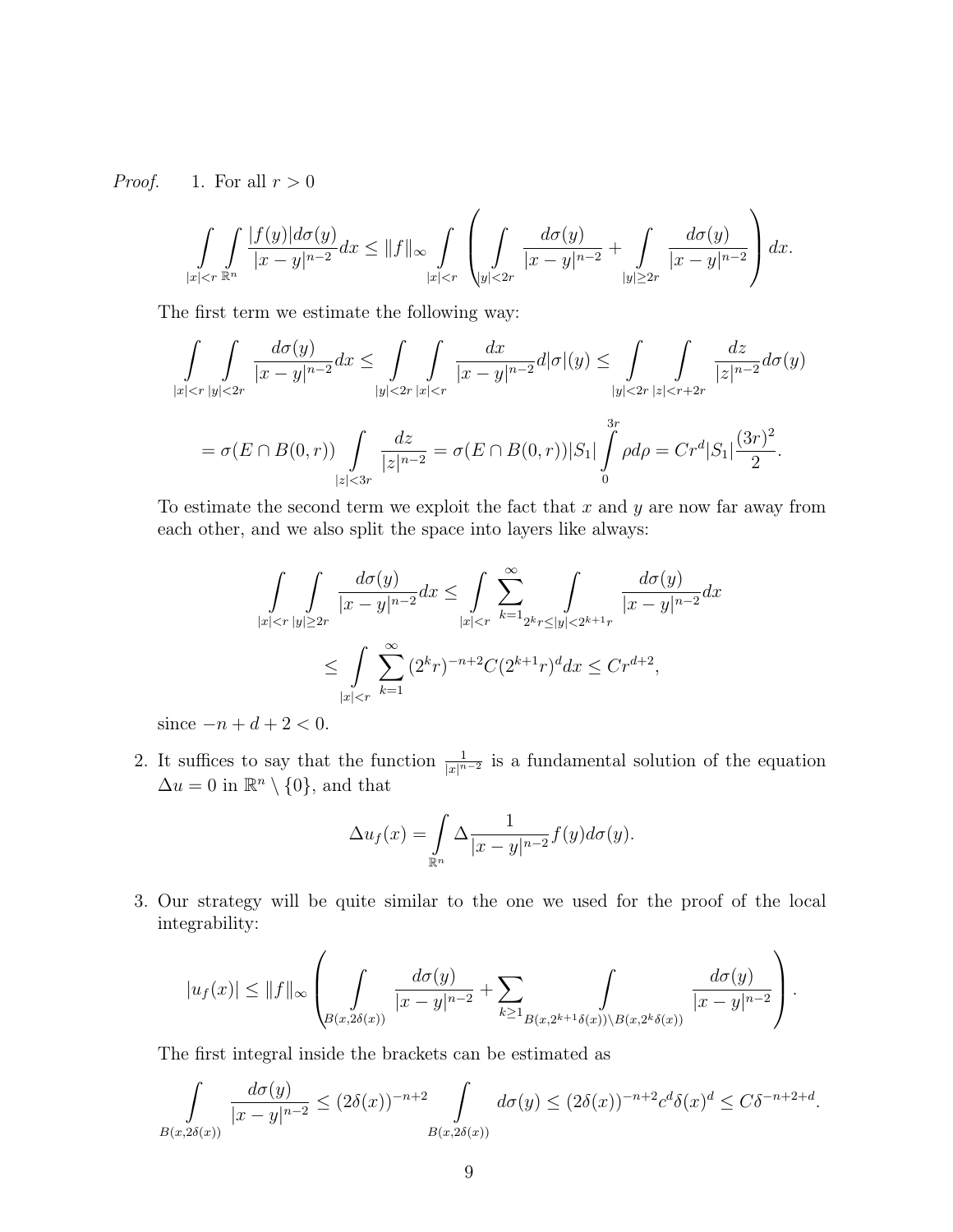For the terms in the second part,

$$
\int_{B(x,2^{k+1}\delta(x))\setminus B(x,2^k\delta(x))} \frac{d\sigma(y)}{|x-y|^{n-2}} \le (2^k \delta(x))^{-n+2} (c2^{k+1} \delta(x))^d = C(2^{-n+2+d})^k \delta^{-n+2+d}.
$$

Thus, as we sum over  $k > 0$ , we get that the second term is equal to  $C\delta^{-n+2+d}$ , since  $2^{-n+2+d} < 1.$ 

4. For any  $\phi \in C_0^{\infty}$  we have

$$
\langle \Delta u_f, \phi \rangle = \langle u_f, \Delta \phi \rangle
$$

by the definition of the distribution  $\Delta u_f$ . But

$$
\langle u_f, \Delta \phi \rangle = \int_{\mathbb{R}^n} u_f(x) \Delta \phi(x) dx = \int_{\mathbb{R}^n} \int_{\mathbb{R}^n} \frac{f(y) d\sigma(y)}{|x - y|^{n - 2}} \Delta \phi(x) dx.
$$

Since we know that  $u_f \in L_{1,loc}(\mathbb{R}^n)$ ,  $\int$  $\int\limits_{\mathbb{R}^n} |u_f(x)\Delta\phi(x)|dx < \infty$ , and by Fubini's theorem

$$
\int_{\mathbb{R}^n} \int_{\mathbb{R}^n} \frac{f(y)d\sigma(y)}{|x-y|^{n-2}} \Delta \phi(x) dx = \int_{\mathbb{R}^n} \int_{\mathbb{R}^n} \frac{\Delta \phi(x)}{|x-y|^{n-2}} dx f(y) d\sigma(y).
$$

Now we use the fact that the solution of the distributional equation  $\Delta u = \delta_0$  is  $-\frac{1}{(n-2)}$  $(n-2)|S_1|$ 1  $\frac{1}{|x|^{n-2}}$  $\frac{1}{|x|^{n-2}}$  $\frac{1}{|x|^{n-2}}$ . This is well-known, but one could also check out [1], p.103, Lemma 4.3.6, for example. Therefore

$$
\phi(y) = \delta_0 * \phi(y) = \Delta \left( -\frac{1}{(n-2)|S_1|} \frac{1}{|x^{n-2}|} \right) * \phi(y) = -\frac{1}{|S_1|(n-2)} \int_{\mathbb{R}^n} \frac{\Delta \phi(x) dx}{|y - x|^{n-2}}.
$$

We can integrate the expression above and conclude that

$$
\int_{\mathbb{R}^n} \int_{\mathbb{R}^n} \frac{\Delta \phi(x)}{|x - y|^{n - 2}} dx f(y) d\sigma(y) = -(n - 2)|S_1| \int_{\mathbb{R}^n} \phi(y) f(y) d\sigma(y).
$$

Thus,

$$
\langle \Delta u_f, \phi \rangle = -|S_1|(n-2)\langle f d\sigma, \phi \rangle.
$$

 $\Box$ 

Now we study an arbitrary function u harmonic in  $\mathbb{R}^n \setminus E$  and such that  $|u(x)| \leq$  $C\delta(x)^{-n+2+d}$ . For this we need to recall that  $\mu$  is an upper d-Ahlfors regular measure on E if there is a constant  $C_0$  such that for  $x \in E$  and  $0 < r <$  diam(E) one has  $\mu(B(x,r)) \leq C_0 r^d$ .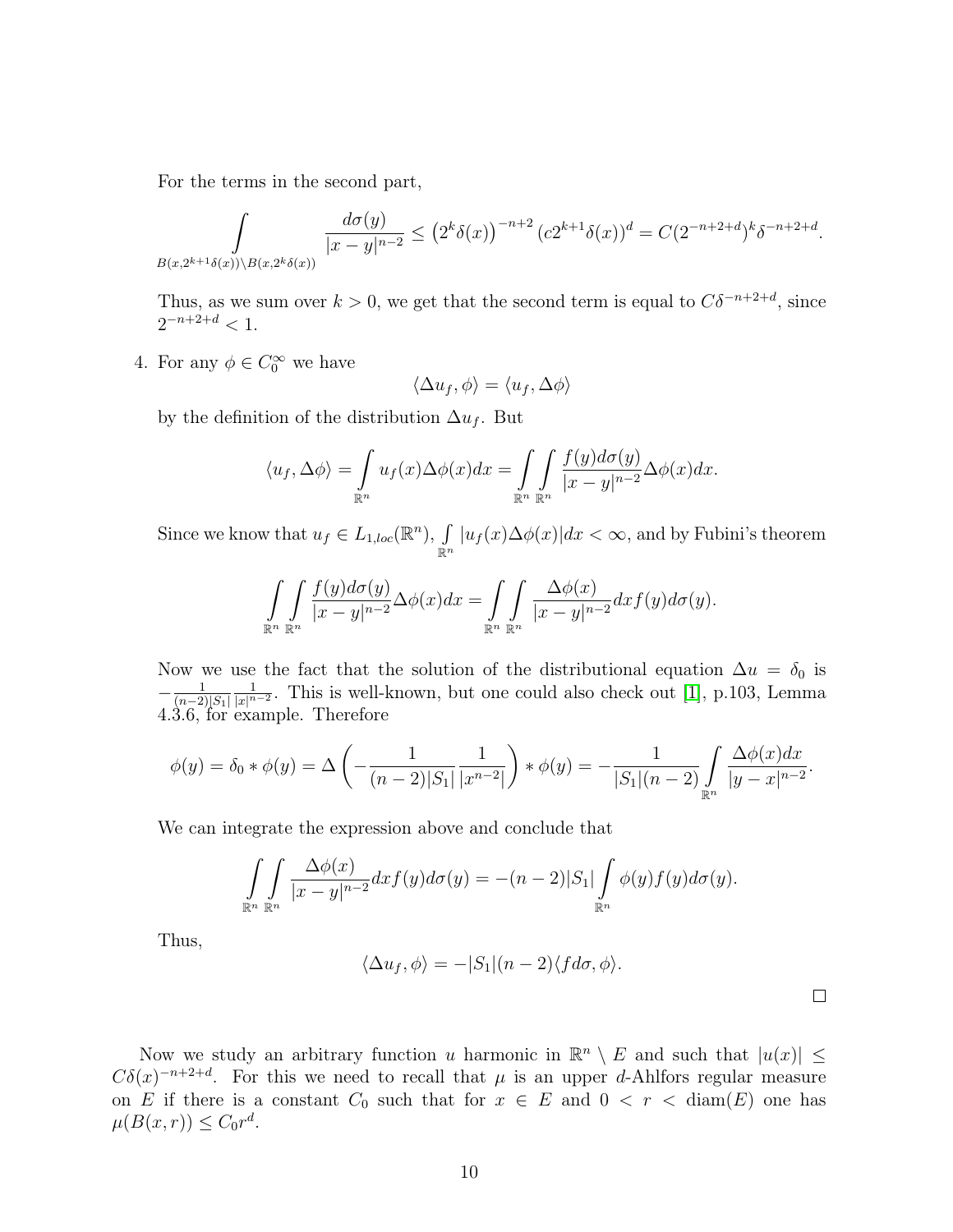<span id="page-10-0"></span>**Lemma 2.** For a function u as above,  $u \in L_{1,loc}(\mathbb{R}^n)$  and the distribution  $\Delta u$  is an upper  $d$ -Ahlfors regular measure on  $E$ .

*Proof.* The first part, that u lies in  $L_{1,loc}(\mathbb{R}^n)$ , can be viewed as a corollary of the following fact. For  $\sigma = \mathcal{H}^d|_E$ , one has  $\delta(x)^{-n+d+2} \leq cu_1(x)$  $\delta(x)^{-n+d+2} \leq cu_1(x)$  $\delta(x)^{-n+d+2} \leq cu_1(x)$  for the function  $u_1(x)$  as in lemma 1. Indeed, let us pick a point  $y_0$  such that  $d(x, y_0) \leq 2\delta(x)$  and  $r = \delta(x)$ . Then

$$
u_1(x) = \int_{\mathbb{R}^n} \frac{d\sigma(y)}{|x - y|^{n-2}} \ge \int_{E \cap B(y_0, r)} \frac{d\sigma(y)}{|x - y|^{n-2}} \ge \int_{E \cap B(y_0, r)} \frac{d\sigma(y)}{|(x - y_0| + |y_0 - y|)^{n-2}} \ge \int_{E \cap B(y_0, r)} \frac{d\sigma(y)}{(3\delta(x))^{n-2}} = C\delta(x)^{-n+2}\sigma(E \cap B(y_0, r)) \ge C\delta^{-n+2}r^d = C\delta(x)^{-n+d+2}.
$$

Therefore for an arbitrary radius  $r$ ,

$$
\int\limits_{|x|
$$

and now we can argue that in Lemma [1](#page-7-1) above we have already demonstrated that the function  $u_1$  is locally integrable. One could also repeat the argument we used before, but for  $\delta(x)^{-n+d+2}$ .

We now prove the second part of the statement. Observing that  $-\Delta u$  is supported on E is easy, since, if  $\phi \in C_0^{\infty}(\mathbb{R}^n)$  has support outside E, then  $\langle \Delta u, \phi \rangle$  is zero. For the upper-regularity we use an argument of approximate identity. Recall that, besides the local integrability of the function  $u$ , we know that its total mass inside a ball of small radius r centered at E is majorized up to a constant by  $r^{d+2}$ , as we saw in Lemma [1](#page-7-1). Let  $\{\phi_r\}$  be a standard approximate identity. We introduce the family of functions  $\{u * \phi_r\}$ . We will see that for each ball  $B(x, \rho)$  centered at E the total mass of the Laplacian of  $u * \phi_r$  inside this ball is less than  $C\rho^d$  if  $r \ll \rho$ , where C does not depend on r. Therefore the same will be true for  $\Delta u$  as a limit of  $\Delta (u * \phi_r)$ , which will conclude our proof. So, we fix  $x \in E$ , suppose that  $r \ll \rho$  and estimate  $\int |\Delta(u * \phi_r)|$ . Since  $u * \phi_r$  is harmonic at distance  $B(x,\rho)$ 

at least r from E, we really integrate over the set  $B(x, \rho) \cap {\delta(y) \leq r}$ . We can cover this set by less than  $C\left(\frac{\rho}{r}\right)$  $\int_{r}^{\rho}$  balls  $B(x_i, r)$  centered at E. Indeed, let  $\{B(x_i, r/5)\}_{i \in I}$  be any covering of  $E \cap B(x, \rho)$ . The Vitali lemma says that we can choose a finite  $I_0 \subset I$  such that  $B(x_i, r/5), i \in I_0$  do not intersect, and  $\cup_{I_0} B(x_i, r)$  covers  $E \cap B(x, \rho)$ . The d-Ahlfors regularity of E then implies that  $|I_0| r^d \leq C \rho^d$ , which implies the bound on the number of balls in the covering  ${B(x_i, r)}_{i \in I_0}$ . The set  $B(x, \rho) \cap {\delta(y) < r}$  can be covered by the  ${B(x_i, 2r)}_{i \in I_0}.$ 

Using this development, and also that sup  $|\Delta \phi_r|$  is less than  $r^{-2}$ , we can estimate the total mass of the Laplacian of  $u * \phi_r$  from above:

$$
\int_{B(x,\rho)} |\Delta(u * \phi_r)| = \int_{B(x,\rho)\cap\{\delta \le r\}} u * |\Delta \phi_r| \le \sum_i \int_{B(x_i,r)} u * |\Delta \phi_r| \le \sum_i \sup |\Delta \phi_r| \int_{B(x_i,2r)} u
$$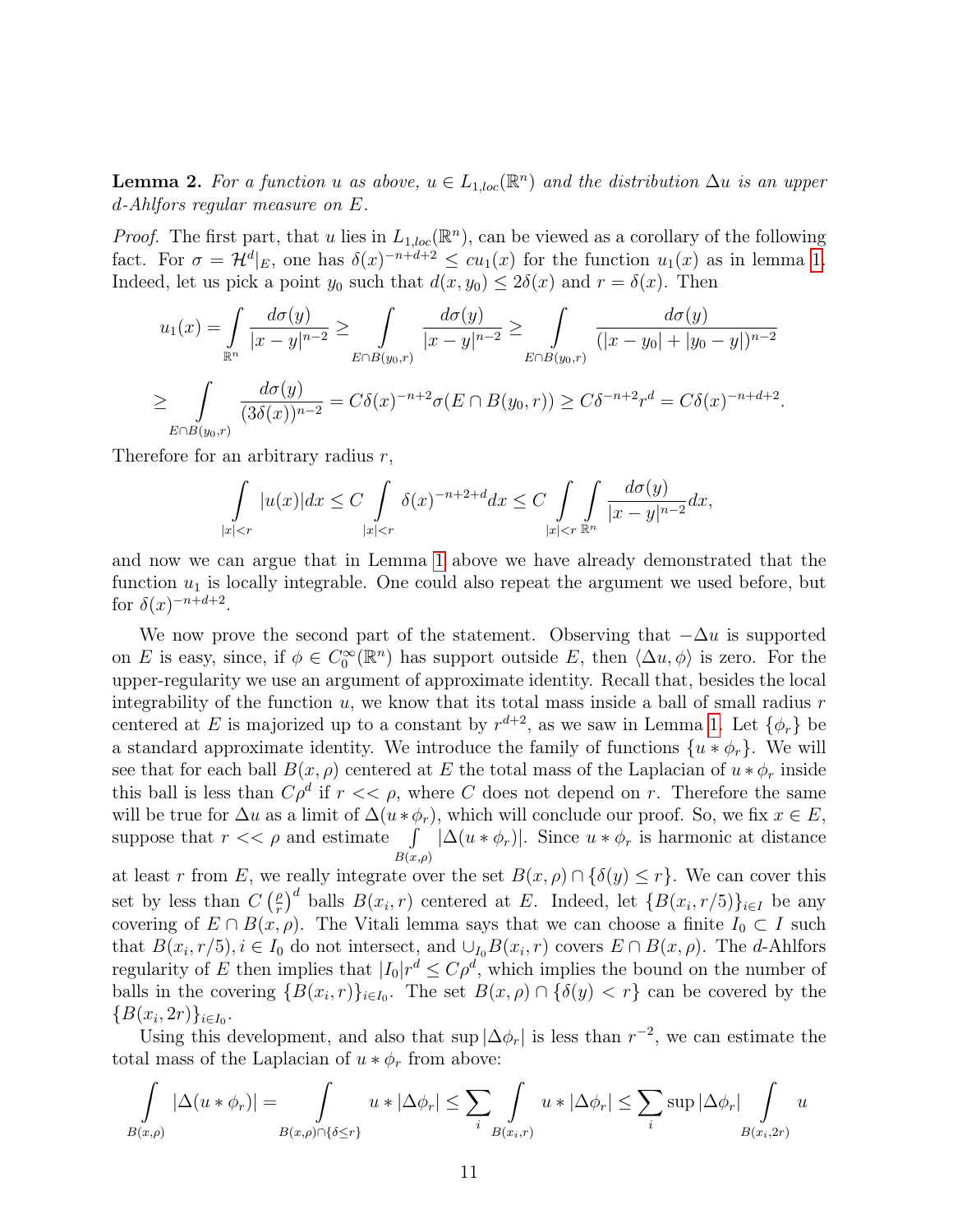$$
\leq \sum_{i} Cr^{-2}r^{d+2} \leq \left(\frac{\rho}{r}\right)^d Cr^d \leq C\rho^d.
$$

<span id="page-11-1"></span>**Lemma 3.** Let  $\mu$  be a d-upper-regular measure on E, then it has a bounded density with respect to the measure  $\sigma = \mathcal{H}^d|_E$ . Moreover, if the measure  $\mu$  is d-Ahlfors regular, then the density is also bounded away from zero.

*Proof.* Let us check first that  $\mu$  is absolutely continuous with respect to  $\sigma$ , or, equivalently, that if  $\sigma(A) = 0$ , then  $\mu(A) = 0$  as well. Indeed,  $\sigma(A) = 0$  if and only if for every  $\varepsilon > 0$ exist a covering  $\{B(x_i, r_i)\}\$  of the set A such that  $\sum$  $\dot{i}$  $r_i^d < \varepsilon$ . Then

$$
|\mu(A)| \leq |\mu(\cup B(x_i, r_i))| \leq \sum_i |\mu(B(x_i, r_i))| \leq C \sum_i r_i^d < C\varepsilon,
$$

due to the upper-regularity of  $\mu$ . So,  $\mu(A) \leq C \varepsilon$  for every  $\varepsilon > 0$ , which implies that  $\mu(A) = 0.$ 

Now, it is well-known, see for instance [\[15\]](#page-39-9) Theorem 2.17, that the density function  $f$ of the absolutely continuous part of a Radon measure  $\mu$  with respect to a Radon measure  $\sigma$  is (almost everywhere) equal to the function  $D_{\sigma}\mu(x)$ , the limit of  $D_{\sigma}\mu(x,r) = \frac{\mu(B(x,r))}{\sigma(B(x,r))}$ with respect to  $r \to 0$ . In our case, since  $\mu$  is absolutely continuous with respect to  $\sigma$ , the density function we are looking for is exactly  $D_{\sigma}\mu$ . It is bounded, since  $\mu(B(x, r)) \leq Cr^d$ by the d-upper-regularity property. In the case then  $\mu$  is d-Ahlfors regular the density function is also bounded away from zero, since  $\mu(B(x,r)) \geq cr^d$ .  $\Box$ 

*Proof of theorem [4.](#page-7-2)* From lemma [2](#page-10-0) we know that if u is harmonic outside E and  $|u(x)| \le$  $C\delta(x)^{-n+d+2}$ , then  $\Delta u$  is upper d-Ahlfors regular and therefore has a bounded density  $\tilde{f}$ with respect to  $\sigma$ . Observe that for  $f = \tilde{f} \frac{1}{|S_1||\sigma}$  $|S_1|(n-2)$ 

$$
\int_{\mathbb{R}^n} (u - u_f) \Delta \phi = \int_{\mathbb{R}^n} \Delta (u - u_f) \phi = - \int_{\mathbb{R}^n} \phi \tilde{f} d\sigma + \int_{\mathbb{R}^n} \phi \tilde{f} d\sigma = 0,
$$

for every  $\phi \in C_0^{\infty}$ . Now the fundamental lemma of variational calculus tells us that u and  $u_f$  can differ only by a linear function. But if that linear function is not zero, this is impossible, since  $|u(x)| \leq C\delta(x)^{-n+d+2}$ , and this is arbitrarily small far away from E, which is not the case with  $u = u_f + L$ , L linear and non-zero.  $\Box$ 

# <span id="page-11-0"></span>3 Non-tangential limits

The main goal of this section is to prove that, if  $E$  is a  $d$ -Ahlfors regular and rectifiable set, and u is a function harmonic outside E and such that  $|u(x)|$  is comparable to  $\delta(x)^{-n+d+2}$ ,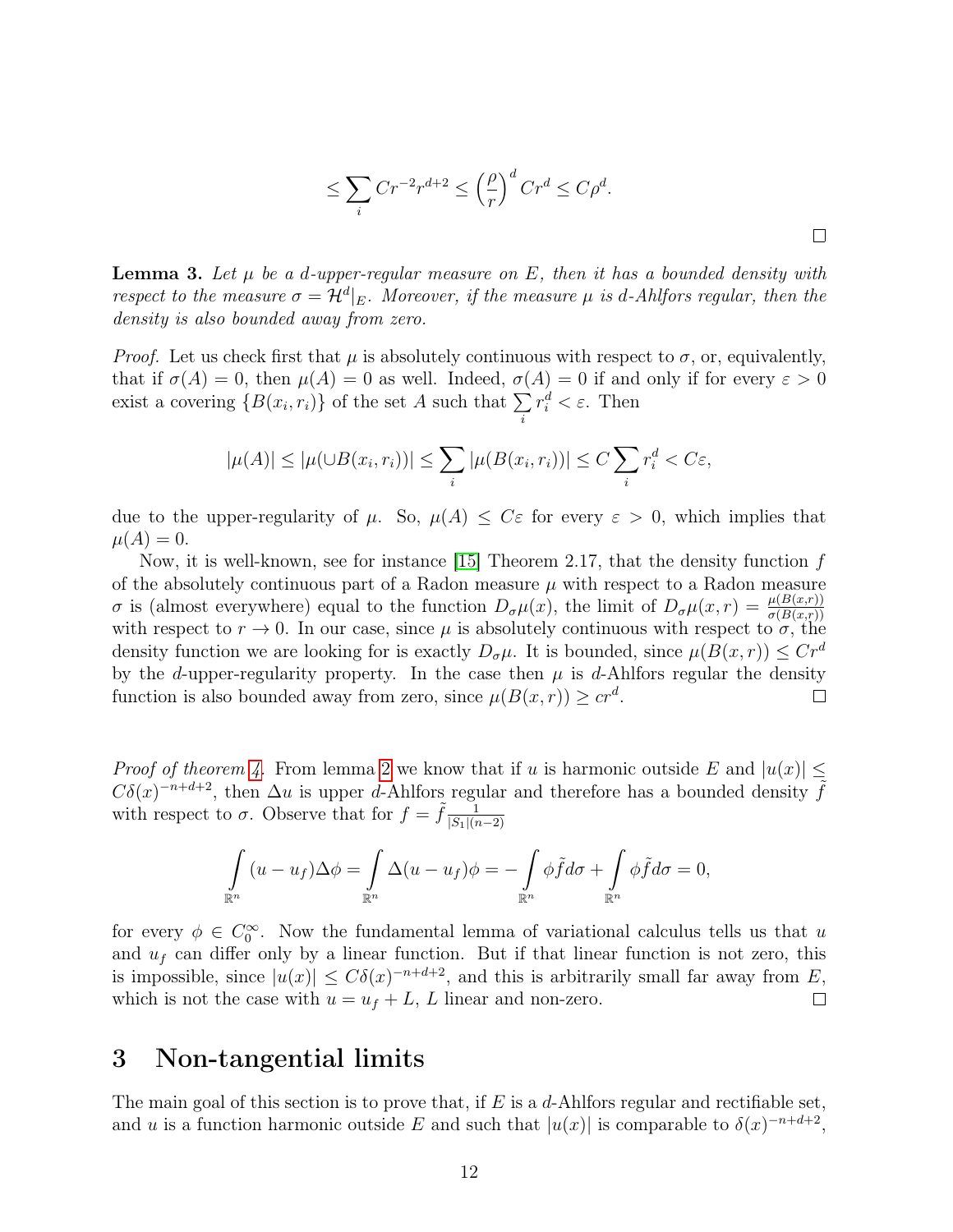then the function  $u(x)\delta(x)^{n-d-2}$  has a non-tangential limit at almost every point  $y_0 \in E$ equal to  $cf(y_0)$ , where f is the density of the measure  $\Delta u$  with respect to  $\mathcal{H}^d|_E$ , and the constant c does not depend on u or the point  $y_0$ . A statement very similar to this is also proved in [[7](#page-39-7)] (see section 5), and we use its techniques and follow mostly its exposition.

Let us recall first the necessary terminology and definitions. With the assumption of rectifiability of the set E, at almost every with respect to the measure  $\sigma = \mathcal{H}^d|_E$  point  $y_0$ of E we can find the unique tangent hyperplane  $T_{y_0}E$  of dimension d: see, for example, [[15](#page-39-9)] p. 219 Ex. 7 or [[6](#page-39-10)] Ex. 41.21. Let  $R > 0$  be small enough, and for the sets of points  $y_0$  where  $T_{y_0}E$  exists let us define for  $\eta \in (0,1)$  the set

$$
\Gamma_{R,\eta} = \{ x \in (\mathbb{R}^n \setminus E) \cap B(y_0, R) : \operatorname{dist}(x, E) \ge \eta | x - y_0 | \}.
$$

We will call  $\Gamma_{R,\eta}$  a non-tangential access region of the point  $y_0$  (with an aperture  $\eta$ ). Let v be a function defined at least on  $\mathbb{R}^n \setminus E$ . The non-tangential limit of v at a point  $y_0 \in E$ , denoted by n.t.lim  $_{x\to y_0}v(x)$ , if it exists, is the common limit of  $\{v(x_i)\}\text{, where }\{x_i\}$  is any sequence in  $\Gamma_{R,\eta}$  such that  $x_i$  tends to  $y_0$  as *i* tends to infinity.



**Theorem 5.** Let  $\mu$  be a d-Ahlfors regular measure on E with density f with respect to  $\sigma$ , and the functions  $u_f$  and  $\delta$  be as in Section 2. Then, regardless of  $\eta$  in the definition of  $\Gamma_{R,n}$  above, for  $\sigma$ -almost every  $y_0 \in E$ 

<span id="page-12-0"></span>
$$
n.t. \lim_{x \to y_0} u_f(x) \delta(x)^{n-d-2} = C(n,d)f(y_0), \tag{10}
$$

where  $C(n, d)$  is a constant which depends only on n and d.

**Definition 4.** We call a measure  $\nu$  (d-)flat if it is equal to a measure cdy, where c is a constant, and  $dy$  is a Lebesgue measure supported on a hyperplane of dimension d.

<span id="page-12-1"></span>Rem 1. More precisely, in order for the non-tangential limit [\(10\)](#page-12-0) to exist at a point  $y_0$  of  $E$ , it is enough that for this point  $y_0$  the following holds simultaneously:

1.  $y_0$  is a density point of the measure  $\mu$ ,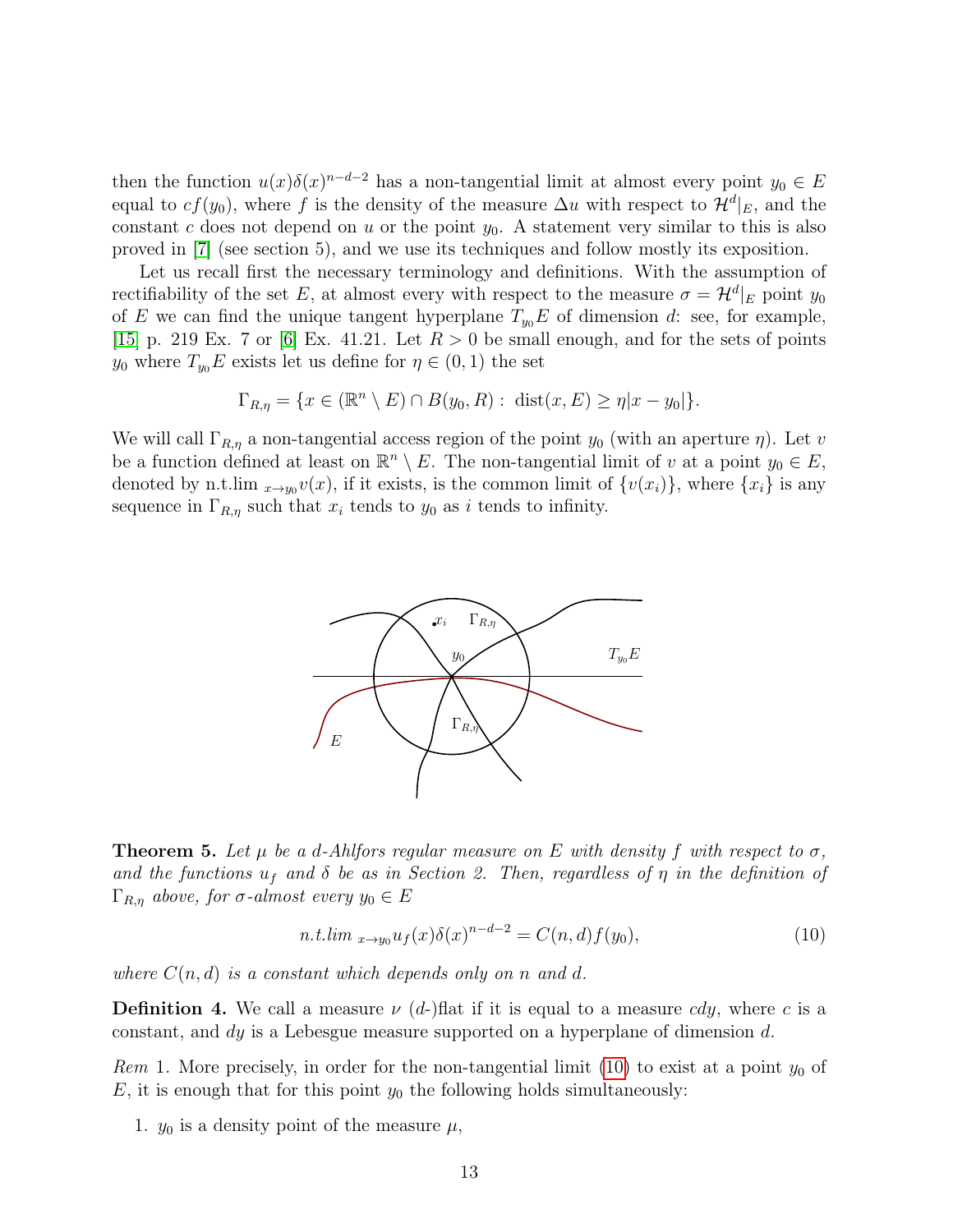- 2.  $T_{y_0}E$  exists,
- 3. every tangent measure of  $\mu$  at  $y_0$  is a flat measure.

All three conditions hold, as mentioned above in the statement of the theorem, for almost every point in our set  $E$ : see [[15](#page-39-9)], the precise reference for the property 2 is given above, and for the property  $3 -$  in the proof of the theorem.

Proof of theorem 5. Our main instruments are the so-called blow-up limits. We fix a point  $y_0$  as in Remark [1](#page-12-1) above and a decreasing to zero sequence of positive numbers  $\{r_i\}$ . Then we introduce the sequence of sets  ${E_i}$ ,  $E_i = \frac{E - y_0}{r_i}$  $\frac{-y_0}{r_i}$  and the measures  $\mu_i$  supported on  $E_i$ ,  $\mu_i(S) = \frac{\mu(r_i S + y_0)}{r_i^d}$ . Theorems 14.3 and 16.5 in [\[15\]](#page-39-9) combined give us that the (weak) limit of (a subsequence of)  $\{\mu_i\}$  is a flat tangent measure  $\mu_\infty = f(y_0)d\mathcal{H}^d = f(y_0)dy$ , supported on the hyperplane  $E_{\infty}$ , a limit of  $\{E_i\}$  in the sense of Hausdorff distance, which coincides as an element of the Grassmannian with the tangent hyperplane  $T_{y_0}E$ .

Let us also fix an aperture  $0 < \eta < 1$  and a point  $x \in \Gamma_{E_{\infty}, \eta}$ , where  $\Gamma_{E_{\infty}, \eta} = \{x \in$  $\mathbb{R}^n \setminus E_\infty$ : dist $(x, E_\infty) \geq \eta |x|$ . Note that for *i* large enough *x* lies well outside of  $E_i$ . We define now on  $\mathbb{R}^n \setminus E_i$  the function

$$
R_i(x) = \int_{E_i} \frac{d\mu_i(y)}{|x - y|^{n - 2}}.
$$

Our strategy is the following. Denote  $x_i = r_i x + y_0 \in \Gamma_{R,n}$ . First we will explain that the sequence  $\{R_i(x)\}_{i\to\infty}$  has a limit proportional to the limit of  $u_f(x_i)\delta(x_i)^{n-d-2}$ , as  $x_i$  tends to  $y_0$ , with the ratio dist $(x, E_{\infty})^{(n-d-2)}$ . Roughly, this means that the limit of the sequence  ${R_i(x)}_{i\to\infty}$  and the non-tangential limit of the function  $u_f(\cdot)\delta(\cdot)^{n-d-2}$  are proportional. Then we will prove that  $\{R_i(x)\}_{i\to\infty}$  converges to the product of the constant  $C(n, d)f(y_0)$ and the function  $dist(x, E_{\infty})^{-(n-d-2)}$  uniformly in x which are "far away" from  $E_{\infty}$ . This gives us what we want.

For the first part of the proof, observe that, with the notation  $w_i = r_i y + y_0 \in E$  and  $x_i = r_i x + y_0 \in \Gamma_{R,\eta},$ 

$$
\int_{E_i} \frac{d\mu_i(y)}{|x-y|^{n-2}} = \int_{E} \frac{d\mu(w)_i/r_i^d}{\left|\frac{x_i-y_0}{r_i} - \frac{w_i-y_0}{r_i}\right|^{n-2}} = \int_{E} \frac{d\mu(w_i)}{|x_i - w_i|^{n-2}} r_i^{n-2-d} = u_f(x_i) r_i^{n-d-2}.
$$

Since  $x_i$  lies in the non-tangential access region  $\Gamma_{R,\eta}$  (of the point  $y_0$ ), the difference between the distance  $\delta(x_i)$  of the point  $x_i$  to the set E and the product  $|x_i - y_0| \sin(x \wedge E_{\infty})$ , where  $x \wedge E_{\infty}$  is the angle between the hyperplane  $E_{\infty}$  and the vector x, tends to zero uniformly in x in  $\Gamma_{E_{\infty},\eta}$  as *i* tends to infinity. This implies that, given  $|x_i - y_0| = r_i |x| = r_i \frac{\text{dist}(x,E_{\infty})}{\text{sin}(x \wedge E_{\infty})}$  $\frac{\text{dist}(x, E_{\infty})}{\sin (x \wedge E_{\infty})},$ 

$$
R_i(x) = u_f(x_i)r_i^{n-d-2} = u_f(x_i) \left(\frac{|x_i - y_0|}{|x|}\right)^{n-d-2}
$$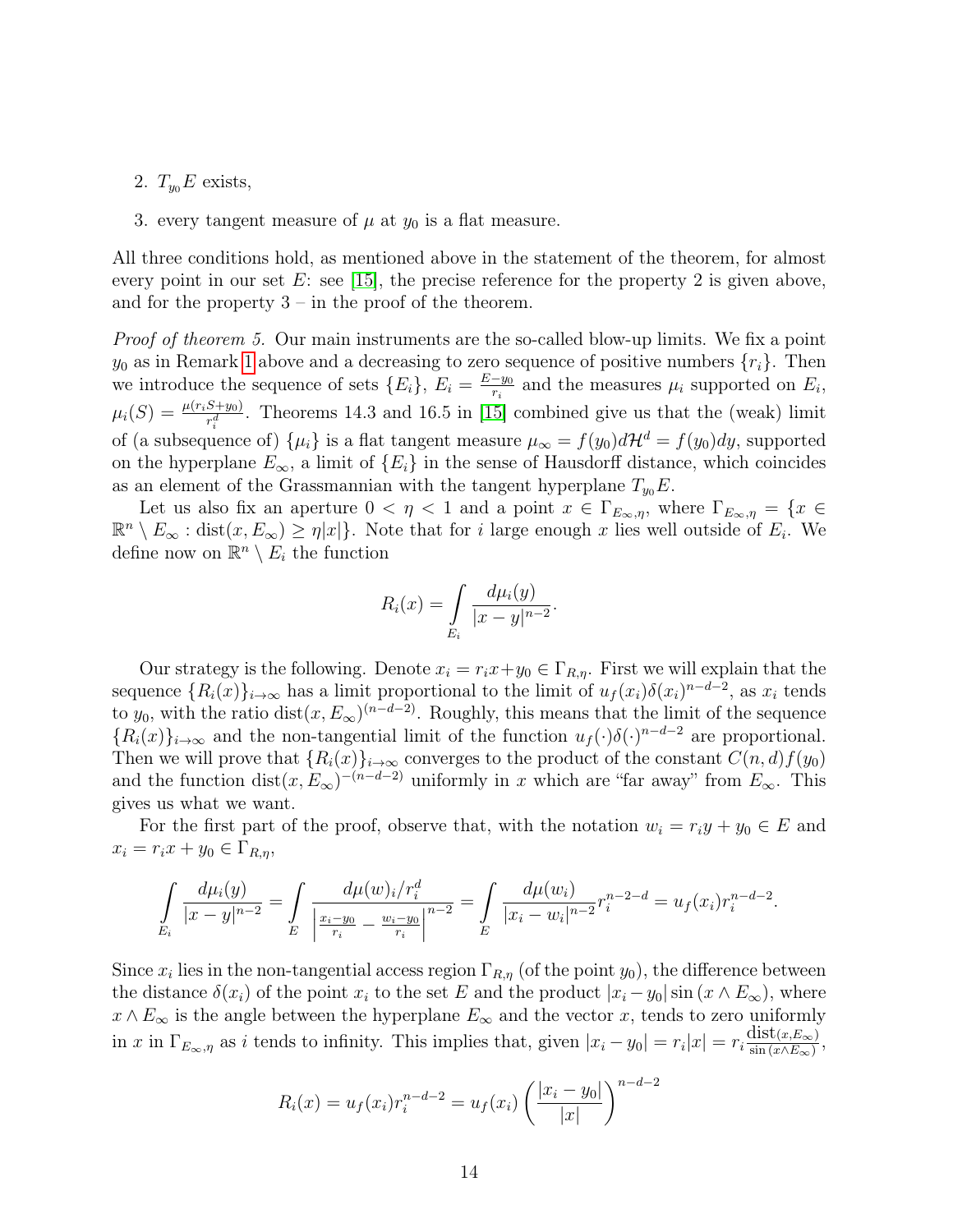$$
= u_f(x_i) \left( \frac{|x_i - y_0| \sin (x \wedge E_{\infty})}{\text{dist}(x, E_{\infty})} \right)^{n-d-2} = u_f(x_i) \left( \frac{\delta(x_i)}{\text{dist}(x, E_{\infty})} \right)^{n-d-2} + f(x_i),
$$

where  $f(x_i)$  tends to zero uniformly in x as *i* tends to infinity.

For the second part, as announced, we first prove that  $R_i(x) \to R_\infty(x)$  uniformly in x which lie "far away" from  $E_{\infty}$ , where

$$
R_{\infty}(x) = \int\limits_{E_{\infty}} \frac{d\mu_{\infty}(y)}{|x - y|^{n - 2}}.
$$

<span id="page-14-0"></span>**Lemma 4.** Let K be a compact set inside  $\mathbb{R}^n \setminus E_\infty$ . Then functions  $R_i$  converge to  $R_\infty$ uniformly on  $K$ .

*Proof.* We begin with the observation that if  $x \in K$ , then for i large enough x lies well outside of the set  $E_i$ . We consider from now on only such indices i. The functions  $R_i(x)$  are bounded uniformly in  $x \in K$  and i. Indeed, the measures  $\mu_i$  are d-Ahlfors regular with uniform in *i* constants. If we set  $y_0 \in E_i$ : dist $(x, E_i) = \text{dist}(y_0, x)$  and  $r = \min_{i \geq i_0} \text{dist}(K, E_i)$ (which is separated from zero), then

$$
\int_{E_i} \frac{d\mu_i(y)}{|x - y|^{n-2}} = \int_{B(y_0, r)} \frac{d\mu_i(y)}{|x - y|^{n-2}} + \sum_{k=1}^{\infty} \int_{2^k r \le |y - y_0| \le 2^{k+1} r} \frac{d\mu_i(y)}{|x - y|^{n-2}}
$$
\n
$$
\le \text{dist}(K, E_i)^{-n+2} r^d + \sum_{k=1}^{\infty} (2^k r)^{-n+2} C (2^{k+1} r)^d \le Cr^{-n+2+d}.
$$

The uniform estimate implies that for every  $\varepsilon > 0$  there is  $R > 0$  such that

$$
\left| \int\limits_{B(0,R)} \frac{d\mu_i(y)}{|x-y|^{n-2}} - \int\limits_{E_i} \frac{d\mu_i(y)}{|x-y|^{n-2}} \right| < \varepsilon
$$

for every  $i = i_0, \ldots, \infty$ . There exists a smooth function  $\phi$  which approximates  $\chi_{B(0,R)}$  and is supported inside  $B(0, R)$  such that

$$
\left| \int\limits_{B(0,R)} \frac{d\mu_i(y)}{|x-y|^{n-2}} - \int\limits_{E_i} \frac{\phi(y)d\mu_i(y)}{|x-y|^{n-2}} \right| < \varepsilon.
$$

Therefore we have, for the same set of indices,

$$
\int\limits_{E_i}\left|\frac{(1-\phi(y))d\mu_i(y)}{|x-y|^{n-2}}\right|<2\varepsilon.
$$

We need this to work with functions of the type  $\frac{\phi(y)}{|x-y|^{n-2}}$  instead of  $\frac{1}{|x-y|^{n-2}}$ .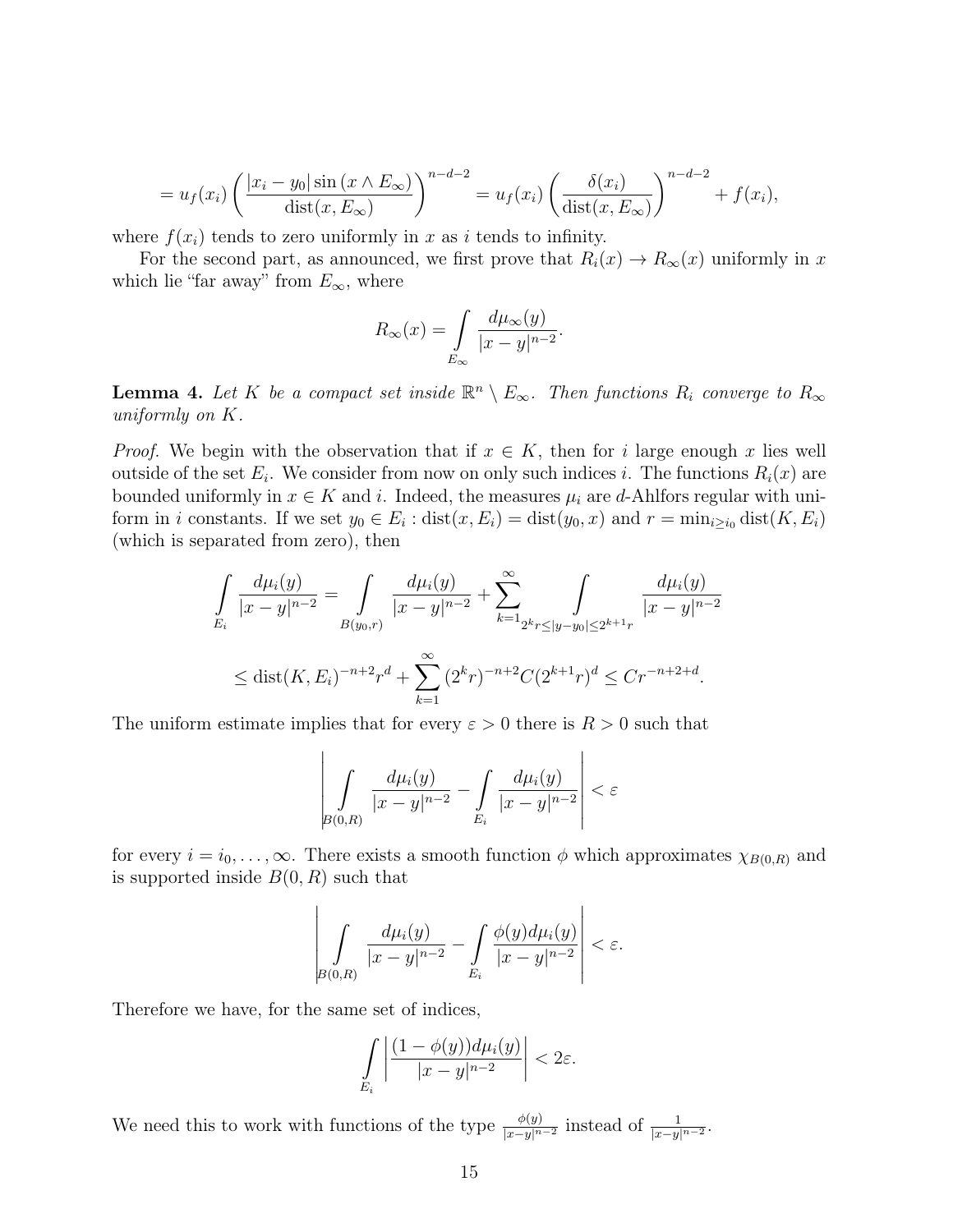Observe now that functions of the family  $\{\frac{\phi(y)}{|x-y|^{n-2}}\}_{x\in K}$  are still uniformly bounded and moreover equicontinuous inside  $B(0, R)$ . Indeed, if  $|x_1 - x_2| < \delta$ , then

$$
\left| \frac{\phi(y)}{|x_1 - y|^{(n-2)}} - \frac{\phi(y)}{|x_2 - y|^{n-2}} \right| \le \frac{||x_2 - y|^{n-2} - |x_1 - y|^{n-2}}{|x_1 - y|^{n-2}|x_2 - y|^{n-2}}
$$
  

$$
\le (|x_2 - y| - |x_1 - y|) \sum_{i=0}^{n-3} \frac{|x_2 - y|^{n-3-i} |x_1 - y|^i}{|x_1 - y|^{n-2}|x_2 - y|^{n-2}} \le |x_2 - x_1| C(n) < \delta C(n).
$$

Therefore we can apply Arzela-Ascoli theorem to the family  $\{\frac{\phi(y)}{|x-y|^{n-2}}\}_{x\in K}$  and find a finite collection of continuous function  ${g_k}$  with support inside  $B(0, 2R)$  such that for every point  $x \in K$  there is an index  $k$  with  $|g_k(y) - \frac{\phi(y)}{|x-y|^n}$  $\frac{\phi(y)}{|x-y|^{n-2}} \leq \varepsilon R^{-d}$  for  $y \in B(0, 2R) \cap E_i$ . Then

$$
\int \left| g_k(y) - \frac{\phi(y)}{|x - y|^{n - 2}} \right| d\mu_i(y) + \int \left| g_k(y) - \frac{\phi(y)}{|x - y|^{n - 2}} \right| d\mu_\infty(y) \le C\varepsilon.
$$

By the definition of a tangent measure  $\int g_k(y) d\mu_i(y)$  converges to  $\int g_k(y) d\mu_{\infty}(y)$ , and we can finally estimate the modulus of the difference  $|R_i(x) - R_\infty(x)|$  the following way:

$$
\left| \int_{E_i} \frac{d\mu_i(y)}{|x - y|^{n-2}} - \int_{E_{\infty}} \frac{d\mu_{\infty}(y)}{|x - y|^{n-2}} \right| \leq 4\varepsilon + \left| \int_{E_i} \frac{\phi(y)d\mu_i(y)}{|x - y|^{n-2}} - \int_{E_{\infty}} \frac{\phi(y)d\mu_{\infty}(y)}{|x - y|^{n-2}} \right|
$$
  

$$
\leq 4\varepsilon + \int_{E_i} \left| g_k(y) - \frac{\phi(y)}{|x - y|^{n-2}} \right| d\mu_i(y) + \int_{E_{\infty}} \left| g_k(y) - \frac{\phi(y)}{|x - y|^{n-2}} \right| d\mu_{\infty}(y)
$$
  

$$
+ \left| \int g_k(y)d\mu_i(y) - \int g_k(y)d\mu_{\infty}(y) \right| \leq C\varepsilon.
$$

We now know that, on the one hand, the limit of the function  $R_i(x)$ , as i tends to infinity, coincides with the limit of the function

$$
u_f(x_i)\delta(x_i)^{n-d-2}\text{dist}(x,E_{\infty})^{-(n-d-2)}
$$

as  $x_i$  tends to  $y_0$ , if  $x_i = r_i x + y_0$ . On the other hand,  $R_i(x)$  tends to  $R_\infty(x)$  uniformly for x in  $\Gamma_{E_{\infty}, \eta}$  which stay away from  $E_{\infty}$ . This implies that for every x such that  $|x| = 1$ , say, and  $x \in \Gamma_{E_{\infty},\eta}$ 

$$
u_f(x_i)\delta(x_i)^{n-d-2} \to R_\infty(x)\text{dist}(x, E_\infty)^{n-d-2}, \ i \to \infty, x_i = r_ix + y_0.
$$

The product  $R_{\infty}(x)$ dist $(x, E_{\infty})^{n-d-2}$  we will compute below, and it is a product of  $C(n, d) f(y_0)$ , where the constant  $C(n, d)$  can be calculated explicitly in terms of Γ-functions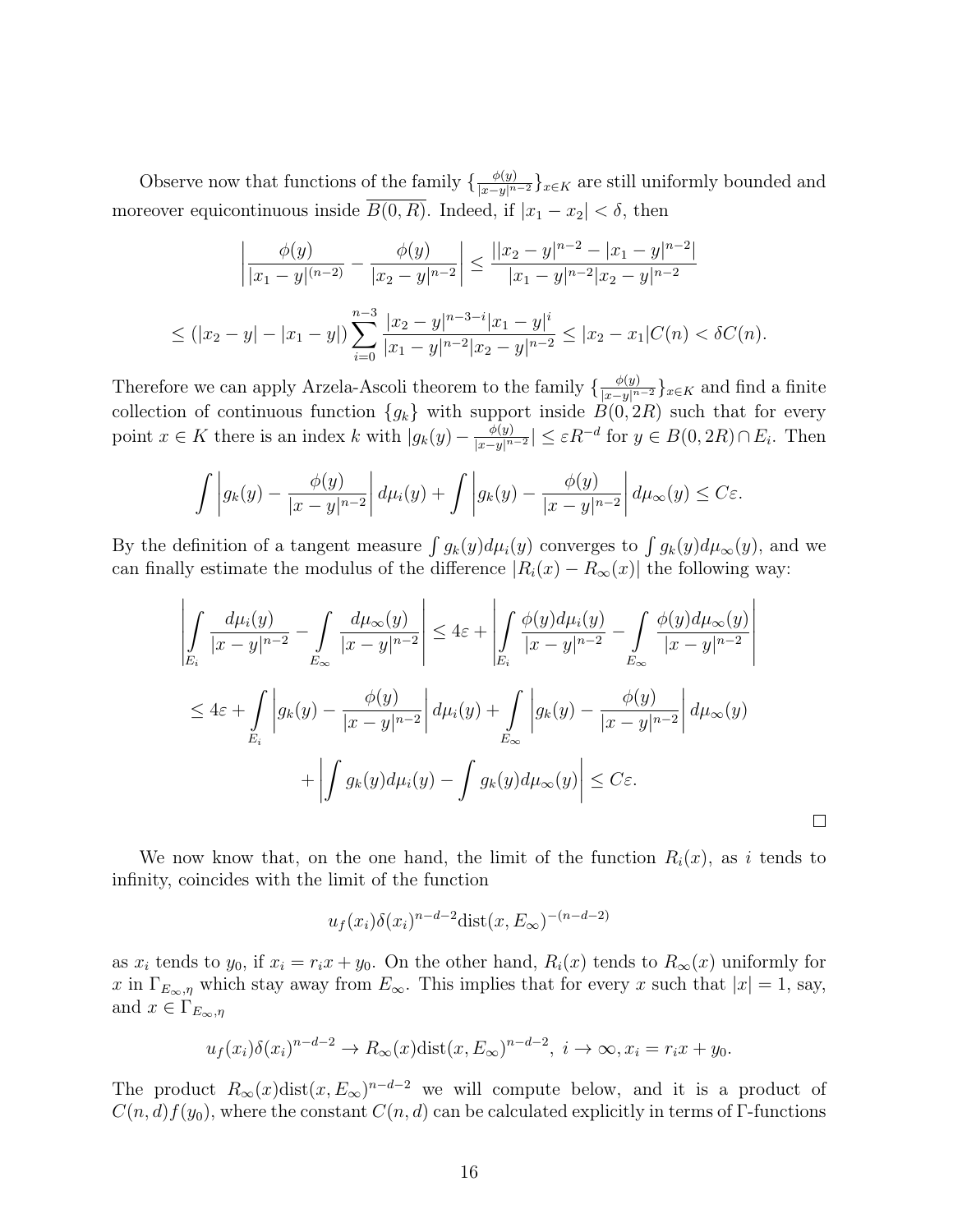and depends only on  $d$  and  $n$ . This is exactly the right-hand side of [\(10\)](#page-12-0). It is left for us only to see why

$$
u_f(x_i)\delta(x_i)^{n-d-2} \to R_\infty(x)\text{dist}(x, E_\infty)^{n-d-2}
$$
, as  $x_i \to y_0$ 

for any sequence  $\{x_i\}$  in  $\Gamma_{R,\eta}$ , not just those of the type  $x_i = r_i x + y_0$  for a fixed x. But this follows from the uniform convergence of

$$
R_i(x)
$$
 to  $u_f(x_i) \left( \frac{\delta(x_i)}{\text{dist}(x, E_\infty)} \right)^{n-d-2}$ 

and in Lemma [4:](#page-14-0) we have  $|u_f(x_i)\delta(x_i)^{n-d-2} - C(n,d)f(y_0)| < \epsilon$  as soon as  $|x_i - y_0|$  is small enough.

To finish the proof we compute  $R_{\infty}(x)$ dist $(x, E_{\infty})^{n-d-2}$ . By definition,

$$
R_{\infty}(x)\text{dist}(x, E_{\infty})^{n-d-2} = \int\limits_{E_{\infty}} \frac{f(y_0)dy}{|x-y|^{n-2}} \text{dist}(x, E_{\infty})^{n-d-2}.
$$

Let √︀ z be the point of  $E_{\infty}$  such that  $dist(x, E_{\infty}) = dist(x, z)$ . Clearly  $|x - y|$  $|x-z|^2 + r^2$ , where  $r = \text{dist}(z, y)$  for  $y \in E_{\infty}$ . Write  $\delta_1(x)$  for  $\text{dist}(x, z)$ . Then we have  $\alpha$ 

$$
\int_{E_{\infty}} \frac{dy}{|x - y|^{n - 2}} = \int_{0}^{\infty} \frac{r^{d - 1} dr}{(\delta_1(x)^2 + r^2)^{(n - 2)/2}}
$$

$$
= \delta_1(x)^{-n + d + 2} \int_{0}^{\infty} \frac{\frac{r^{d - 1}}{\delta_1(x)^{d - 1}} d\left(\frac{r}{\delta_1(x)}\right)}{\left(1 + \left(\frac{r}{\delta_1(x)}\right)^2\right)^{(n - 2)/2}} = \delta_1(x)^{-n + d + 2} \int_{0}^{\infty} \frac{x^{d - 1} dx}{(1 + x^2)^{(n - 2)/2}}.
$$

Note that the integral  $\int_{0}^{\infty}$  $x^{d-1}dx$  $\frac{x^{a-1}dx}{(1+x^2)^{(n-2)/2}}$  clearly converges and is equal to  $c_1 = C(n, d)$ 0  $\Gamma\left(\frac{d}{2}\right) \Gamma\left(\frac{n-d-2}{2}\right)$  $V(\mathbb{S}^{d-1})\frac{1}{2}$  $\frac{\int_1^1(\frac{x}{\sqrt{2}})}{\Gamma(\frac{n-2}{2})}$ . Therefore  $R_\infty(x)$ dist $(x, E_\infty)^{n-d-2}$  is indeed equal to  $C(n, d)f(y_0)$ . 2  $\Box$ 

<span id="page-16-0"></span>Corollary 1. Apart from the fact that the function

$$
u_f(x)\delta(x)^{n-d-2} = \delta(x)^{n-d-2} \int\limits_{E} \frac{f(y)dy}{|x-y|^{n-2}},
$$

where  $f \in L^{\infty}(E)$ , has a non-tangential limit at  $\sigma$ -almost every  $y_0 \in E$ , which is equal to  $c_1f(y_0)$ , throughout the next sections we will also use similar statements, but for degrees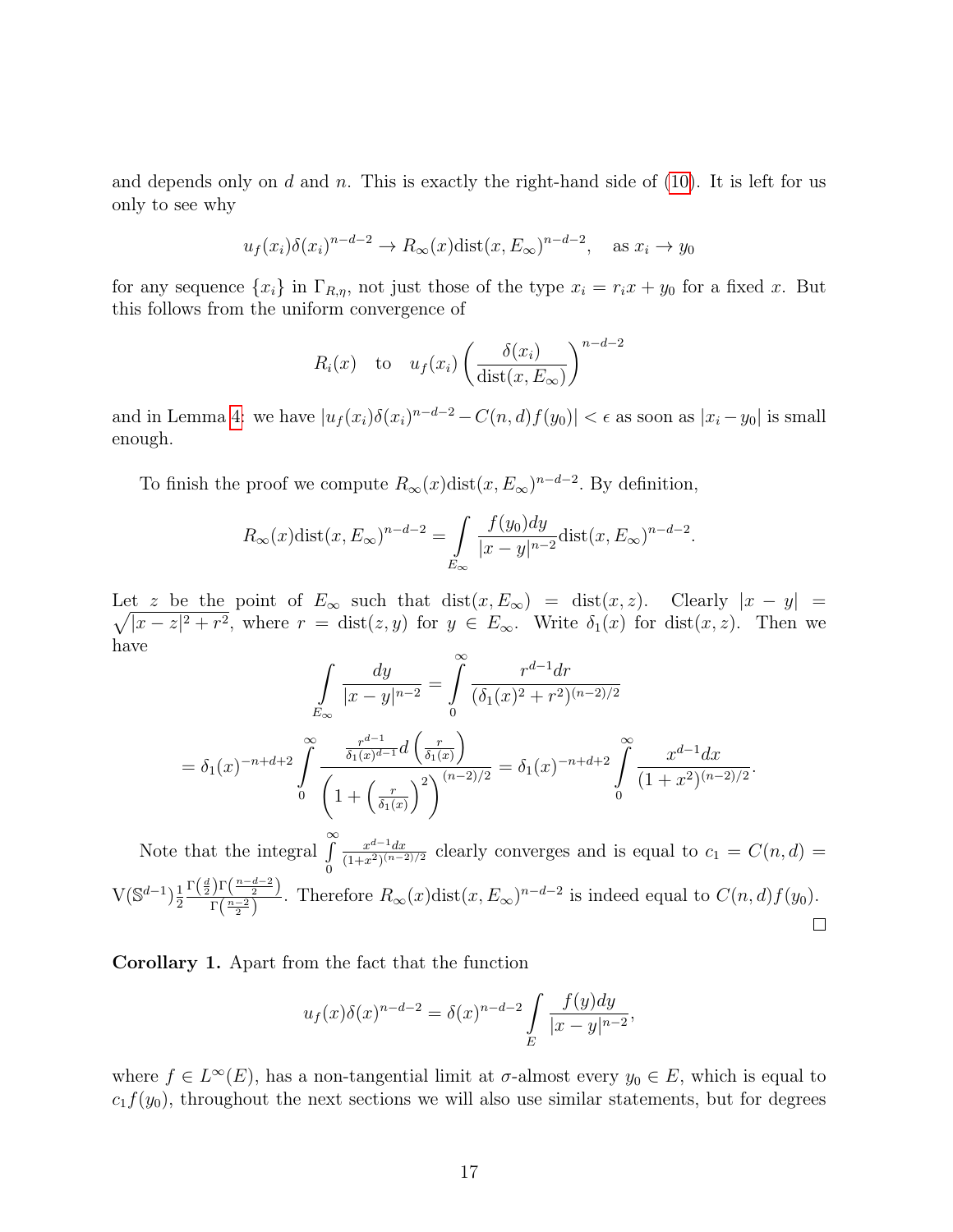in the denominator in the integral other than  $(n-2)$ . More precisely, we claim that for  $f \in L^{\infty}(E)$  and  $\beta > 0$  the function

$$
\delta(x)^{\beta} \int\limits_{E} \frac{f(y)dy}{|x-y|^{d+\beta}},
$$

also has a non-tangential limit at almost every  $y_0 \in E$  equal to  $C(d, \beta) f(y_0)$ , and the constant  $C(d, \beta)$  depends only on d and  $\beta$ . The proof is similar to the proof of [\(10\)](#page-12-0).

# <span id="page-17-0"></span>4 Three BMO lemmas

In this section we prove some more technical preliminaries concerning the space of functions of bounded mean oscillations (BMO) to simplify the exposition of Sections 5 and 6. The reader can skip to them directly and return to this section when needed.

By x we usually (that is, except for in Lemma [5](#page-17-1)) denote a point in  $\mathbb{R}^n$  which lies away from the hyperplane  $\mathbb{R}^d$  containing zero. By  $\delta(x)$  we denote the distance between x and the hyperplane  $\mathbb{R}^d$ .

Recall that the John-Nirenberg inequality asserts that for every  $1 \leq p < \infty$ 

$$
\sup_{B} \frac{1}{|B|} \left( \int_{B} |f(y) - m_B f|^p dy \right)^{1/p} \asymp ||f||_{BMO},
$$

where by  $m_B f$  we denote the average  $\frac{1}{|B|} \int$  $\boldsymbol{B}$  $f(y)dy$ , and the supremum is taken over all balls in  $\mathbb{R}^d$ .

<span id="page-17-1"></span>**Lemma 5.** Let f be a function in  $BMO(\mathbb{R}^d)$ . Denote by  $B(x,r)$  the ball with center x and radius r. Then for every  $r > r_0 > 0$  holds

<span id="page-17-3"></span>
$$
|m_{B(x,r)}f - m_{B(x_0,r_0)}f| \le C||f||_{BMO} \left(\ln\frac{r}{r_0} + \ln\frac{|x - x_0|}{r_0}\right). \tag{11}
$$

*Proof.* We will need two simple facts. First, let B and B' be balls such that  $B' \subset B$ . Then

<span id="page-17-2"></span>
$$
|m_B f - m_{B'} f| \le \frac{|B|}{|B'|} \|f\|_{BMO}.\tag{12}
$$

Indeed,

$$
|m_B f - m_{B'} f| = \left| \frac{1}{|B'|} \int_{B'} f(y) dy - m_B f \right| \le \frac{1}{|B'|} \int_{B'} |f(y) - m_B f|
$$
  

$$
\le \frac{|B|}{|B'|} \frac{1}{|B|} \int_{B} |f(y) - m_B f| \le \frac{|B|}{|B'|} ||f||_{BMO}.
$$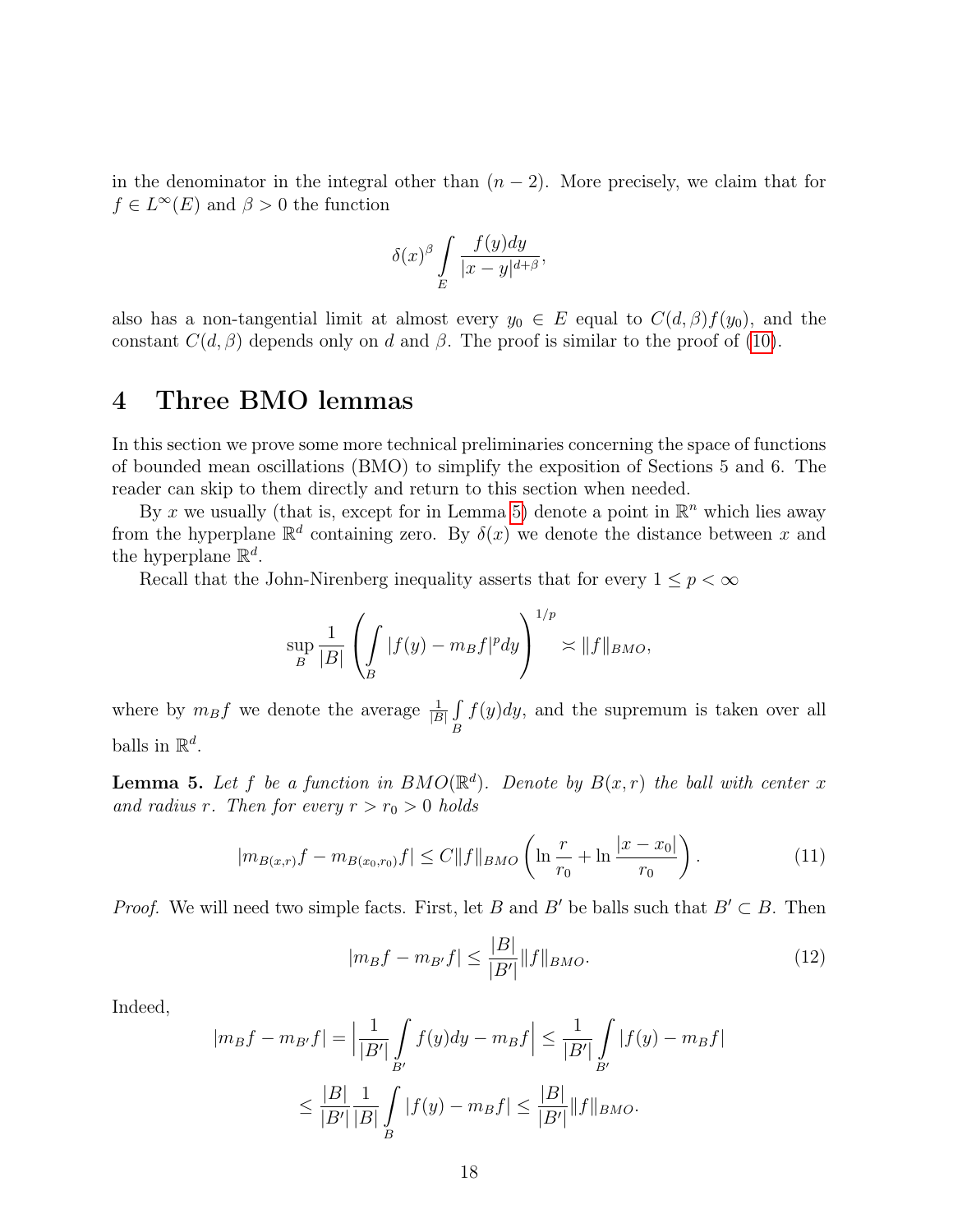Second, if the two centers x and x' are such that  $|x - x'| \leq 2r$ , then

<span id="page-18-0"></span>
$$
|m_{B(x,r)}f - m_{B(x',r)}f| \le C \|f\|_{BMO}.\tag{13}
$$

This follows from [\(12\)](#page-17-2): we can find a ball B of radius 3r such that  $B(x, r) \subset B$  and  $B(x', r) \subset B$ . Then

$$
|m_{B(x,r)}f - m_{B(x',r)}f| \le |m_{B(x,r)}f - m_{B}f| + |m_{B}f - m_{B(x',r)}f| \le C3^d \|f\|_{BMO}.
$$

We are now ready to prove  $(11)$ .

$$
|m_{B(x,r)}f - m_{B(x_0,r_0)}f| \leq |m_{B(x,r)}f - m_{B(x,r_0)}f| + |m_{B(x,r_0)}f - m_{B(x_0,r_0)}f|.
$$

Inequality [\(12\)](#page-17-2) will help us to estimate the first term. Build a chain of nested balls  $B_1 = B(x, r_0) \subset B_2 \subset \cdots \subset B_N = B(x, r)$  with center x and radii  $r_i$  such that  $r_i =$  $2r_{i-1}$  for  $i \leq N-1$ . Then it is clear that  $N \leq C \ln \frac{r}{r_0}$ . For each  $1 < i \leq N$  we have  $|m_{B_{i-1}}f - m_{B_i}f| \leq C||f||_{BMO}$ . Therefore

$$
|m_{B(x,r)}f - m_{B(x,r_0)}f| \le \sum_{i=2}^{N} |m_{B_i}f - m_{B_{i-1}}f| \le C||f||_{BMO} \ln \frac{r}{r_0}.
$$

Inequality [\(13\)](#page-18-0) will help us to estimate the second term  $|m_{B(x,r_0)}f - m_{B(x_0,r_0)}f|$ . Build a chain of balls  $B_1 = B(x, r_0), B_2, \ldots, B_N = B(x_0, r_0)$  of common radii  $r_0$  and centers  $x_i$ such that for  $i \leq N-1$  we have  $|x_{i-1}-x_i|=2r_0$ . Clearly  $N \leq C \ln \frac{|x-x_0|}{r_0}$ . By [\(13\)](#page-18-0),

$$
|m_{B(x,r_0)}f - m_{B(x_0,r_0)}f| \leq \sum_{i=2}^{N} |m_{B_i}f - m_{B_{i-1}}f| \leq C||f||_{BMO} \ln \frac{|x - x_0|}{r_0}.
$$

This completes the proof of [\(11\)](#page-17-3).

**Lemma 6.** Let f be a function in  $BMO(\mathbb{R}^d)$  and x be a point in  $\mathbb{R}^n \setminus \mathbb{R}^d$ . Then for any integer  $m \geq 1$ 

<span id="page-18-1"></span>
$$
\int_{\mathbb{R}^d} \frac{|f(y)|^m dy}{|x-y|^{d+\beta}} \le C(1+\delta(x)^{-(d+\beta)}) \left( \|f\|_{BMO}^m + |m_{B(x_0,1)}f|^m \right),\tag{14}
$$

 $\Box$ 

where by  $x_0$  we denote the projection of x to the hyperplane  $\mathbb{R}^d$   $(x_0 = (x_1, \ldots, x_d)$ , and the constant C depends only on d, m and  $\beta > 0$ .

Proof. First, observe that

$$
\int\limits_{\mathbb{R}^d}{\frac{|f(y)|^m dy}{|x - y|^{d + \beta}}} \leq C(m) \int\limits_{\mathbb{R}^d}{\frac{|f(y) - m_{B(x_0, 1)}f|^m dy}{|x - y|^{d + \beta}}} + C(m) \int\limits_{\mathbb{R}^d}{\frac{|m_{B(x_0, 1)}f|^m dy}{|x - y|^{d + \beta}}}.
$$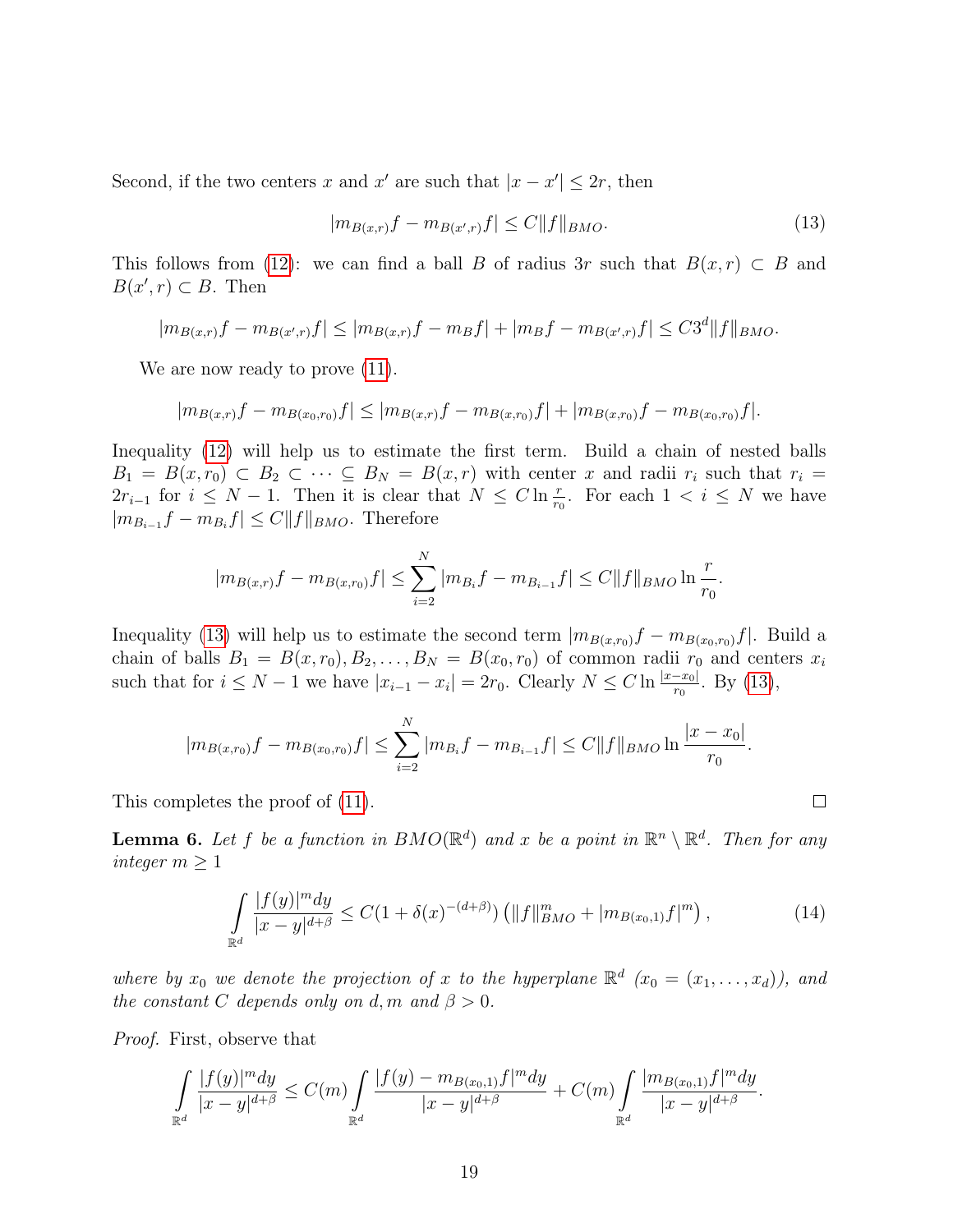We use a computation very similar to the one we saw at the end of the previous section to calculate  $\int$  $\mathbb{R}^d$  $|x-y|^{-(d+\beta)}dy$  and get

<span id="page-19-0"></span>
$$
\int_{\mathbb{R}^d} \frac{|m_{B(x_0,1)}f|^m dy}{|x-y|^{d+\beta}} \le C\delta(x)^{-\beta}|m_{B(x_0,1)}f|^m \le C(1+\delta(x)^{-(d+\beta)})|m_{B(x_0,1)}f|^m. \tag{15}
$$

The second inequality here is true because  $\delta(x)^{-\beta} \leq \delta(x)^{-(d+\beta)}$  if  $\delta(x) \leq 1$ , and otherwise both quantities are dominated by a constant. This means that we can assume  $m_{B(x_0,1)f} = 0$ .

Without loss of generality, we can also assume that the fist d and the last  $n - d - 1$ coordinates of x are zero:  $x = (0, \ldots, 0, \delta(x), 0, \ldots)$ . We split the space  $\mathbb{R}^d$  into  $B(1, 0)$  and the union of rings  $B(0, 2^k) \setminus B(0, 2^{k-1})$  and estimate separately integrals of  $|f(y)|^m/|x-y|^{d+\beta}$ over those sets. For the first term we have

<span id="page-19-1"></span>
$$
\int_{B(0,1)} \frac{|f(y)|^m dy}{|x - y|^{d + \beta}} = \int_{B(0,1)} \frac{|f(y) - m_{B(0,1)f}|^m dy}{|x - y|^{d + \beta}}
$$
  

$$
\leq C\delta(x)^{-(d + \beta)} \frac{1}{|B(0,1)|} \int_{B(0,1)} |f(y) - m_{B(0,1)f}|^m dy \leq C\delta(x)^{-(d + \beta)} ||f||_{BMO}^m \qquad (16)
$$

by the John-Nirenberg inequality. Then we estimate the integrals over the rings; for  $B =$  $B(0, 2^{k-1})$  and  $2B = B(0, 2^k)$  we have

$$
\int_{2B\setminus B} \frac{|f(y)|^m dy}{|x-y|^{d+\beta}} \le C(m) \int_{2B\setminus B} \frac{|f(y) - m_{2B}f|^m dy}{|x-y|^{d+\beta}} + C(m) \int_{2B\setminus B} \frac{|m_{2B}f|^m dy}{|x-y|^{d+\beta}}.
$$

Since for y in  $2B \setminus B$  the quantity  $|x-y|^2$  is comparable to  $\delta(x)^2 + 2^{2k}$ ,  $|x-y|^{-(d+\beta)}$  is dominated by  $C(\delta(x) + 2^k)^{-(d+\beta)}$ . For the first term this gives

$$
\int_{2B\setminus B} \frac{|f(y) - m_{2B}f|^m dy}{|x - y|^{d + \beta}} \le C(\delta(x) + 2^k)^{-(d + \beta)} 2^{kd} \int_{2B} |f(y) - m_{2B}f|^m dy
$$
  

$$
\le C(\delta(x) + 2^k)^{-(d + \beta)} 2^{kd} ||f||_{BMO}^m,
$$

again by John-Nirenberg. For the second term we have

$$
\int_{2B\setminus B} \frac{|m_{2B}f|^m dy}{|x-y|^{d+\beta}} = \int_{2B\setminus B} \frac{|m_{2B}f - m_{B(0,1)}f|^m dy}{|x-y|^{d+\beta}} \le C2^{kd}(\delta(x) + 2^k)^{-(d+\beta)}|m_{2B}f - m_{B(0,1)}f|^m
$$
  

$$
\le 2^{kd}(\delta(x) + 2^k)^{-(d+\beta)}(\ln 2^k)^m \|f\|_{BMO}^m \le C2^{kd}(\delta(x) + 2^k)^{-(d+\beta)}k^m \|f\|_{BMO}^m
$$

by [\(11\)](#page-17-3). Therefore

$$
\int_{2B\setminus B} \frac{|f(y)|^m dy}{|x-y|^{d+\beta}} \le C2^{kd} (\delta(x) + 2^k)^{-(d+\beta)} (1+k^m) \|f\|_{BMO}^m.
$$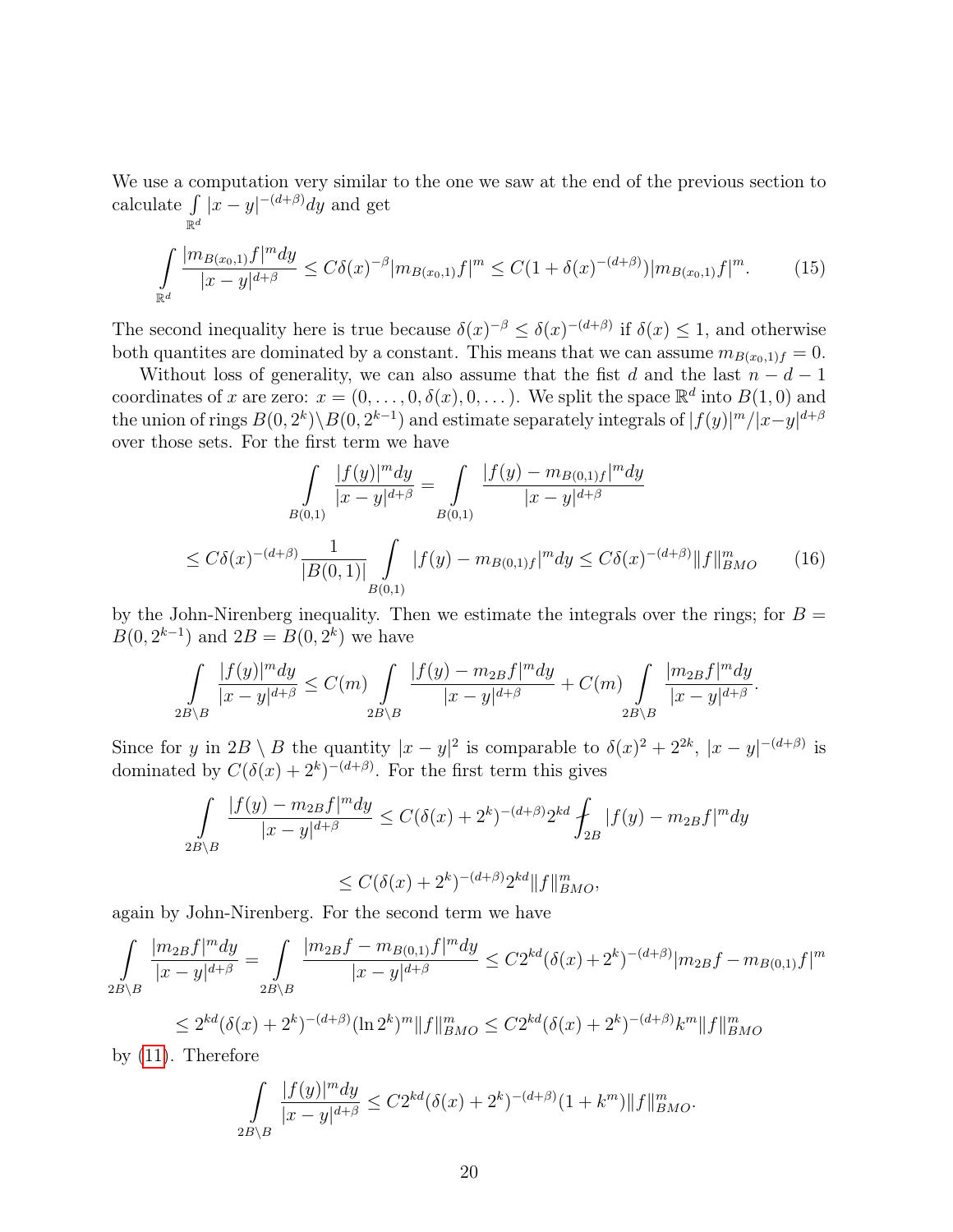Obsesrve that the sum  $\sum_{n=1}^{\infty}$  $k=1$  $2^{kd}(\delta(x) + 2^k)^{-(d+\beta)}(1 + k^m)$  is finite and dominated by a universal constant C, since  $(\delta(x) + 2^k)^{-1} \leq 2^{-k}$ . Then we sum over all the rings and get

<span id="page-20-0"></span>
$$
\int_{\mathbb{R}^d \setminus B(0,1)} \frac{|f(y)|^m dy}{|x - y|^{d + \beta}} = \sum_{k=1}^{\infty} \int_{B(0,2^k) \setminus B(0,2^{k-1})} \frac{|f(y)|^m dy}{|x - y|^{d + \beta}} \le C \|f\|_{BMO}^m. \tag{17}
$$

Collecting [\(15\)](#page-19-0), [\(16\)](#page-19-1) and [\(17\)](#page-20-0), we obtain the final estimate [\(14\)](#page-18-1).

 $\Box$ 

 $\Box$ 

.

Corollary 2. For the same notation as in [\(14\)](#page-18-1), the estimate

<span id="page-20-2"></span>
$$
\int_{\mathbb{R}^d} \frac{|f(y)|^m dy}{|x-y|^{d+\beta}} \le C(1+\delta(x)^{-(d+\beta)})(1+\ln|x_0|)^m \left(\|f\|_{BMO}^m + |m_{B(0,1)}f|^m\right) \tag{18}
$$

holds.

Proof. This follows from [\(14\)](#page-18-1) and Lemma [5](#page-17-1).

**Lemma 7.** Let  $f_i$ ,  $i = 1, ..., m$  be functions in  $BMO(\mathbb{R}^d)$ . With the same notation as in [\(14\)](#page-18-1), we have

<span id="page-20-1"></span>
$$
\int_{\mathbb{R}^d} \frac{|f_1(y) \dots f_m(y)| dy}{|x - y|^{d + \beta}} \le C(1 + \delta(x)^{-(d + \beta)})(1 + \ln|x_0|)^m \prod_{i=1}^m (||f_i||_{BMO}^m + |m_{B(0,1)} f_i|^m)^{1/m}
$$
\n(19)

*Proof.* This is, essentially, the Hölder inequality applied consequentially  $m$  times. We give a proof by induction for the sake of completeness. First, we want to prove that

<span id="page-20-3"></span>
$$
\int_{\mathbb{R}^d} \frac{|f_1(y) \dots f_m(y)| dy}{|x - y|^{d + \beta}} \le \prod_{i=1}^m \left( \int_{\mathbb{R}^d} \frac{|f_i(y)|^m dy}{|x - y|^{d + \beta}} \right)^{1/m}.
$$
 (20)

For the base we apply Hölder with exponents  $p_1 = m$  and  $q_1 = \frac{m-1}{m}$  $\frac{n-1}{m}$  and functions  $|f_1(y)||x |y|^{-(d+\beta)\frac{1}{m}}$  and  $|f_2(y) \dots f_m(y)||x-y|^{-(d+\beta)\frac{m-1}{m}}$ . It gives

$$
\int_{\mathbb{R}^d} \frac{|f_1(y) \dots f_m(y)| dy}{|x - y|^{d + \beta}} \le \left( \int_{\mathbb{R}^d} \frac{|f_1(y)|^m dy}{|x - y|^{d + \beta}} \right)^{1/m} \left( \int_{\mathbb{R}^d} \frac{|f_2(y) \dots f_m(y)|^{\frac{m}{m - 1}} dy}{|x - y|^{d + \beta}} \right)^{(m - 1)/m}
$$

By the induction hypothesis,

$$
\int_{\mathbb{R}^d} \frac{|f_1(y) \dots f_m(y)| dy}{|x - y|^{d + \beta}} \leq \prod_{i=1}^j \left( \int_{\mathbb{R}^d} \frac{|f_i(y)|^m dy}{|x - y|^{d + \beta}} \right)^{1/m} \left( \int_{\mathbb{R}^d} \frac{|f_{j+1}(y) \dots f_m(y)|^{\frac{m}{m - j}} dy}{|x - y|^{d + \beta}} \right)^{(m - j)/m}.
$$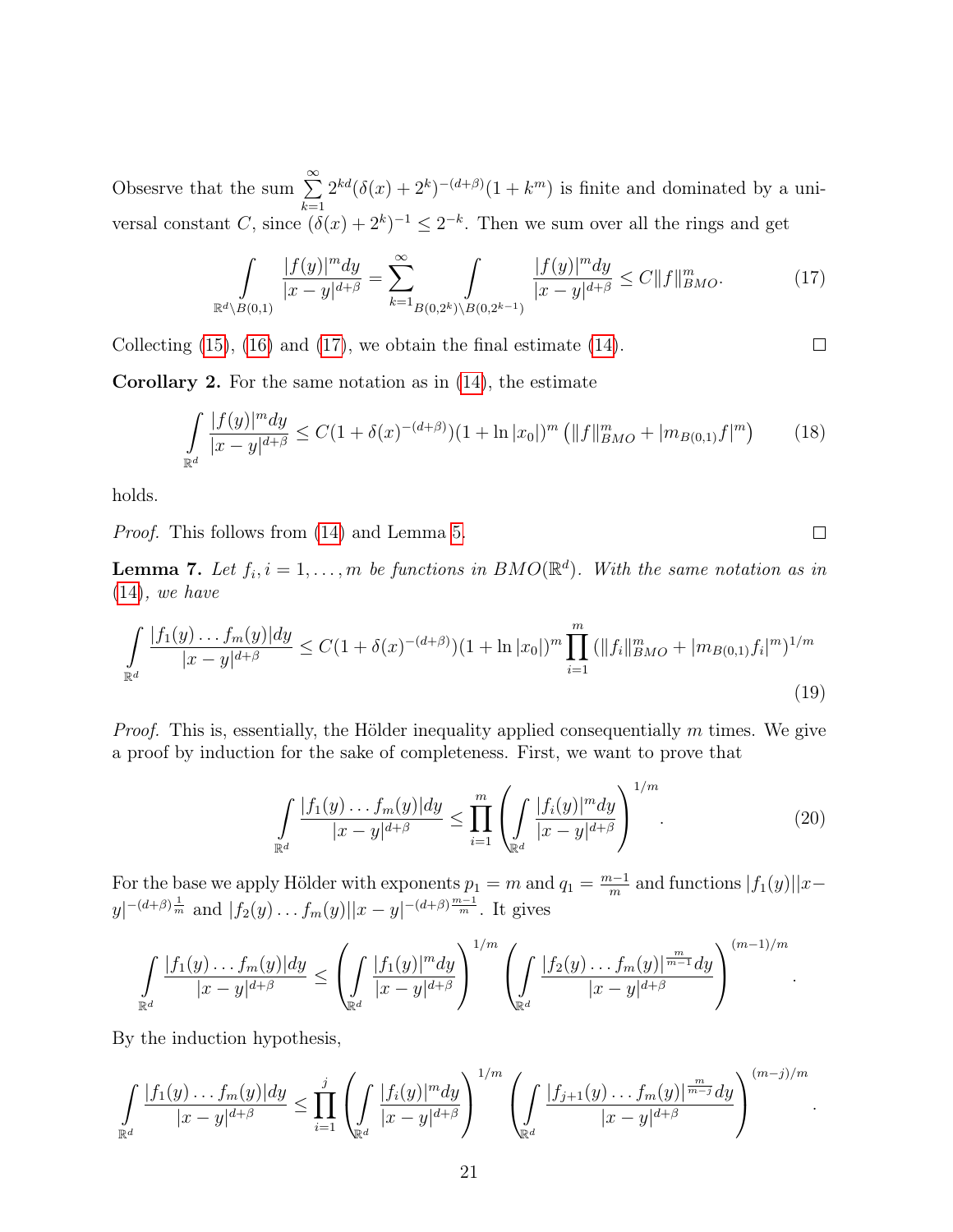If  $j = m - 1$ , we are done, otherwise we apply Hölder once again to

$$
\int\limits_{\mathbb{R}^d}{\frac{|f_{j+1}(y)\dots f_m(y)|^{\frac{m}{m-j}}dy}{|x-y|^{d+\beta}}}
$$

with  $p_{j+1} = m - j$ ,  $q_{j+1} = \frac{m - (j+1)}{m - j}$  $\frac{-(j+1)}{m-j}$  and functions

$$
|f_{j+1}(y)|^{\frac{m}{m-j}}|x-y|^{-(d+\beta)\frac{1}{p_{j+1}}}, \quad |f_{j+2}(y)\ldots f_m(y)|^{\frac{m}{m-j}}|x-y|^{-(d+\beta)\frac{1}{q_{j+1}}}.
$$

We will get

$$
\int_{\mathbb{R}^d} \frac{|f_1(y) \dots f_m(y)| dy}{|x - y|^{d + \beta}} \le \prod_{i=1}^{j+1} \left( \int_{\mathbb{R}^d} \frac{|f_i(y)|^m dy}{|x - y|^{d + \beta}} \right)^{1/m} \left( \int_{\mathbb{R}^d} \frac{|f_{j+2}(y) \dots f_m(y)|^{\frac{m}{m - (j+1)}} dy}{|x - y|^{d + \beta}} \right)^{(m - (j+1))/m}
$$

which completes the induction step.

The inequality [\(19\)](#page-20-1) follows from [\(18\)](#page-20-2) and [\(20\)](#page-20-3).

# <span id="page-21-0"></span>5 No one-parameter families of solutions

We can now turn to the study of solutions of the equation  $(6)$  for rectifiable sets E with integer dimension  $d$ , using our preliminaries from sections 2 and 3. Assume the function  $D_{\alpha,\mu}$  as in [\(4\)](#page-2-2) is a solution of [\(6\)](#page-3-0). Then we know that, see the beginning of section 2, for  $\gamma = -n + d + 2$ ,  $D^{\gamma}_{\alpha,\mu}$  is equivalent to  $\delta(x)^{-n+d+2}$  and is harmonic outside E. Therefore, according to subsection 2.2, there exists a density function h in  $L^{\infty}(E)$  such that

<span id="page-21-1"></span>
$$
\int_{E} \frac{h(y)d\sigma(y)}{|x-y|^{n-2}} = \left(\int_{E} \frac{f(y)d\sigma(y)}{|x-y|^{d+\alpha}}\right)^{(n-d-2)/\alpha} \quad \forall x \in \mathbb{R}^n \setminus E,
$$
\n(21)

where  $f \in L^{\infty}(E)$  is just the density of  $\mu$  with respect to  $\sigma = \mathcal{H}^{d}|_{E}$ . Multiplying both sides of [\(21\)](#page-21-1) by  $\delta(x)^{n-d-2}$  and using [\(10\)](#page-12-0) in Theorem 5 and Corollary [1](#page-16-0) to pass to non-tangential limits, we get that for almost every  $y \in E$ 

<span id="page-21-2"></span>
$$
c_1 h(y) = (c_2 f(y))^{(n-d-2)/\alpha},\tag{22}
$$

where the constants  $c_i$  depend only on  $n, d$  and  $\alpha$ . The constant  $c_1$  is the constant  $C(n, d)$ in [\(10\)](#page-12-0), which we computed at the end of the proof of theorem 5, and the constant  $c_2$  is equal to  $\delta(x)^{-\alpha}$  $\mathbb{R}^d$  $_{dy}$  $\frac{dy}{|x-y|^{d+\alpha}} = \mathcal{V}(\mathbb{S}^{d-1})\frac{1}{2}$ 2  $\Gamma\left(\frac{d}{2}\right) \Gamma\left(\frac{\alpha}{2}\right)$  $\frac{\left(\frac{2}{2}\right)^{1} \left(\frac{2}{2}\right)}{\Gamma\left(\frac{d+\alpha}{2}\right)}$ . Thus, we get an equation for the density f of the measure  $\mu$ , when  $D_{\alpha,\mu}$  satisfies [\(6\)](#page-3-0), but we prefer to write everything in terms of the

 $\Box$ 

,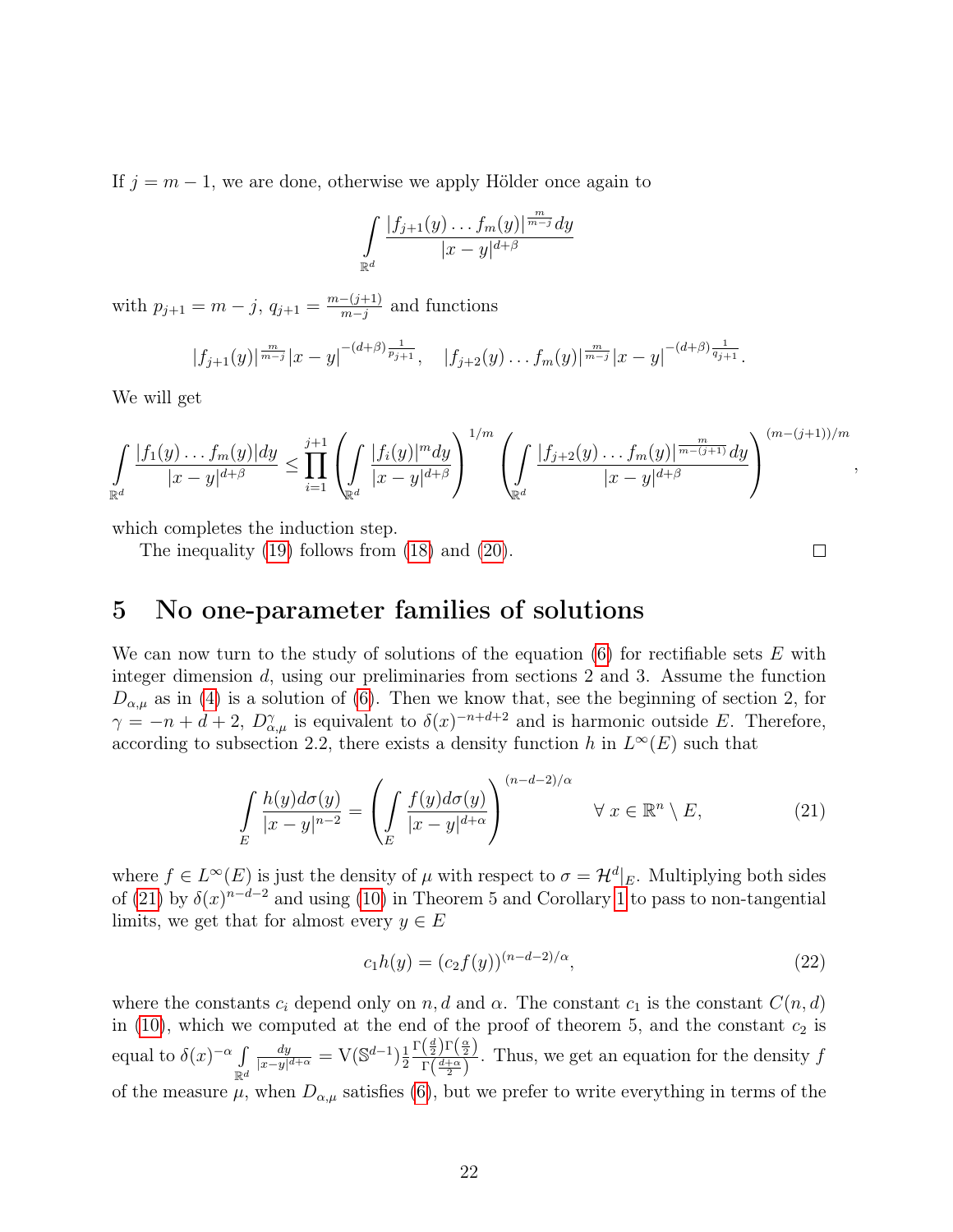density function h alone. So, combining [\(21\)](#page-21-1) and [\(22\)](#page-21-2), we get that  $D_{\alpha,\mu}$  being a solution of [\(6\)](#page-3-0) is equivalent to the equation

<span id="page-22-0"></span>
$$
\int_{E} \frac{h(y)dy}{|x-y|^{n-2}} = c_3 \left( \int_{E} \frac{h(y)^{\frac{\alpha}{n-d-2}} dy}{|x-y|^{d+\alpha}} \right)^{\frac{n-d-2}{\alpha}}, \quad \forall \ x \in \mathbb{R}^n \setminus E,
$$
\n(23)

where we denote by  $c_3$  the constant  $c_2^{-\frac{n-d-2}{\alpha}}c_1$ . Note that the density function h is also bounded away from zero, since according to Lemma [3](#page-11-1) the density function  $f$  has this property, and the two functions are connected by [\(22\)](#page-21-2).

It is easy to check that for  $E = \mathbb{R}^d$  or any other hyperplane a constant function h gives a solution for [\(23\)](#page-22-0). This is what we call the flat solution (because the measure  $c\mathcal{H}^d$  on  $\mathbb{R}^d$ is flat). As we have said in the introduction, we would be happy to show that no other solutions exist in a small neighbourhood of the flat solution. This is the same as saying that there is no family of solutions with elements arbitrarily close to the flat solution. Our strategy is to linearise  $(23)$ , or to take a derivative in some sense at constant function h and  $E = \mathbb{R}^d$ : for an arbitrary family of solutions it would be the Frechet derivative. It turns out though, it does not work for arbitrary family of solutions with no regularity. Even when we restrict ourselves to the flat case  $E = \mathbb{R}^d$  and are trying to figure out if there is a neighbourhood of the flat solution for which no densities  $h$  solve [\(23\)](#page-22-0). The reason for it is, morally, the following. If we suppose the contrary, we can find arbitrarily close to  $h = 1$ (or to any other constant) a density  $1 + \phi_t$  for which

$$
\int_{\mathbb{R}^d} \frac{(1+\phi_t)dy}{|x-y|^{n-2}} = c_3 \left( \int_{\mathbb{R}^d} \frac{(1+\phi_t)^{\frac{\alpha}{n-d-2}}dy}{|x-y|^{d+\alpha}} \right)^{\frac{n-d-2}{\alpha}}, \quad \forall \ x \in \mathbb{R}^n \setminus \mathbb{R}^d,
$$

where the parameter t denotes, vaguely, the size of the neighbourhood to which  $\phi_t$  belongs. Then we could use the Banach-Alaoglu theorem in a suitable functional space as a compactness argument to say that the family of functions  $\{\phi_t\}$  normalized correctly has a non-constant weak limit. This weak limit would satisfy a linear convolution equation, corresponding to the fact that the Fréchet derivative of  $(23)$  is equal to zero "at the constant solution". This equation, as we will see later, has no solutions except for constants. Which would finish the proof by contradiction. However, the right space for the functions  $\phi_t$  for the compactness argument to work turns out to be the homogeneous Besov space  $B_{\infty,\infty}^0$ . For this space it seems that the Fréchet derivative does not exist. That is, we have a natural space for the compactness argument  $(\dot{B}^0_{\infty,\infty})$ , and a smaller one (for instance, BMO) for the existence of a derivative. See subsection 5.3 for the further comments about this.

Fortunately, our strategy still works if we introduce a parameter  $t$  and add the assumption of differentiability at zero of the family  $\{\phi_t\}$  in BMO with respect to it and a reasonable boundedness assumption. This is exactly what the assumptions 2 and 4 in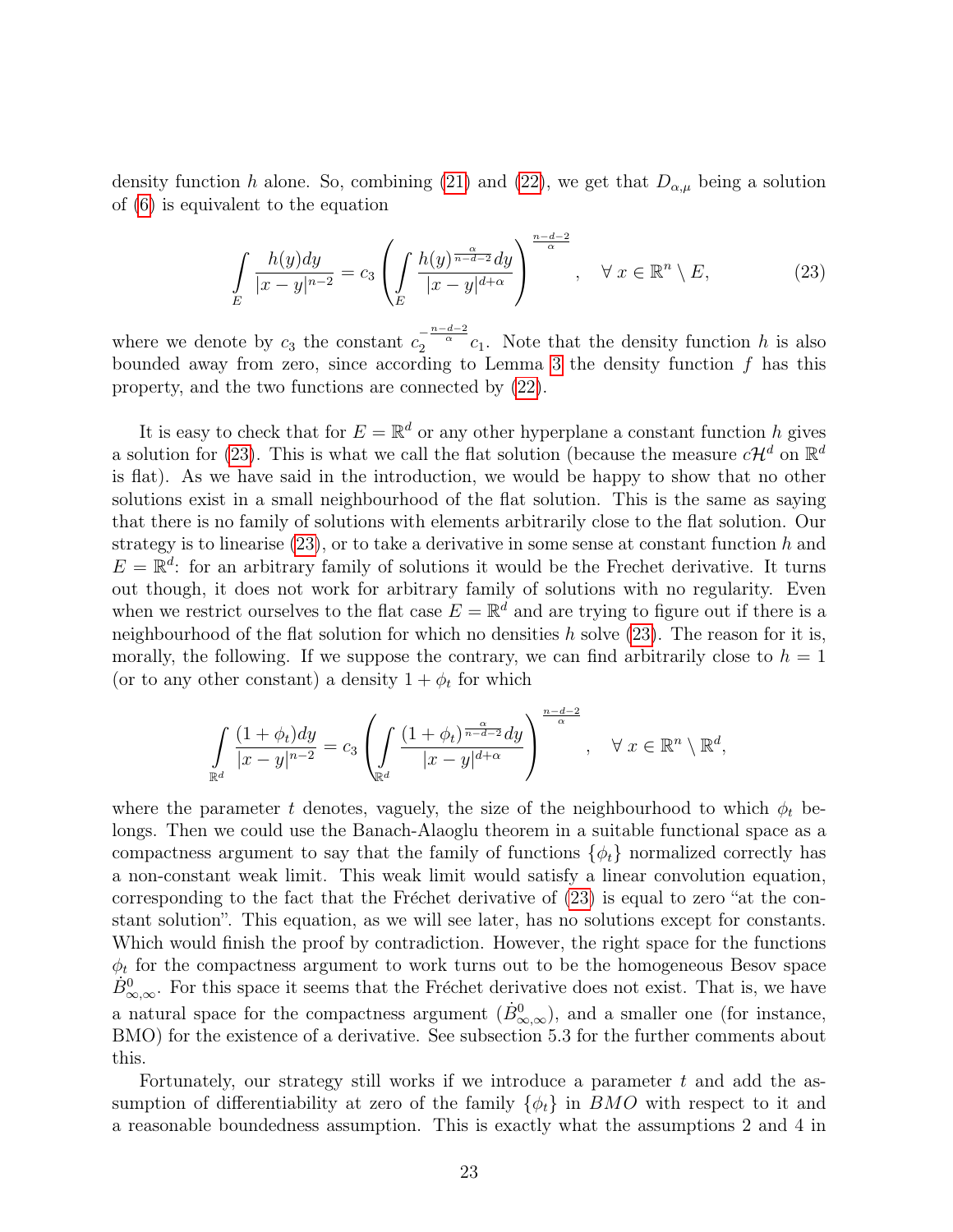Definitions [1](#page-4-0) and [2](#page-4-1) are about. We are going to implement our strategy with the indicated assumptions in the next subsections.

#### <span id="page-23-0"></span>5.1 No one-parameter families of flat solutions

In this subsection we prove Theorem [1](#page-5-0). Suppose that there is a non-trivial one-parameter family of perturbations in the plane  $\mathbb{R}^d$  of the flat solution of [\(23\)](#page-22-0) with the density  $h = 1$ . See Definition [1](#page-4-0) to recall what it is. Note that, even though the densities  $1 + \phi_t$  are in  $L^{\infty}(\mathbb{R}^d)$  and therefore  $\phi_t$  is in the space  $L^{\infty} \cap BMO(\mathbb{R}^d) = L^{\infty}(\mathbb{R}^d)$ , it is still more natural to consider  $\phi_t$  as an element of  $BMO(\mathbb{R}^d)$  (or as an equivalence class in  $L^{\infty}(\mathbb{R}^d)/\sim$ , where  $f \sim g$  if  $f - g$  is a constant function), because  $1 + \phi_t(y) + c$  is a density function of a perturbation of the flat solution with the density  $h_c = 1 + c$ . We can assume that  $\|\phi_t\|_{\infty} < 1/2.$ 

For every t the equation [\(23\)](#page-22-0) for the solution from our family  $D_{\alpha,\mu_t}$  with the density  $1 + \phi_t(y)$  turns into

<span id="page-23-1"></span>
$$
I(t,x) := \int\limits_{\mathbb{R}^d} \frac{(1+\phi_t)dy}{|x-y|^{n-2}} - c_3 \left( \int\limits_{\mathbb{R}^d} \frac{(1+\phi_t)^{\frac{\alpha}{n-d-2}} dy}{|x-y|^{d+\alpha}} \right)^{\frac{n-d-2}{\alpha}} = 0, \quad \forall \ x \in \mathbb{R}^n \setminus \mathbb{R}^d. \tag{24}
$$

We want to differentiate the left-hand side of  $(24)$  at  $t = 0$ . The natural candidate for the derivative at zero would be, of course,

$$
\frac{\partial I(t,x)}{\partial t}(0) = \int_{\mathbb{R}^d} \frac{\frac{\phi_t}{\partial t}(0,y)dy}{|x-y|^{n-2}} - c_3 \left( \int_{\mathbb{R}^d} \frac{(1+\phi_0)^{\frac{\alpha}{n-d-2}}dy}{|x-y|^{d+\alpha}} \right)^{\frac{n-d-2}{\alpha}-1} \int_{\mathbb{R}^d} \frac{(1+\phi_0)^{\frac{\alpha}{n-d-2}-1} \frac{\partial \phi_t}{\partial t}(0,y)dy}{|x-y|^{d+\alpha}},
$$

so, by the definition of  $c_2$ , and since  $\phi_0 = 0$ ,

<span id="page-23-2"></span>
$$
\frac{\partial I(t,x)}{\partial t}(0) = \int\limits_{\mathbb{R}^d} \frac{\frac{\phi_t}{\partial t}(y,0)dy}{|x-y|^{n-2}} - c_1 c_2^{-1} \delta(x)^{d+2+\alpha-n} \int\limits_{\mathbb{R}^d} \frac{\frac{\partial \phi_t}{\partial t}(y,0)dy}{|x-y|^{d+\alpha}}.\tag{25}
$$

Note that here we use  $\frac{\partial I(t,x)}{\partial t}(0)$  just as a notation. To show that [\(25\)](#page-23-2) is indeed the Frechet derivative of  $I(t, x)$  we prove the following lemma. This is when our assumptions 2 and 4 from Definition 1 of the one-parameter family of perturbations come into play.

**Lemma 8.** For every x in  $\mathbb{R}^n \setminus \mathbb{R}^d$ 

$$
\left| I(t,x) - I(0,x) - t \frac{\partial I(t,x)}{\partial t}(0) \right| = \left| I(t,x) - t \frac{\partial I(t,x)}{\partial t}(0) \right| = o(t), \quad t \to 0.
$$

Proof. We need to prove that

$$
\left| I(t,x) - t \frac{\partial I(t,x)}{\partial t}(0) \right| = \left| \int\limits_{\mathbb{R}^d} \frac{(1+\phi_t) dy}{|x-y|^{n-2}} - t \int\limits_{\mathbb{R}^d} \frac{\frac{\phi_t}{\partial t}(y,0) dy}{|x-y|^{n-2}} + \right|
$$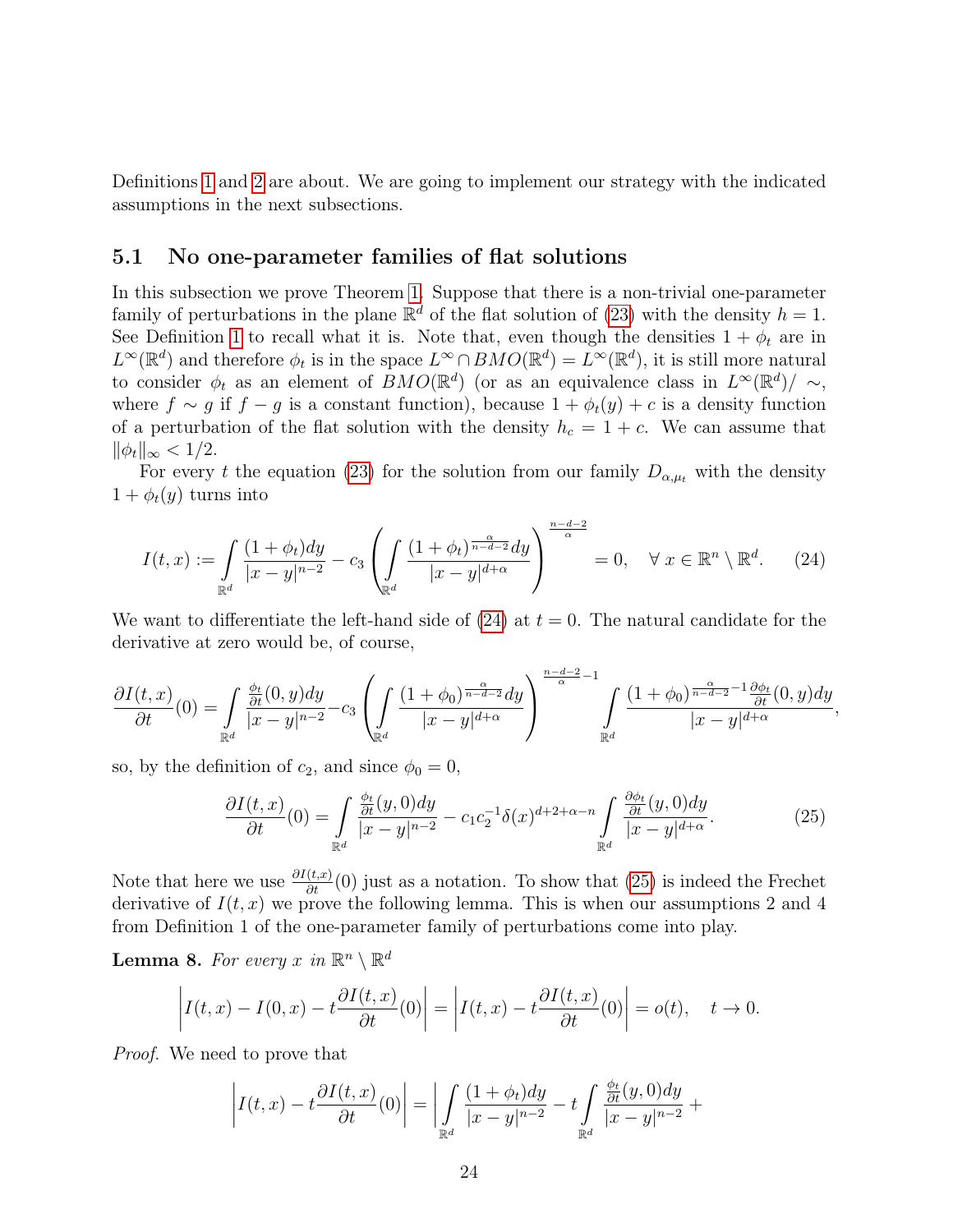$$
+c_1c_2^{-1}\delta(x)^{d+2+\alpha-n}t\int\limits_{\mathbb{R}^d}\frac{\frac{\partial\phi_t}{\partial t}(y,0)dy}{|x-y|^{d+\alpha}}-c_3\left(\int\limits_{\mathbb{R}^d}\frac{(1+\phi_t)^{\frac{\alpha}{n-d-2}}dy}{|x-y|^{d+\alpha}}\right)^{\frac{n-d-2}{\alpha}}\bigg|=o(t),\quad t\to 0. \tag{26}
$$

Denote

$$
I_1(t,x) = \int_{\mathbb{R}^d} \frac{(1+\phi_t)dy}{|x-y|^{n-2}} - t \int_{\mathbb{R}^d} \frac{\frac{\partial \phi_t}{\partial t}(y,0)dy}{|x-y|^{n-2}}, \quad I_2(t,x) = \left(\int_{\mathbb{R}^d} \frac{(1+\phi_t)^{\frac{\alpha}{n-d-2}}dy}{|x-y|^{d+\alpha}}\right)^{\frac{n-d-2}{\alpha}}, \quad \text{and}
$$

$$
I_3(t,x) = c_1 c_2^{-1} \delta(x)^{d+2+\alpha-n} t \int_{\mathbb{R}^d} \frac{\frac{\partial \phi_t}{\partial t}(y,0)dy}{|x-y|^{d+\alpha}} - c_3 \left(\int_{\mathbb{R}^d} \frac{(1+\phi_t)^{\frac{\alpha}{n-d-2}}dy}{|x-y|^{d+\alpha}}\right)^{\frac{n-d-2}{\alpha}}.
$$

Claim.

<span id="page-24-0"></span>
$$
I_2(t,x) = c_2^{\frac{n-d-2}{\alpha}} \delta(x)^{d+2-n} + c_2^{\frac{n-d-2}{\alpha}-1} \delta(x)^{d+2+\alpha-n} \int_{\mathbb{R}^d} \frac{\phi_t(y) dy}{|x-y|^{d+\alpha}} + o(t), \ t \to 0. \tag{27}
$$

Proof. This is, essentially, a simple computation which uses Taylor's theorem. Recall that  $\|\phi_t\|_{\infty}$  ≤ 1/2  $\forall t$ . First, we rewrite the nominator inside the integral in  $I_3$  as

$$
(1 + \phi_t(y))^{\frac{\alpha}{n-d-2}} = 1 + \frac{\alpha}{n-d-2} \phi_t(y) + \phi_t^2(y) g_t(y),
$$

where  $g_t(y)$  is a bounded uniformly in t function. Here we just used an observation that for a real number x such that  $|x| \leq 1/2$  we have  $(1+x)^{\gamma} = 1 + \gamma x + cx^2$ , where c is a constant uniformly bounded in  $x$ . Second, we rewrite  $I_3$  itself as

$$
\left(\int_{\mathbb{R}^d} \frac{dy}{|x-y|^{d+\alpha}} + \int_{\mathbb{R}^d} \frac{\frac{\alpha}{n-d-2} \phi_t(y) + \phi_t(y)^2 g_t(y)}{|x-y|^{d+\alpha}} \right)^{\frac{n-d-2}{\alpha}}
$$
  
=  $c_2^{\frac{n-d-2}{\alpha}} \delta(x)^{d+2-n} + c_2^{\frac{n-d-2}{\alpha}-1} \delta(x)^{d+2+\alpha-n} \int_{\mathbb{R}^d} \frac{\phi_t(y) dy}{|x-y|^{d+\alpha}} + \int_{\mathbb{R}^d} \frac{\phi_t(y)^2 G_t(y) dy}{|x-y|^{d+\alpha}},$ 

where  $G_t(y)$  is also a bounded uniformly in t function. It is left to show that the last term is  $o(t)$ . But [\(18\)](#page-20-2) applied with  $m = 2$ , combined with boundedness of  $G_t(y)$ , gives that

$$
\int_{\mathbb{R}^d} \frac{\phi_t(y)^2 G_t(y) dy}{|x - y|^{d + \alpha}} \le C(1 + \delta(x)^{-(d + \alpha)}) (\|\phi_t\|_{BMO}^2 + |m_{B(0,1)}\phi_t|^2).
$$

 $\Box$ 

Condition 4 in Definition [1](#page-4-0) guarantees that  $\|\phi_t\|_{BMO}^2 + |m_{B(0,1)}\phi_t|^2 = o(t)$ .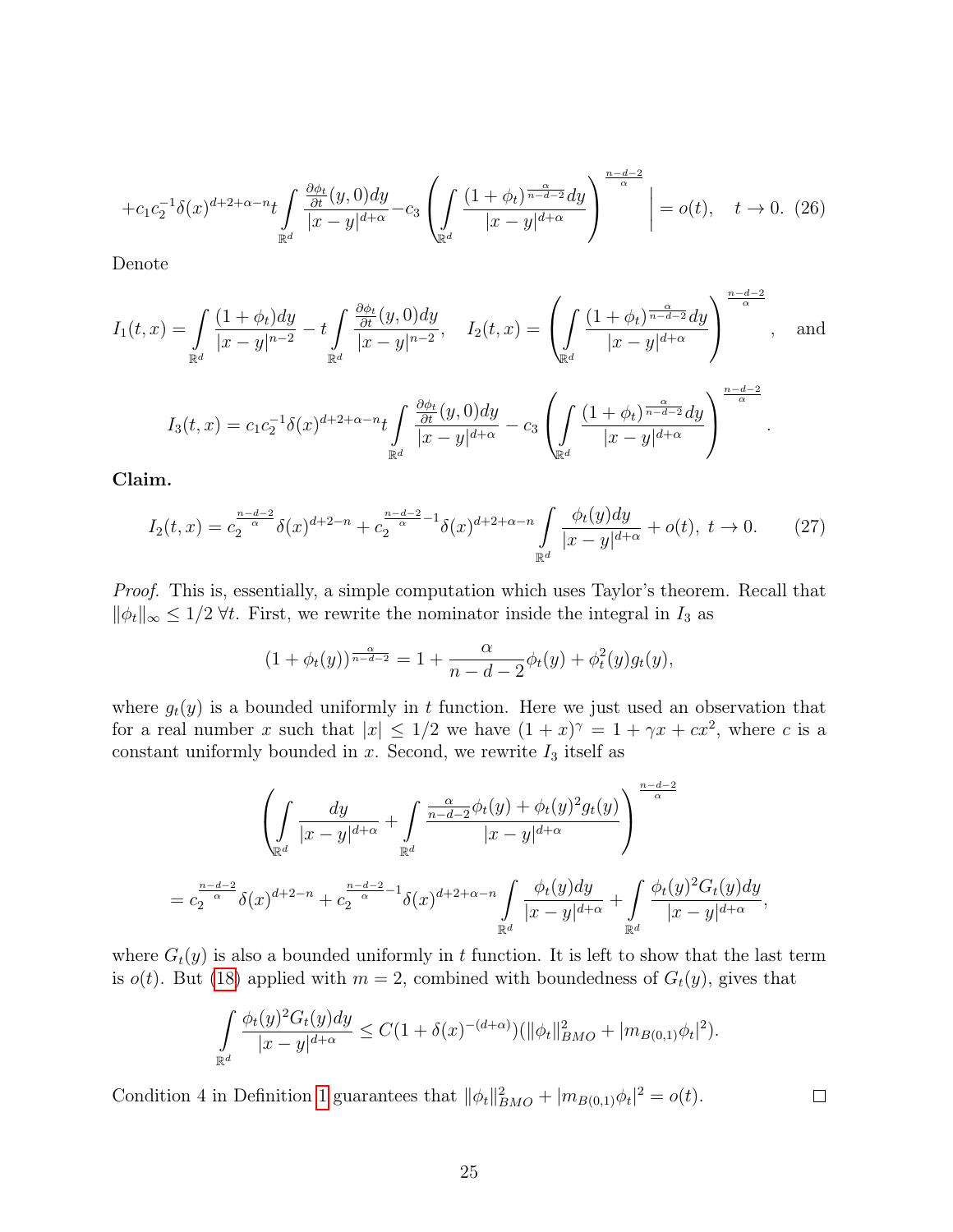Claim [\(27\)](#page-24-0) gives that

$$
I_3(t,x) = -c_1 \delta(x)^{d+2-n} + c_1 c_2^{-1} \delta(x)^{d+2+\alpha-n} \int_{\mathbb{R}^d} \frac{\left(t \frac{\partial \phi_t}{\partial t}(0,y) - \phi_t(y)\right) dy}{|x-y|^{d+\alpha}} + o(t).
$$

We also have that

$$
I_1(t,x) = c_1 \delta(x)^{d+2-n} + \int_{\mathbb{R}^d} \frac{\left(\phi_t(y) - t \frac{\partial \phi_t}{\partial t}(0,y)\right) dy}{|x - y|^{n-2}}.
$$

Conditions 2 (the definition of a Frechet differential) and 4 in Definition [1](#page-4-0), combined with [\(18\)](#page-20-2) for  $m = 1$ , give that

$$
c_1 c_2^{-1} \int\limits_{\mathbb{R}^d} \frac{\left(t \frac{\partial \phi_t}{\partial t}(0, y) - \phi_t(y)\right) dy}{|x - y|^{d + \alpha}} \text{ and } \int\limits_{\mathbb{R}^d} \frac{\left(\phi_t(y) - t \frac{\partial \phi_t}{\partial t}(0, y)\right) dy}{|x - y|^{n - 2}} = o(t),
$$

and therefore

$$
\left| I(t,x) - t \frac{\partial I(t,x)}{\partial t}(0) \right| = |I_1(t,x) + I_3(t,x)| = o(t).
$$

 $\Box$ 

So we finally proved that [\(24\)](#page-23-1) is differentiable at zero, and by [\(25\)](#page-23-2) the derivative is

$$
\frac{\partial I(t,x)}{\partial t}(0) = \int\limits_{\mathbb{R}^d} \frac{\frac{\partial \phi_t}{\partial t}(0,y)dy}{|x-y|^{n-2}} - c_1 c_2^{-1} \delta(x)^{d-2+\alpha-n} \int\limits_{\mathbb{R}^d} \frac{\frac{\partial \phi_t}{\partial t}(0,y)dy}{|x-y|^{d+\alpha}}.
$$

Since  $I(t, x)$  is identically zero, the derivative also has to be zero, and therefore, by definition of the constant  $c_2$ , we have the equation

<span id="page-25-0"></span>
$$
\int_{\mathbb{R}^d} \left[ c_2^{-1} c_1 \frac{\delta(x)^{d+2+\alpha-n}}{|x-y|^{d+\alpha}} - \frac{1}{|x-y|^{n-2}} \right] \frac{\partial \phi_t}{\partial t}(0, y) dy = 0 \quad \forall x \in \mathbb{R}^n \setminus \mathbb{R}^d.
$$
 (28)

We claim that [\(28\)](#page-25-0) implies the derivative  $\frac{\partial \phi_t}{\partial t}(\cdot,0)$  has to be a constant function, which is a contradiction with the assumption 3 in Definition [1](#page-4-0) of non-trivial one-parameter family. Denote  $\phi(y) = \frac{\partial \phi_t}{\partial t}(y, 0)$  for simplicity.

<span id="page-25-2"></span>**Lemma 9.** Suppose that  $\phi(y)$  is a function in  $BMO(\mathbb{R}^d)$ . Then the equation

<span id="page-25-1"></span>
$$
\int_{\mathbb{R}^d} \left[ c_2^{-1} c_1 \frac{\delta(x)^{d+2+\alpha-n}}{|x-y|^{d+\alpha}} - \frac{1}{|x-y|^{n-2}} \right] \phi(y) dy = 0 \quad \forall x \in \mathbb{R}^n \setminus \mathbb{R}^d.
$$
 (29)

implies that  $\phi$  is a constant function.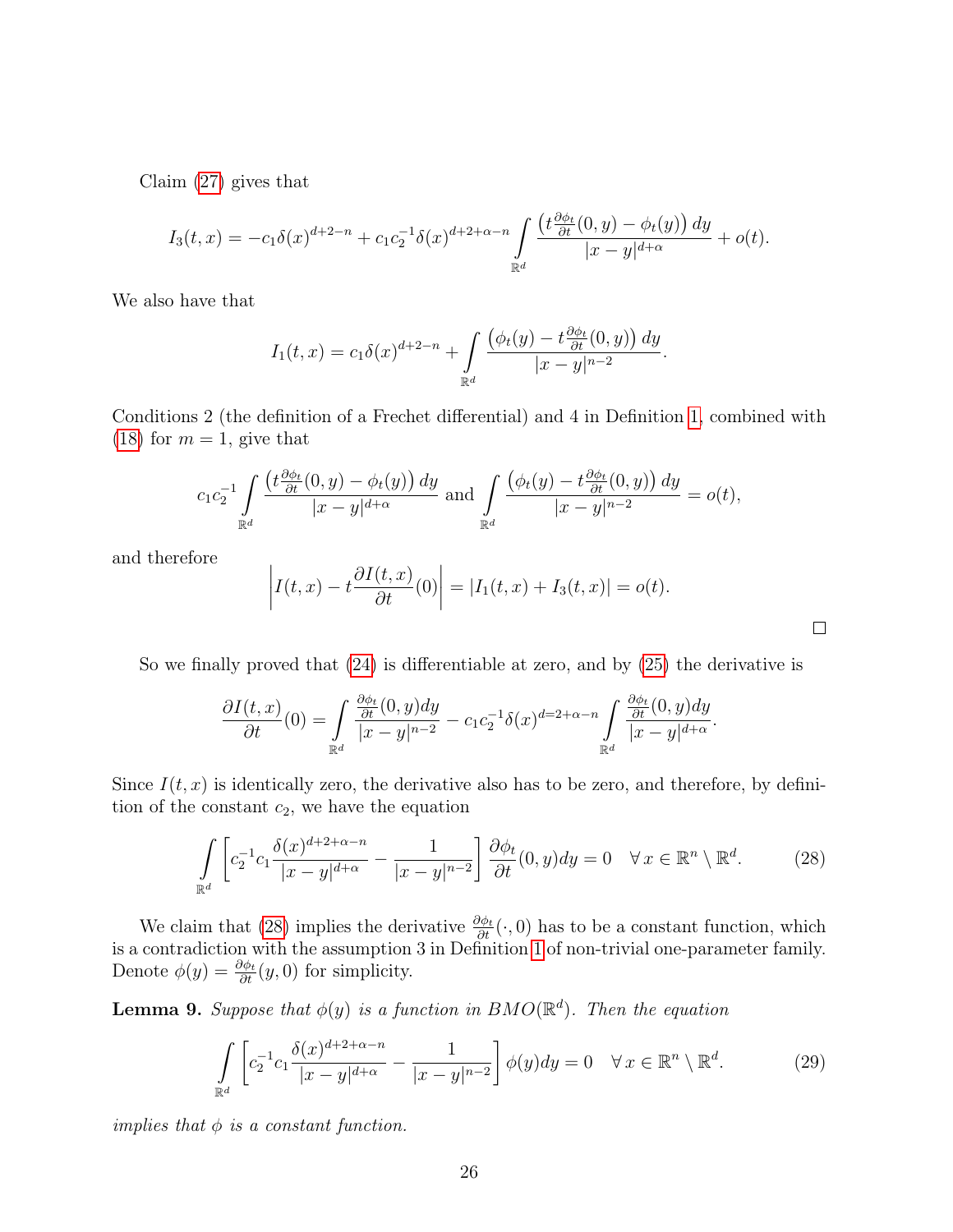Proof. The idea of the proof is that we can interpret the equation [\(29\)](#page-25-1) as vanishing of the functional  $\phi$  on a certain space of functions. Denote

$$
Ker(y) = \frac{c_2^{-1}c_1}{(1+|y|^2)^{(d+\alpha)/2}} - \frac{1}{(1+|y|^2)^{(n-2)/2}}, \ y \in \mathbb{R}^d.
$$

Note that  $\int$  $\mathbb{R}^d$  $Ker(y)dy = 0.$  Consider the (closed) functional space S generated by linear combinations with coefficients  $c_i$  of  $L^1$ -normalized translations and dilatations of the function Ker with the norm  $\|\cdot\| = \inf \sum |c_i|$ , where inf is taken over all representations of an element of S. If  $\phi$  was an element of the dual space of S, then [\(29\)](#page-25-1) would mean that it acts like a zero functional on the space S. Indeed, let  $x = (x_0, r, 0 \dots 0)$  be a point in  $\mathbb{R}^n \setminus \mathbb{R}^d$ , where  $x_0$  is the projection of x to the hyperplane  $\mathbb{R}^d$  and  $r = \delta(x)$ . Observe that

$$
c_2^{-1}c_1 \frac{\delta(x)^{d+2+\alpha-n}}{|x-y|^{d+\alpha}} - \frac{1}{|x-y|^{n-2}} = r^{2-n} \left( \frac{c_2^{-1}c_1}{(1+|y-x_0|^2/r^2)^{(d+\alpha)/2}} - \frac{1}{(1+|y-x_0|^2/r^2)^{(n-2)/2}} \right)
$$

$$
= r^{2-n}Ker\left(\frac{y-x_0}{r}\right).
$$

So, [\(29\)](#page-25-1) implies that  $\phi$  vanishes on all the translations and dilatations of the function  $Ker$ , and therefore on the whole  $S$ .

Therefore we only need to check that  $BMO$  is contained in the space dual to the space S. It is known that the latter space is the homogeneous Besov space  $\dot{B}_{1,1}^0$ , see [[16](#page-39-11)]. Its dual space is the homogeneous Besov space  $\dot{B}^0_{\infty,\infty}$ , which is larger than  $BMO$ .  $\Box$ 

Rem 2. Note that, if we knew in addition that the Fourier transform of  $\phi$  is a well-defined function, then we could apply another, a rather elegant, argument to get the conclusion of Lemma [9](#page-25-2).

Indeed, denote  $x = (z, h), z = (z_1, \ldots, z_d), h = (h_{d+1}, \ldots, h_n)$  and

$$
f_h(z-y) = c_2^{-1}c_1 \frac{\delta(x)^{d+2+\alpha-n}}{|x-y|^{d+\alpha}} - \frac{1}{|x-y|^{n-2}} = \frac{c_2^{-1}c_1|h|^{d+\alpha+2-n}}{(|h|^2+|z-y|^2)^{(d+\alpha)/2}} - \frac{1}{(|h|^2+|z-y|^2)^{(n-2)/2}}.
$$

With this notation [\(29\)](#page-25-1) transforms into a convolutional equation

$$
f_h * \phi(z) = 0 \quad \forall z \in \mathbb{R}^d.
$$

If the Fourier transform is defined for  $\phi$ , then the convolutional equation above transforms into

$$
\widehat{f_h * \phi} = \hat{f}_h \hat{\phi} = 0.
$$

This implies that  $\hat{\phi}$  can be nonzero only on the set of the common zeros of functions  $\hat{f}_h$  for every h (or, rather, every value of |h|). What can this set be? First, observe that  $\zeta = 0$  is a zero of  $\hat{f}_h$  for every h. Second, since  $f_h$  is radially-symmetric, the set of zeros of  $f_{h_1}$  and of  $\hat{f}_{h_2}$  for  $h_1$  and  $h_2$  such that  $|h_1| = |h_2|$  is the same. Third, suppose that  $\zeta$  is a zero for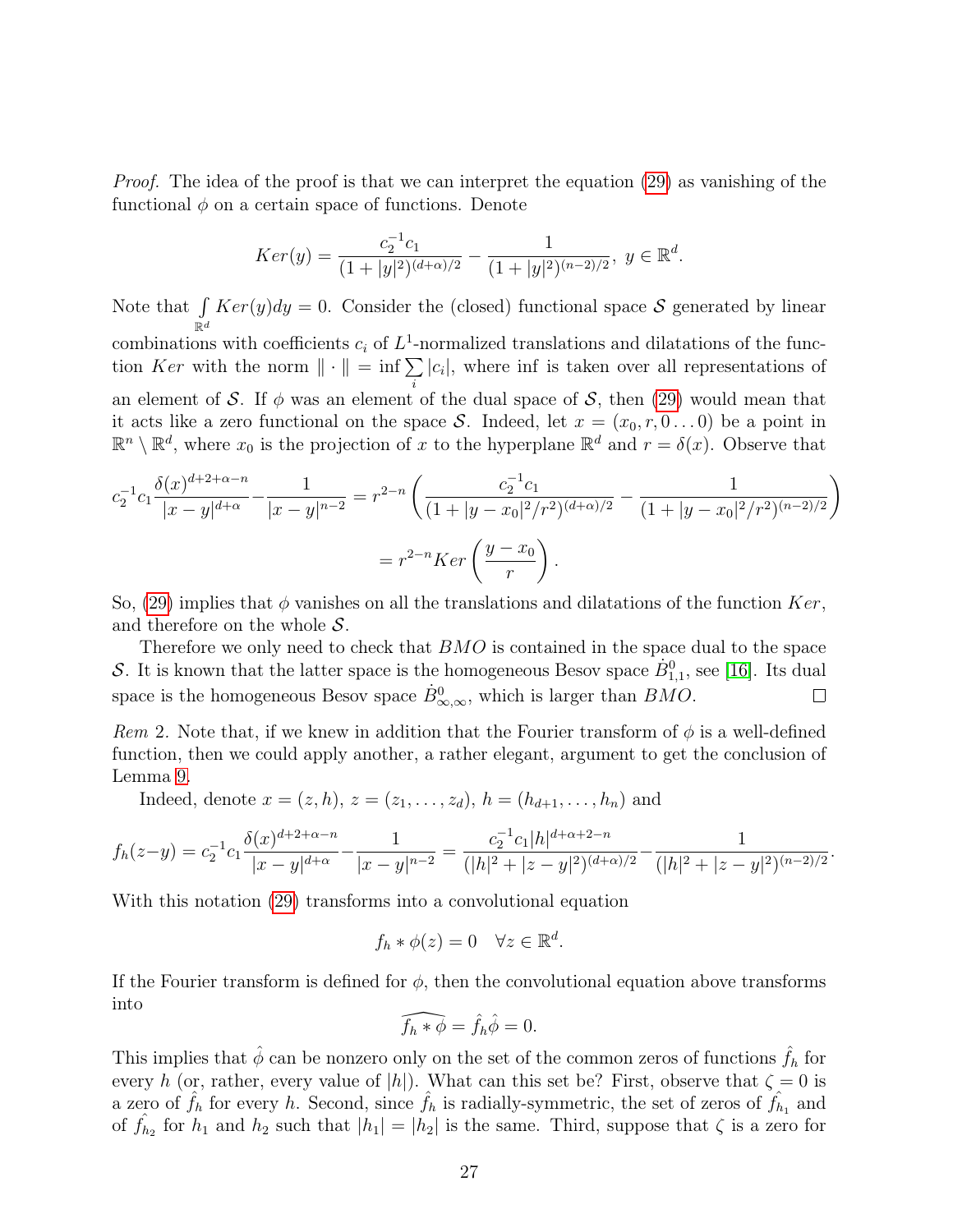$\hat{f}_1$ , then, since  $f_h(y) = f_1(y/|h|)$  and  $\hat{f}_h(\zeta) = |h|\hat{f}_1(|h|\zeta)$ , by the definition of  $f_h$ ,  $|h|\zeta$  is a zero for  $\hat{f}_h$ . The latter observation means that if  $\zeta \neq 0$  was a common zero for  $\hat{f}_h$  for all h, then the set  $\mathbb{R}\zeta$  would be also contained in the set of common zeros for  $f_h$ . Thus  $f_h$  would have to be zero everywhere on  $\mathbb{R}^d$  for every h, which is clearly false.

We conclude then that  $\hat{\phi} = 0$  everywhere on  $\mathbb{R}^d$  except for zero. This implies  $\hat{\phi} = c\delta_0$ and  $\phi$  equal to a constant.

#### <span id="page-27-0"></span>5.2 No one-parameter families of Lipschitz graph solutions

In this subsection we prove Theorem [2](#page-5-1). Recall what a non-trivial one-parameter differentiable family of smooth graph perturbations of the flat solution is: see Definition [2](#page-4-1). Our scheme of proof will be essentially the same as in Subsection 4.1, but the expressions we are forced to work with are more bulky.

Our initial assumptions are that the functions  $\psi_t$  are Ct-Lipschitz on  $\mathbb{R}^d$ . However, it is well-known that if a function f is  $\Lambda$ -Lipschitz, then it is in  $W^{1,\infty}(\mathbb{R}^d)$  and one has  $\|\nabla f\|_{\infty} \leq \Lambda$ . The Rademacher-Calderón theorem gives then that the function f is truly differentiable almost everywhere. So without loss of generality we can assume that every  $\psi_t$  is differentiable and moreover that  $||D\psi_t||_{\infty} \leq Ct$ . The latter implies the conditions

<span id="page-27-1"></span>
$$
\|\frac{\partial \psi_t(y)}{\partial y_i}\|_{BMO} \le Ct \quad \text{and} \quad \Big| \int\limits_{B(0,1)} \frac{\partial \psi_t(y)}{\partial y_i} dy \Big| \le Ct \tag{30}
$$

for all  $i$ , which we will use later on. Recall that  $(30)$  means that norms of every component of vectors  $\frac{\partial \psi_t(y)}{\partial y_i}$  or moduli of every component of vectors  $\iint$  $B(0,1)$  $\partial \psi_t( y )$  $\frac{\partial \psi_t(y)}{\partial y_i}$ dy admit the estimate

[\(30\)](#page-27-1).

Denote by  $\eta_t$  the map Id +  $\psi_t$ . According to the formula for the Lebesgue measure on a smooth surface, one can rewrite [\(23\)](#page-22-0) as

<span id="page-27-2"></span>
$$
J(t,x) = c_3 J_1(t,x) - J_2(t,x) = 0 \quad \forall x \in \mathbb{R}^n \setminus Im(\eta_t(\mathbb{R}^d)), \quad \text{where}
$$
\n
$$
J_1(t,x) = \left( \int_{\mathbb{R}^d} \frac{(1 + \phi_t(y))^{\frac{\alpha}{n - d - 2}} \sqrt{|\det((D\eta_t)^T D\eta_t)|} dy}{|x - \eta_t(y)^{d + \alpha}|} \right)^{\frac{n - d - 2}{\alpha}}
$$
\nand\n
$$
J_2(t,x) = \int_{\mathbb{R}^d} \frac{(1 + \phi_t(y))\sqrt{|\det((D\eta_t)^T D\eta_t)|} dy}{|x - \eta_t(y)|^{n - 2}}.
$$
\n(31)

We keep to the assumption  $\|\phi_t\|_{\infty} \leq 1/2$ . Again, we want to take the Frechet derivative of the left-hand side of [\(31\)](#page-27-2) at zero, and the natural candidate for it is

$$
\frac{\partial J(t,x)}{\partial t}(0) = c_1 c_2^{-1} \frac{n-d-2}{\alpha} \delta(x)^{\alpha+d+2-n} \left[ \int_{\mathbb{R}^d} \frac{\frac{\alpha}{n-d-2} \frac{\partial \phi_t}{\partial t}(0,y)}{|x-y|^{d+\alpha}} dy - \int_{\mathbb{R}^d} \frac{(d+\alpha)\langle x, \frac{\partial \psi_t}{\partial t}(0,y)\rangle}{|x-y|^{d+\alpha+2}} dy \right]
$$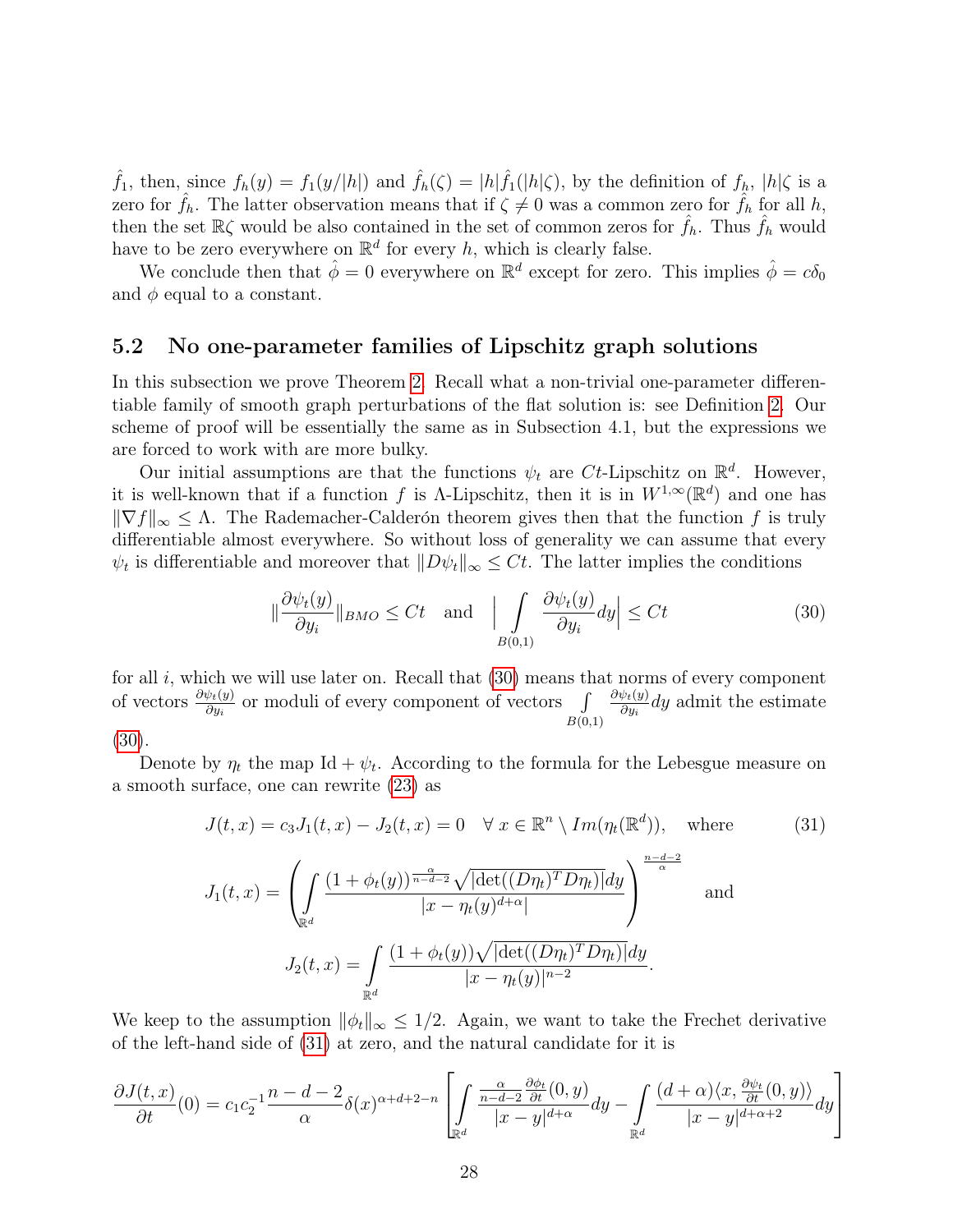<span id="page-28-0"></span>
$$
-\int\limits_{\mathbb{R}^d} \frac{\frac{\partial \phi_t}{\partial t}(0, y)}{|x - y|^{n-2}} dy + \int\limits_{\mathbb{R}^d} (n - 2) \frac{\langle x, \frac{\partial \psi_t}{\partial t}(0, y) \rangle}{|x - y|^n} dy.
$$
 (32)

Here we just differentiated formally  $J(t, x)$  and used the condition 1 in Definition [2](#page-4-1): as we shall see, we are lucky that the square roots in [\(31\)](#page-27-2) only give terms of order two. Once again, until the end of the proof of the following lemma,  $\frac{\partial J(t,x)}{\partial t}(0)$  is just a notation.

#### Lemma 10.

$$
\left| J(t, x) - t \frac{\partial J(t, x)}{\partial t}(0) \right| = o(t), \quad t \to 0.
$$
 (33)

Proof. We start with proving a technical fact analogous to  $(27)$ . The proof is ideologically the same, but looks bulkier, because typically we need to multiply three expansions from Taylor's theorem. Plus, we need to deal with the determinant of metric tensor induced by the map  $\eta_t$ .

#### Claim.

$$
J_2(t,x) = c_1 \delta(x)^{d+2-n} + \int_{\mathbb{R}^d} \frac{\phi_t(y)dy}{|x-y|^{n-2}} - (n-2) \int_{\mathbb{R}^d} \frac{\langle x, \psi_t(y) \rangle dy}{|x-y|^n} + o(t), \quad t \to 0, \quad \text{and}
$$
  

$$
J_1(t,x) = c_2^{\frac{n-d-2}{\alpha}} \delta(x)^{d+2-n} + c_2^{\frac{n-d-2}{\alpha}-1} \delta(x)^{d+2+\alpha-n} \frac{n-d-2}{\alpha} \left[ \int_{\mathbb{R}^d} \frac{\frac{\alpha}{n-d-2} \phi_t(y)}{|x-y|^{d+\alpha}} \right]
$$

$$
- \int_{\mathbb{R}^d} \frac{(d+\alpha)\langle x, \psi_t(y)\rangle}{|x-y|^{d+\alpha+2}} + o(t), \quad t \to 0.
$$

Proof. Let us deal first with the square root of the modulus of the determinant of metric tensor induced by  $\eta_t$  in [\(31\)](#page-27-2). Denote by  $(\psi_t)_j$ ,  $j = d+1, \ldots, n$ , the projection of  $\psi_t$  on the coordinate axis j. Then the differential  $D\eta_t$  is the linear map  $\mathbb{R}^d \to \mathbb{R}^n$  represented by the matrix  $n \times d$ , where in the first d rows the only non-zero elements are ones on the diagonal:

$$
\begin{pmatrix}\n1 & \cdots & 0 \\
\vdots & \ddots & \vdots \\
0 & \cdots & 1 \\
\frac{\partial (\psi_t)_{d+1}}{\partial y_1} & \cdots & \frac{\partial (\psi_t)_{d+1}}{\partial y_d} \\
\vdots & \vdots & \vdots \\
\frac{\partial (\psi_t)_n}{\partial y_1} & \cdots & \frac{\partial (\psi_t)_n}{\partial y_d}\n\end{pmatrix}.
$$

Therefore an element  $a_{ij}$  of the  $d \times d$  matrix  $A = (a_{ij}) = (D\eta_t)^T D\eta_t$  is equal to  $\chi_{i=j}+\sum_{i=1}^n$  $k = d + 1$  $\partial (\psi_t)_k$  $\partial y_i$  $\partial (\psi_t)_k$  $\frac{\psi_{t,k}}{\partial y_j}$ , where  $\chi_{i=j}$  is one if  $i=j$  and zero otherwise. So, the determinant  $\det((D\eta_t)^T D\eta_t)$  is of the form

$$
1 + M_t(y) + R_t(y),
$$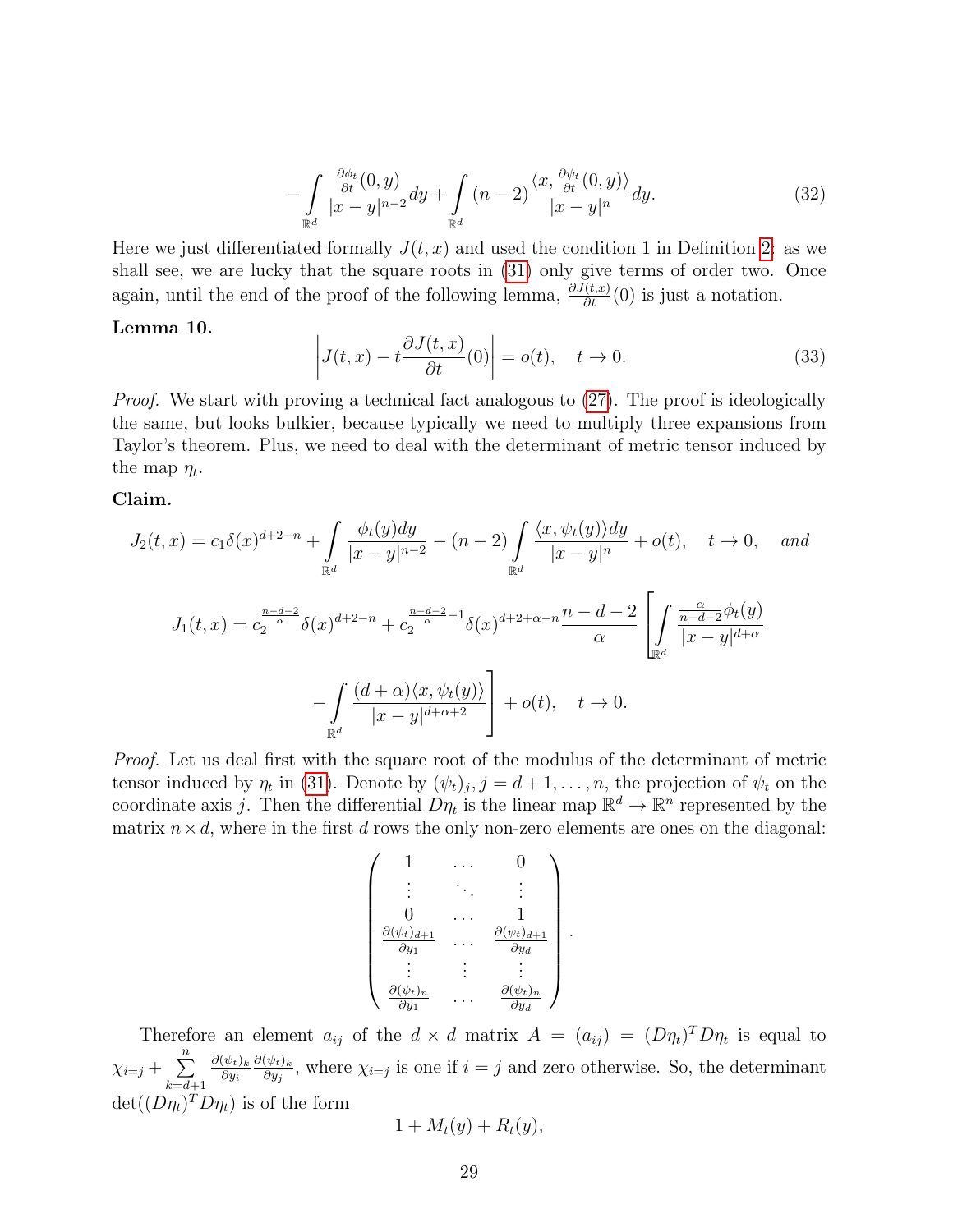where  $M_t(y) = \sum^n$  $i=1$  $\sum_{n=1}^{\infty}$  $k = d + 1$  $\int \frac{\partial (\psi_t)_k}{\partial \psi}$  $\partial y_i$  $\int^2$  and  $R_t(y)$  is the rest of the determinant: the sum of products which consist of more than  $2(n-d)$  partial derivatives. The point in decomposing the determinant in such a way is that the term  $M_t(y)$  has the  $BMO$  norm and the average over a unit ball of order  $t^{2(n-d)}$ , while the *BMO* norm and the average over the unit ball of the other term  $R_t$  decay even faster.

With this at hand, observe that

$$
(1 + \phi_t(y))^{\frac{\alpha}{n - d - 2}} = 1 + \frac{\alpha}{n - d - 2} \phi_t(y) + \phi_t(y)^2 g_1(t, y),
$$
  
\n
$$
|\det((D\eta_t)^T D\eta_t)|^{1/2} = 1 + (M_t(y) + R_t(y))g_2(t, y),
$$
  
\n
$$
|x - \eta_t(y)|^{-(n - 2)} = |x - y|^{-(n - 2)} - (n - 2)|x - y|^{-n} \langle x, \psi_t(y) \rangle + (\langle x, \psi_t(y))^2 + |\psi_t(y)|^2 |x - y|^{-n} g_3(t, y),
$$
and  
\n
$$
|x - \eta_t(y)|^{-(d + \alpha)} = |x - y|^{-(d + \alpha)} - (d + \alpha)|x - y|^{-(d + \alpha + 2)} \langle x, \psi_t(y) \rangle
$$
  
\n
$$
+ (\langle x, \psi_t(y) \rangle^2 + |\psi_t(y)|^2) |x - y|^{-(d + \alpha + 2)} g_4(t, y),
$$

where  $g_i(t, y)$  are uniformly bounded in t functions.

We deal with  $J_2(t, x)$  first. The product under the first integral in  $J_2(t, x)$ 

$$
(1 + \phi_t(y))(1 + (M_t(y) + R_t(y))g_2(t, y))(|x - y|^{-(n-2)}
$$

$$
-(n-2)|x - y|^{-n}\langle x, \psi_t(y)\rangle + (|\psi_t|^2 + \langle x, \psi_t(y)\rangle^2)|x - y|^{-n}\langle g_3(t, y)\rangle
$$

is equal to

$$
|x-y|^{-(n-2)} + \phi_t(y)|x-y|^{-(n-2)} - (n-2)|x-y|^{-n}\langle x, \psi_t(y)\rangle - \phi_t(y)(n-2)|x-y|^{-n}\langle x, \psi_t(y)\rangle
$$
  
+ 
$$
(\psi_t(y))^2 + \langle x, \psi_t(y)\rangle^2 + (M_t(y) + R_t(y)))|x-y|^{-(n-2)}G_t(y),
$$

where  $G_t(y)$  is a uniformly bounded in t function. Integrating, we have

$$
J_2(t,x) = c_1 \delta(x)^{d+2-n} + \int_{\mathbb{R}^d} \frac{\phi_t(y)dy}{|x-y|^{n-2}} - (n-2) \int_{\mathbb{R}^d} \frac{\langle x, \psi_t(y) \rangle dy}{|x-y|^n}
$$

$$
-(n-2) \int_{\mathbb{R}^d} \frac{\phi_t(y) \langle x, \psi_t(y) \rangle dy}{|x-y|^n} + \int_{\mathbb{R}^d} \frac{(\psi_t(y))^2 + \langle x, \psi_t(y) \rangle^2 + (M_t(y) + R_t(y))) G_t(y) dy}{|x-y|^{n-2}}.
$$

By [\(18\)](#page-20-2) and [\(19\)](#page-20-1), combined with condition 4 in Definition [2](#page-4-1) and [\(30\)](#page-27-1), the last two terms are  $o(t)$ .

Now we deal with  $J_1(t, x)$ . The product under the integral in  $J_1(t, x)$ 

$$
\left(1+\frac{\alpha}{n-d-2}\phi_t(y)+\phi_t(y)^2g_1(t,y)\right)\left(1+(M_t(y)+R_t(y))g_2(t,y)\right)(|x-y|^{-(d+\alpha)}
$$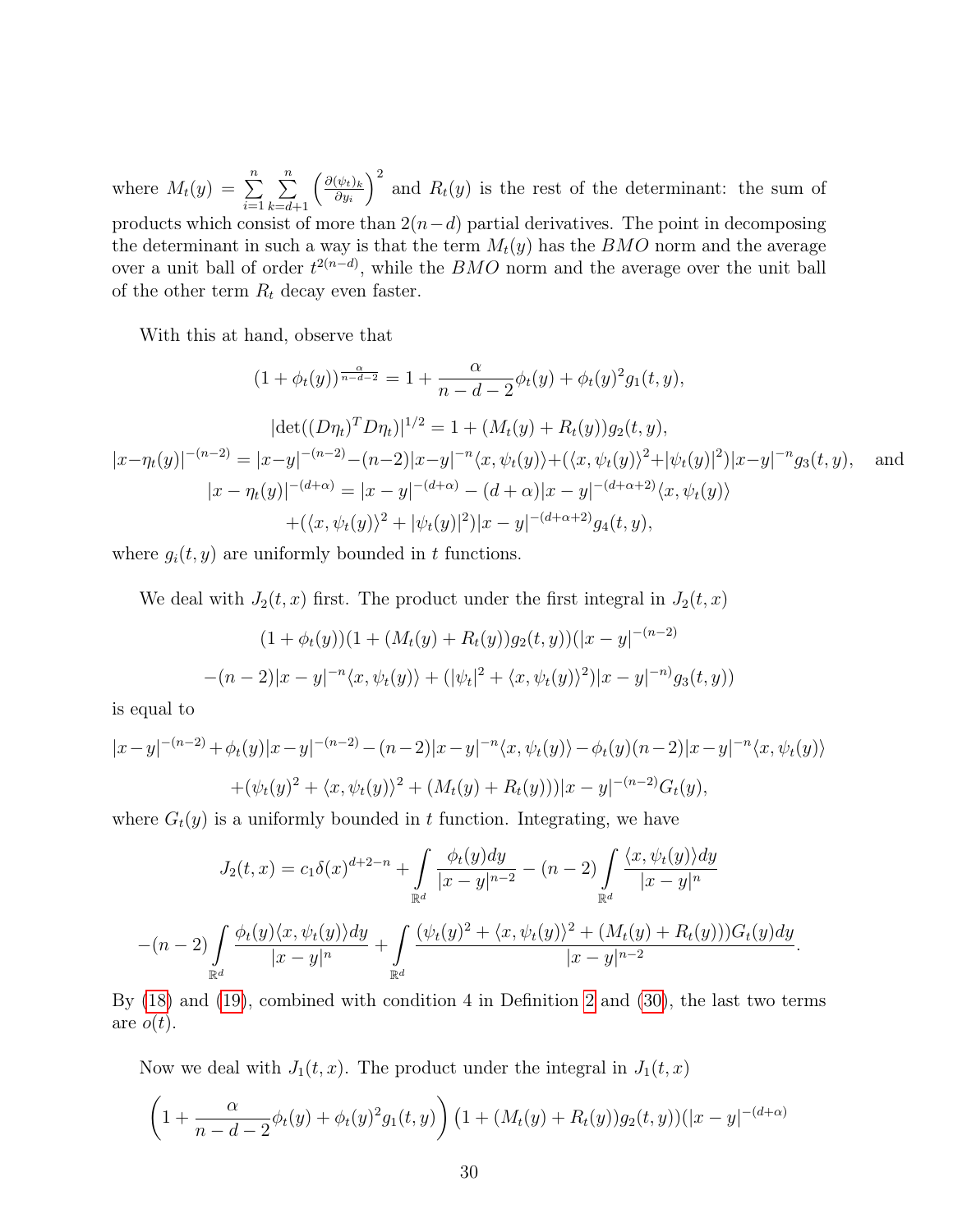$$
-(d+\alpha)|x-y|^{-(d+\alpha+2)}\langle x,\psi_t(y)\rangle+(\langle x,\psi_t(y)\rangle^2+|\psi_t(y)|^2)|x-y|^{-(d+\alpha+2)}g_4(t,y)
$$

is equal to

$$
|x - y|^{-(d+\alpha)} + \frac{\alpha}{n - d - 2} \phi_t(y)|x - y|^{-(d+\alpha)} - (d+\alpha)|x - y|^{-(d+\alpha+2)} \langle x, \psi_t(y) \rangle
$$
  

$$
- \frac{\alpha}{n - d - 2} \phi_t(y)(d+\alpha)|x - y|^{-(d+\alpha+2)} \langle x, \psi_t(y) \rangle
$$
  

$$
+ (\psi_t(y))^2 + \langle x, \psi_t(y) \rangle^2 + (M_t(y) + R_t(y)))|x - y|^{-(d+\alpha)} H_t(y),
$$

where  $H_t(y)$  is a uniformly bounded in t function. Therefore we have

$$
J_1(t,x) = c_2^{\frac{n-d-2}{\alpha}} \delta(x)^{d+2-n} + c_2^{\frac{n-d-2}{\alpha}-1} \delta(x)^{d+2+\alpha-n} \int_{\mathbb{R}^d} \frac{\phi_t(y)dy}{|x-y|^{d+\alpha}}
$$

$$
-c_2^{\frac{n-d-2}{\alpha}-1} \delta(x)^{d+2+\alpha-n} \frac{n-d-2}{\alpha} \int_{\mathbb{R}^d} \frac{(d+\alpha)\langle x, \psi_t(y)\rangle dy}{|x-y|^{d+\alpha+2}}
$$

$$
+ \int_{R^d} \frac{(\phi_t(y)\langle x, \psi_t(y)\rangle + \langle x, \psi_t(y)\rangle^2 + \psi_t(y)^2 + (M_t(y) + R_t(y)))H'_t(y)dy}{|x-y|^{d+\alpha}},
$$

where  $H'_{t}(y)$  is another uniformly bounded in t function. By [\(18\)](#page-20-2) and [\(19\)](#page-20-1), combined with condition 4 in Definition [2](#page-4-1) and [\(30\)](#page-27-1), the last term is  $o(t)$ .  $\Box$ 

Denote

$$
J_3(t,x) = c_3 J_1(t,x) - c_1 \delta(x)^{d+2-n} - c_1 c_2^{-1} \frac{n-d-2}{\alpha} \delta(x)^{\alpha+d+2-n} t
$$

$$
\cdot \left[ \int_{\mathbb{R}^d} \frac{\frac{\alpha}{n-d-2} \frac{\partial \phi_t}{\partial t}(0,y)}{|x-y|^{d+\alpha}} dy - \int_{\mathbb{R}^d} \frac{(d+\alpha)\langle x, \frac{\partial \psi_t}{\partial t}(0,y)\rangle}{|x-y|^{d+\alpha+2}} dy \right]
$$

and

$$
J_4(t,x) = J_2(t,x) - c_1 \delta(x)^{d+2-n} - t \int_{\mathbb{R}^d} \frac{\frac{\partial \phi_t}{\partial t}(0,y)}{|x-y|^{n-2}} dy + t \int_{\mathbb{R}^d} (n-2) \frac{\langle x, \frac{\partial \psi_t}{\partial t}(0,y) \rangle}{|x-y|^n} dy.
$$

In this notation we have

$$
\left|J(t,x) - t\frac{\partial J(t,x)}{\partial t}(0)\right| = |J_3(t,x) - J_4(t,x)|,
$$

because the constant terms cancel out. It is only left to show that the claim above gives  $|J_k(t, x)| = o(t)$  for  $k = 3, 4$ , which finishes the proof. Indeed, the claim asserts that

$$
J_4(t,x) = \int_{\mathbb{R}^d} \frac{\phi_t(y)dy}{|x-y|^{n-2}} - (n-2) \int_{\mathbb{R}^d} \frac{\langle x, \psi_t(y) \rangle dy}{|x-y|^n} + o(t) -
$$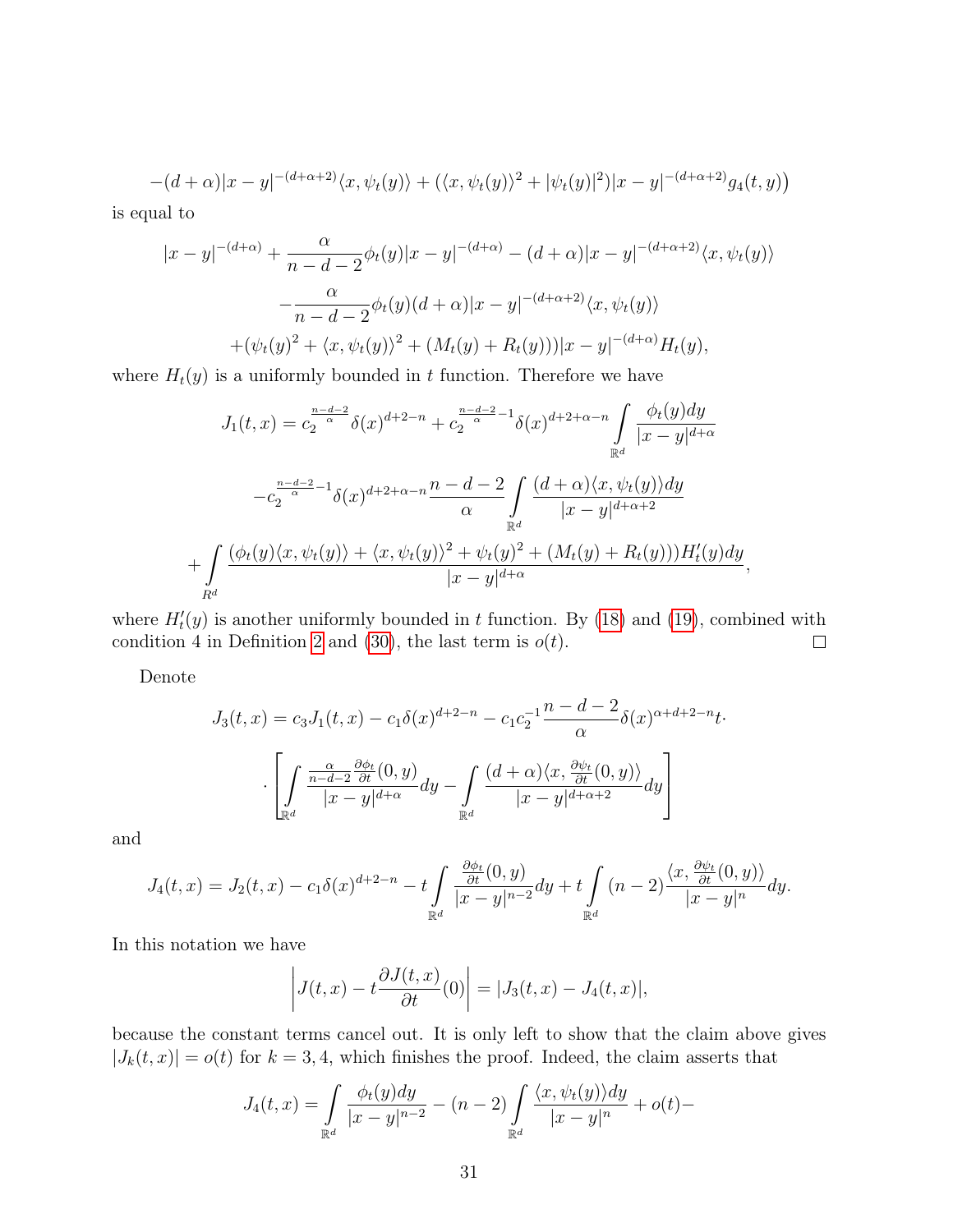$$
-t\int\limits_{\mathbb{R}^d}{\frac{\frac{\partial \phi_t}{\partial t}(0,y)}{|x-y|^{n-2}}dy}+t\int\limits_{\mathbb{R}^d}{(n-2)\frac{\langle x,\frac{\partial \psi_t}{\partial t}(0,y)\rangle}{|x-y|^n}dy}.
$$

But the condition [2](#page-4-1) in Definition 2, combined with [\(18\)](#page-20-2) applied with  $m = 1$ , gives that

$$
\int_{\mathbb{R}^d} \frac{\phi_t(y)dy}{|x-y|^{n-2}} - t \int_{\mathbb{R}^d} \frac{\frac{\partial \phi_t}{\partial t}(0, y)}{|x-y|^{n-2}} dy = o(t) \text{ and}
$$

$$
\int_{\mathbb{R}^d} \frac{\langle x, \psi_t(y) \rangle dy}{|x-y|^n} - t \int_{\mathbb{R}^d} \frac{\langle x, \frac{\partial \psi_t}{\partial t}(0, y) \rangle}{|x-y|^n} dy = o(t).
$$

The integral  $J_3(t, x)$  can be treated the same way.

We continue studying [\(31\)](#page-27-2). Since  $J(t, x)$  is identically zero, the derivative  $\frac{\partial J(t, x)}{\partial t}$ , given by [\(32\)](#page-28-0) at zero vanishes as well, which gives

$$
\int_{\mathbb{R}^d} \frac{\partial \phi}{\partial t}(0, y) \left[ \frac{1}{|x - y|^{n - 2}} - \frac{c_1 c_2^{-1} \delta(x)^{\alpha + d + 2 - n}}{|x - y|^{d + \alpha}} \right] dy
$$
  
= 
$$
\int_{\mathbb{R}^d} \left\langle \frac{\partial \psi_t}{\partial t}(0, y), x \right\rangle \left[ \frac{n - 2}{|x - y|^n} - \frac{c_1 c_2^{-1} (d + \alpha) \frac{n - d - 2}{\alpha} \delta(x)^{\alpha + d + 2 - n}}{|x - y|^{d + \alpha + 2}} \right] dy.
$$

Without loss of generality we can assume that the projection  $\frac{\partial \psi_t}{\partial t}_{d+1}(0, y)$  of  $\frac{\partial \psi_t}{\partial t}(0, y)$  to the axis  $d+1$  is not a constant function. Assume that x is of the form  $(x_1, \ldots, x_d, x_{d+1}, 0, \ldots)$ . Then, with the notation  $\psi(y) = \frac{\partial \psi_t}{\partial t} a_{t+1}(0, y)$  and  $\phi(y) = \frac{\partial \phi}{\partial t}(0, y)$ , the equation above transforms into

<span id="page-31-0"></span>
$$
\int_{\mathbb{R}^d} \phi(y) \left[ \frac{1}{|x-y|^{n-2}} - \frac{c_1 c_2^{-1} \delta(x)^{\alpha+d+2-n}}{|x-y|^{d+\alpha}} \right] dy =
$$
\n
$$
\int_{\mathbb{R}^d} \psi(y) x_{d+1} \left[ \frac{n-2}{|x-y|^n} - \frac{c_1 c_2^{-1} (d+\alpha) \frac{n-d-2}{\alpha} \delta(x)^{\alpha+d+2-n}}{|x-y|^{d+\alpha+2}} \right] dy \quad \forall x \in \mathbb{R}^{d+1}.
$$
\n(34)

**Lemma 11.** The equation [\(34\)](#page-31-0) implies that the function  $\psi$  is zero.

*Proof.* With the notation  $h = |x_{d+1}|$  and  $x_0 = (x_1, \ldots, x_d)$  we can rewrite the equation [\(34\)](#page-31-0) as

$$
\int_{\mathbb{R}^d} h^{2-n} \phi(y) \left[ \frac{1}{(1+|x_0-y|^2/h^2)^{(n-2)/2}} - \frac{c_1 c_2^{-1}}{(1+|x_0-y|^2/h^2)^{(d+\alpha)/2}} \right] dy =
$$

 $\Box$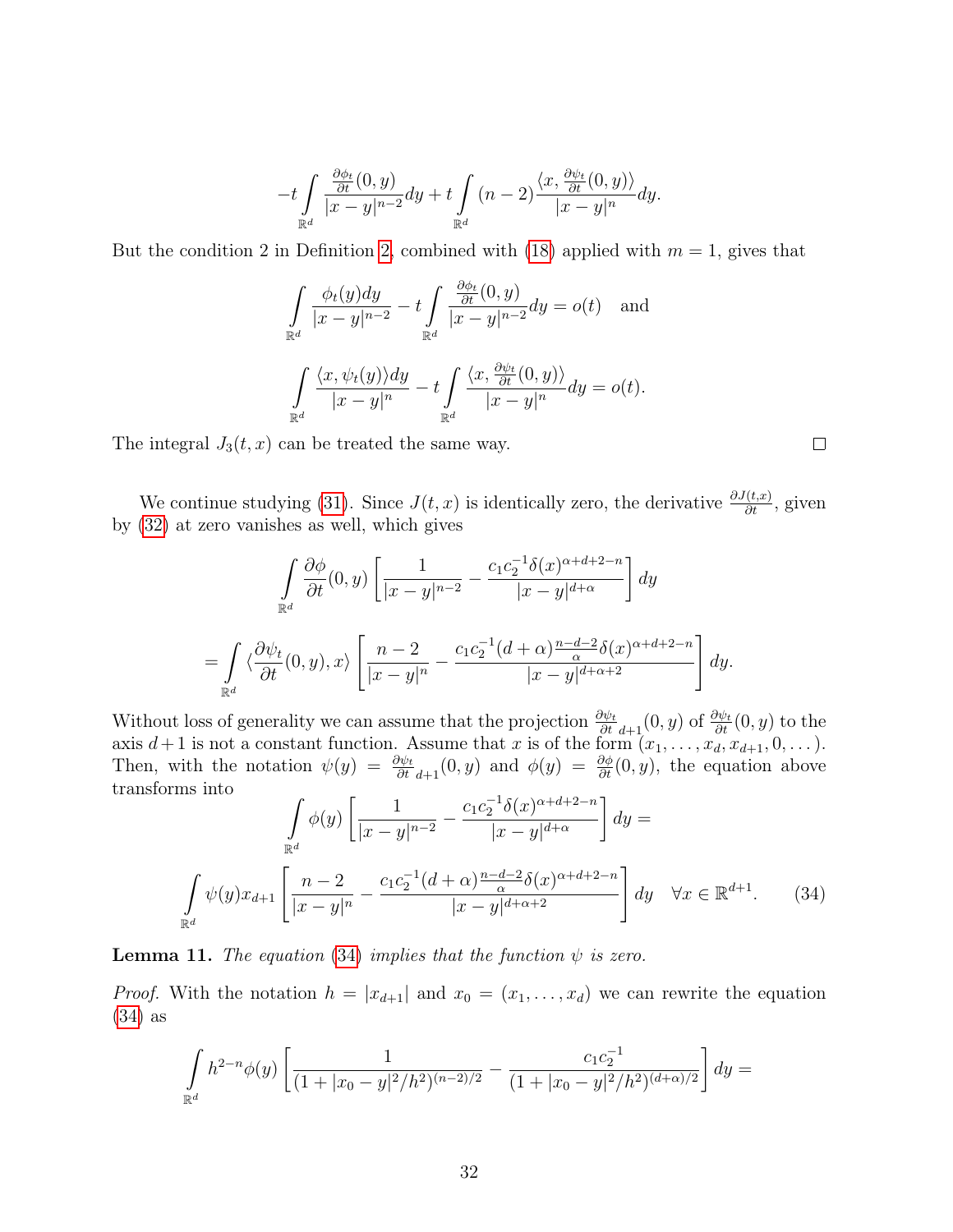<span id="page-32-0"></span>
$$
\int_{\mathbb{R}^d} h^{1-n} \psi(y) \left[ \frac{n-2}{(1+|x_0-y|^2/h^2)^{n/2}} - \frac{c_1 c_2^{-1} (d+\alpha) \frac{n-d-2}{\alpha}}{(1+|x_0-y|^2/h^2)^{(d+\alpha+2)/2}} \right] dy \quad \forall h > 0, \ x_0 \in \mathbb{R}^d.
$$
\n(35)

Denote

$$
g_h(y) = \frac{1}{(1+|y|^2/h^2)^{(n-2)/2}} - \frac{c_1 c_2^{-1}}{(1+|y|^2/h^2)^{(d+\alpha)/2}} \text{ and}
$$

$$
f_h(y) = \frac{n-2}{(1+|y|^2/h^2)^{n/2}} - \frac{c_1 c_2^{-1} (d+\alpha) \frac{n-d-2}{\alpha}}{(1+|y|^2/h^2)^{(d+\alpha+2)/2}}.
$$

Since the Fourier transform is defined for all of the terms in [\(35\)](#page-32-0), we can rewrite the equation on the Fourier-transform side and get that

<span id="page-32-1"></span>
$$
h\hat{\phi}(\zeta)\hat{g_h}(\zeta) = \hat{\psi}(\zeta)\hat{f_h}(\zeta) \quad \forall \zeta \in \mathbb{R}^d \,\forall h > 0. \tag{36}
$$

Rem 3. It is important for our argument that every term in the products in [\(36\)](#page-32-1) is a well-defined function. This is the reason why in Definition [2](#page-4-1) we asked the derivatives  $\phi$  and  $\psi$ to be in  $L^1$ . But the operators of convolution with the kernels  $g_h$  and  $f_h$  are very good: for sure they are classical Calderon-Zygmund operators (one can check easily that the kernels satisfy the Hörmander condition). So one could ask some other reasonable regularity from  $\phi$  and  $\psi$ , as long as their Fourier transforms are well-defined functions. So, instead of writing  $\phi, \psi \in L^1 \cap BMO(\mathbb{R}^d)$  in Definition [2](#page-4-1) we could write  $\phi, \psi \in L^p \cap BMO(\mathbb{R}^d)$  for any  $p \in [1, 2]$ : see [\[14\]](#page-39-12), Sections 5.6 and 5.7.

The rest of the argument relies on asymptotics of the functions  $\hat{g}_h$  and  $\hat{f}_h$  at  $h \approx 0$ . First, observe that  $\hat{g}_h(\zeta) = \hat{g}_1(h\zeta)$  and  $\hat{f}_h(\zeta) = \hat{f}_1(h\zeta)$ . Next, the Fourier transforms  $\hat{g}_h(\zeta)$ and  $f_h(\zeta)$  are rather easy to compute. Indeed, one has, by the integral definition of the modified Bessel function of the second kind  $K_b(z)$ ,

$$
\left(\frac{1}{(1+|y|^2)^{a/2}}\right)^{\widehat{}}(h\zeta) = \frac{2^{1-a/2}h^{(a-1)/2}|\zeta|^{(a-1)/2}K_{\frac{a-1}{2}}(h|\zeta|)}{\Gamma\left(\frac{a}{2}\right)},\tag{37}
$$

where

$$
K_b(z) = \frac{\Gamma(b + \frac{1}{2})(2z)^b}{\sqrt{\pi}} \int_0^\infty \frac{\cos(t)dt}{(t^2 + z^2)^{(b+1)/2}}.
$$

From the series representation of  $K_b$  (see, for example, [[4](#page-39-13)]) it follows that, if  $b > 0$ , for small arguments z one has  $K_b(z) \sim \frac{\Gamma(b)}{2}$  $rac{(b)}{2}$   $\left(\frac{2}{z}\right)$  $(\frac{2}{z})^b$ , where by  $\sim$  we denote the asymptotic equivalence of functions. Wherefore

$$
\left(\frac{1}{(1+|y|^2)^{a/2}}\right)^{\widehat{}}(h\zeta) \sim \frac{2^{-1/2}\Gamma\left(\frac{a-1}{2}\right)}{\Gamma\left(\frac{a}{2}\right)}
$$

for  $\zeta \neq 0$  fixed and h small. Then for fixed  $\zeta \neq 0$  and small h we have

$$
\hat{g_h}(\zeta) \sim \frac{\Gamma\left(\frac{n-3}{2}\right)}{\Gamma\left(\frac{n-2}{2}\right)} - \frac{c_1 c_2^{-1} \Gamma\left(\frac{d+\alpha-1}{2}\right)}{\Gamma\left(\frac{d+\alpha}{2}\right)}, \text{ and}
$$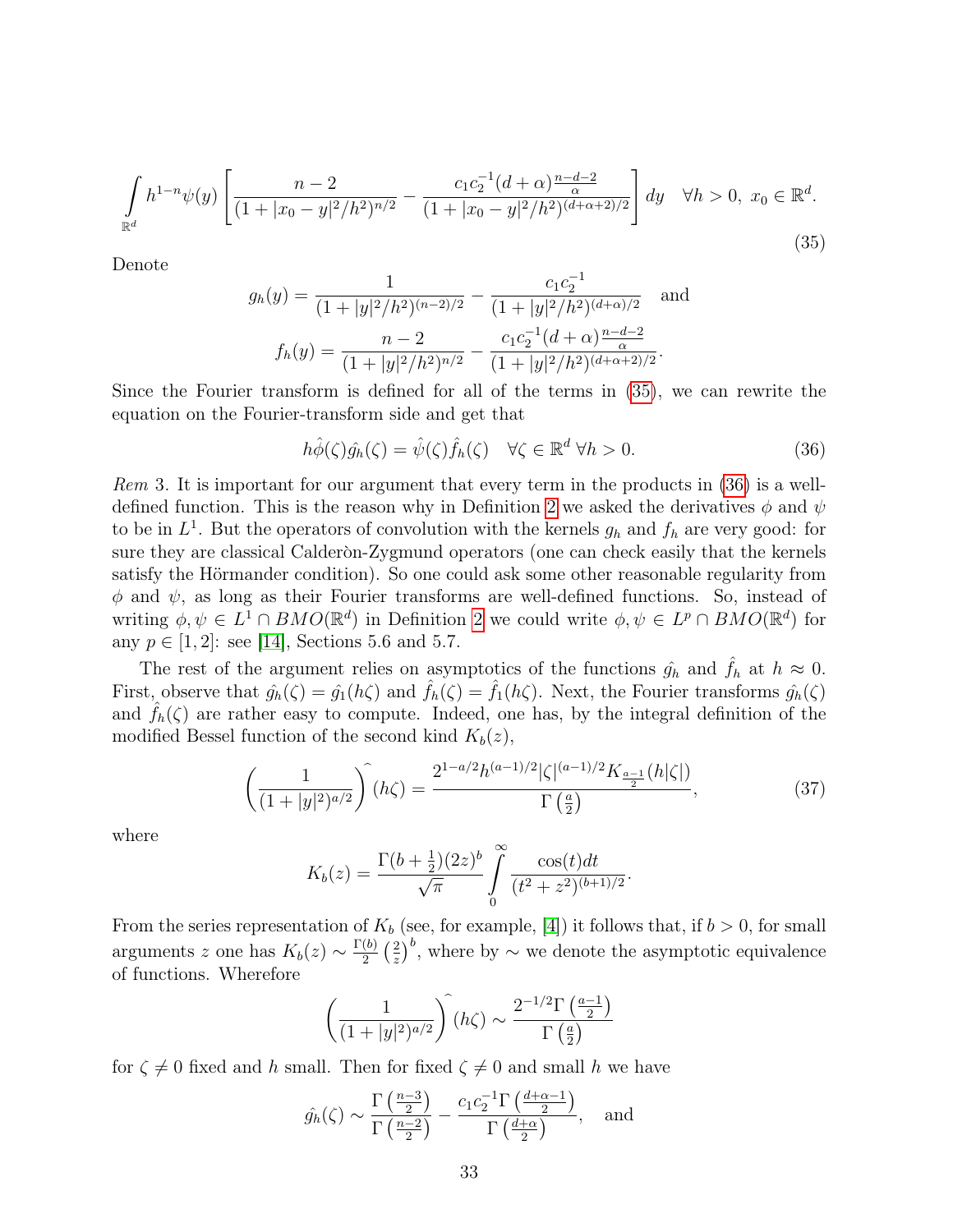$$
\hat{f}_h(\zeta) \sim \frac{(n-2)\Gamma\left(\frac{n-1}{2}\right)}{\Gamma\left(\frac{n}{2}\right)} - \frac{c_1c_2^{-1}\frac{n-d-2}{\alpha}(d+\alpha)\Gamma\left(\frac{d+\alpha+1}{2}\right)}{\Gamma\left(\frac{d+\alpha+2}{2}\right)}.
$$

Since

$$
c_1 c_2^{-1} = \frac{\Gamma\left(\frac{n-d-2}{2}\right) \Gamma\left(\frac{d+\alpha}{2}\right)}{\Gamma\left(\frac{n-2}{2}\right) \Gamma\left(\frac{\alpha}{2}\right)},
$$

$$
\hat{g_h}(\zeta) \sim C_g := \Gamma\left(\frac{n-3}{2}\right) \Gamma\left(\frac{\alpha}{2}\right) - \Gamma\left(\frac{n-d-2}{2}\right) \Gamma\left(\frac{d+\alpha-1}{2}\right) \text{ and }
$$

$$
\hat{f_h}(\zeta) \sim C_f := \Gamma\left(\frac{n-1}{2}\right) \Gamma\left(\frac{\alpha+2}{2}\right) - \Gamma\left(\frac{n-d}{2}\right) \Gamma\left(\frac{d+\alpha+1}{2}\right).
$$

Observe that, for fixed  $\alpha > 0$  which is not "magic",  $C_f$  and  $C_g$  are never simultaneously zero except for the case  $d = 1$ . Indeed, using the relation  $\Gamma(z + 1) = z\Gamma(z)$ , it is easy to see that

$$
C_g = \frac{\Gamma\left(\frac{n-1}{2}\right)\Gamma\left(\frac{\alpha+2}{2}\right)}{\frac{n-3}{2}\frac{\alpha}{2}} - \frac{\Gamma\left(\frac{n-d}{2}\right)\Gamma\left(\frac{d+\alpha+1}{2}\right)}{\frac{n-d-2}{2}\frac{d+\alpha-1}{2}}.
$$

Since  $\Gamma\left(\frac{n-1}{2}\right)$  $\frac{-1}{2}$ )  $\Gamma\left(\frac{\alpha+2}{2}\right)$  $\left(\frac{n-1}{2}\right) = \Gamma\left(\frac{n-d}{2}\right)$  $\frac{-d}{2}$ )  $\Gamma\left(\frac{d+\alpha+1}{2}\right)$  $\left(\frac{\alpha+1}{2}\right)$  when  $C_f = 0$ , if  $C_g$  is also zero, one has  $(n - 1)$  $(d-2)(d+\alpha-1)=(n-3)\alpha$ , which is true either for the "magic"  $\alpha$  or for  $d=1$ .

For the case when  $C_g = C_f = 0$  we have to use the next term of the expansion of  $K_b$  at  $h \approx 0$ :  $K_b(z) \sim \frac{\Gamma(b)}{2}$  $\frac{(b)}{2}$   $\left(\frac{2}{z}\right)$  $(\frac{2}{z})^b + \frac{\Gamma(b)}{2(1-b)}$  $rac{\Gamma(b)}{2(1-b)}\left(\frac{2}{z}\right)$  $\frac{2}{z}$ )<sup>*b*−2</sup>. Note that for all the cases when we will use the formula the parameter  $b$  in it will be not equal to one. The second term of the expansion gives that, if  $C_f = C_g = 0$ ,

$$
\hat{g_h}(\zeta) \sim h^2 C_g' \quad \text{with } C_g' = \frac{\Gamma\left(\frac{n-3}{2}\right)}{4-n} - \frac{\Gamma\left(\frac{d+\alpha-1}{2}\right)\Gamma\left(\frac{n-d-2}{2}\right)}{(2-d-\alpha)\Gamma\left(\frac{\alpha}{2}\right)} \quad \text{and}
$$
\n
$$
\hat{f_h}(\zeta) \sim h^2 C_f' \quad \text{with } C_f' = \frac{\Gamma\left(\frac{n-1}{2}\right)}{2-n} + \frac{\Gamma\left(\frac{n-d}{2}\right)\Gamma\left(\frac{d+\alpha+1}{2}\right)}{(d+\alpha)\Gamma\left(\frac{\alpha+2}{2}\right)},
$$

where  $C'_f$  and  $C'_g$  are not equal to zero if  $\alpha \neq n-d-2$ : this is easy to see since  $C_f = C_g = 0$ gives  $\Gamma\left(\frac{n-1}{2}\right)$  $\frac{-1}{2}$ )  $\Gamma\left(\frac{\alpha+2}{2}\right)$  $\frac{+2}{2}$ ) =  $\Gamma\left(\frac{n-d}{2}\right)$  $\frac{-d}{2}$ )  $\Gamma\left(\frac{d+\alpha+1}{2}\right)$  $\frac{\alpha+1}{2}$ ) and  $\Gamma\left(\frac{n-3}{2}\right)$  $\frac{-3}{2}$ )  $\Gamma\left(\frac{\alpha}{2}\right)$  $\frac{\alpha}{2}\big)=\Gamma\left(\frac{n-d-2}{2}\right)$  $\frac{d-2}{2}$ )  $\Gamma\left(\frac{d+\alpha-1}{2}\right)$  $\frac{\alpha-1}{2}$ .

Let us return now to [\(36\)](#page-32-1) and restrict ourselves to small h. Fix  $\zeta \neq 0$ . Observe that asymptotically the equation [\(36\)](#page-32-1) looks like

<span id="page-33-0"></span>
$$
h\hat{\phi}(\zeta)(C_g + h^2 C'_g) = \hat{\psi}(\zeta)(C_f + h^2 C'_f) \quad \forall \ h > 0 \text{ small.}
$$
 (38)

It is now clear that [\(36\)](#page-32-1) can never be true unless  $\hat{\psi}(\zeta) = 0$ . Suppose the contrary. Then we have to have  $C_f = 0$  in [\(38\)](#page-33-0). If  $\hat{\phi}(\zeta)$  is also not zero, then  $C_g, C_g'$  and  $C_f'$  are zero in [\(38\)](#page-33-0), but we saw above that this cannot be true. This implies  $\hat{\phi}(\zeta) = 0$ , but then  $C_f'$  has to be zero as well. At the same time, from the computations above, we saw that  $C_f$  and  $C_f'$  can be simultaneously zero only if  $\alpha$  is "magic". A contradiction.

So we have that  $\psi(\zeta) = 0$  everywhere except probably for  $\zeta = 0$ . Therefore the function  $\psi$  can only be a constant, which also contradicts the definition of one-parameter differentiable family of graph perturbations.

 $\Box$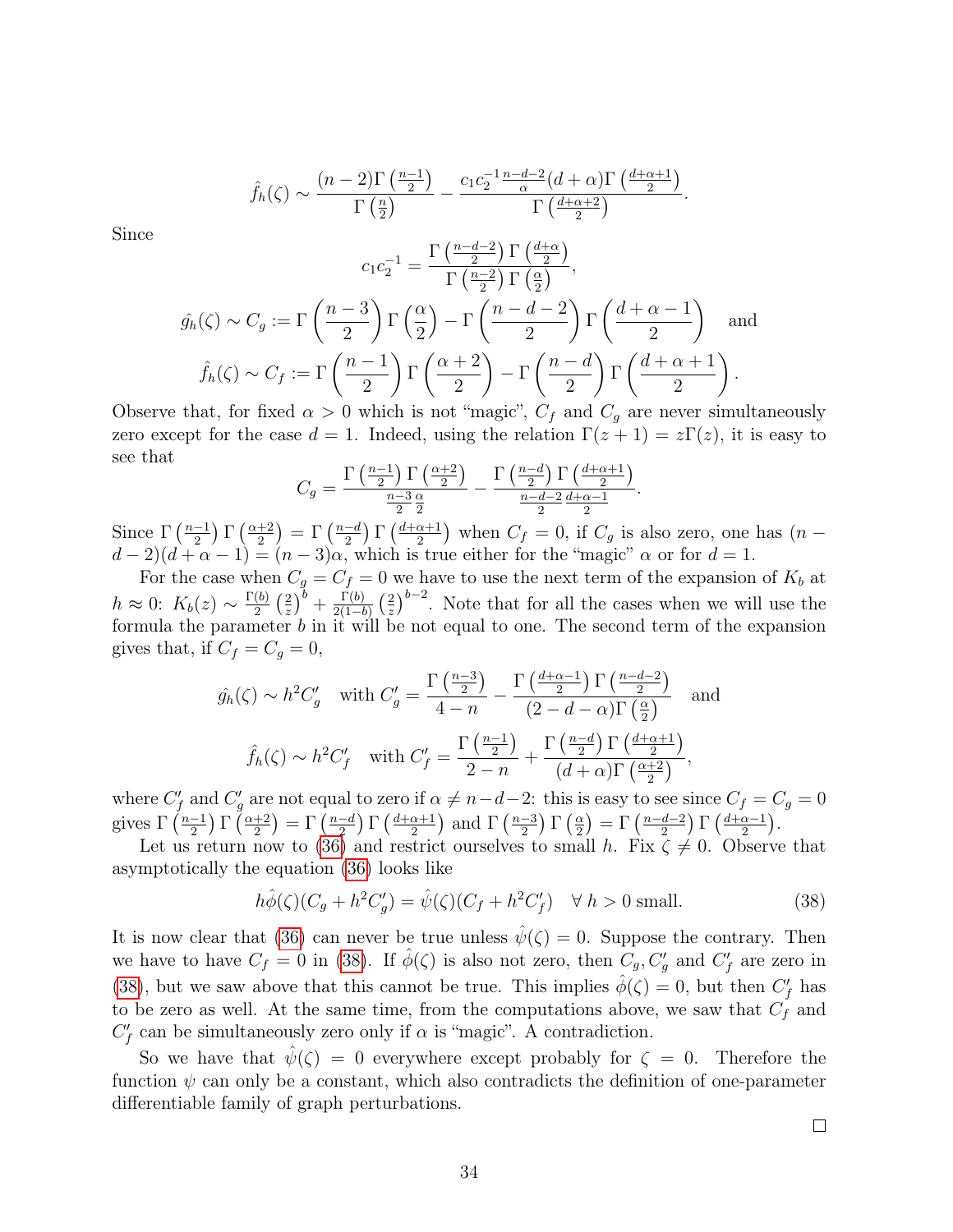### <span id="page-34-0"></span>5.3 A comment on a sporadic family versus one-parameter family, and BMO versus the Besov space

We would like to give some more comments on why the plan we described in the beginning of this section for solving the hypothesis related to [\(6\)](#page-3-0) stated in the introduction does not work. Essentially, two more technical steps separate the results of Theorems [1](#page-5-0) and [2](#page-5-1) from a proof of the hypothesis that there are no solutions of the equation [\(6\)](#page-3-0) in a small neighbourhood of the flat solution. To be more specific, let us discuss just the flat case: the case of perturbations of density of a measure on  $\mathbb{R}^d$ . Recall that if we suppose the hypothesis to be false, we get a discrete family  $\{1 + \phi_t\}$  of non-flat solutions of [\(23\)](#page-22-0), because a solutions should exist arbitrarily close to the flat one.

The first step is breaching the gap between such a family of solutions, which we will call sporadic, and a family of perturbations with a continuous parameter  $t$  (recall that the family in Definition [1](#page-4-0) is parametrized by a segment  $[0, t_0)$ . We claim that this step would not be a big deal. An attentive look at Definition [1](#page-4-0) and the proof of Theorem [1](#page-5-0) shows that continuity of the parameter  $t$  is not really needed anywhere. What we really need is the existence of a non-trivial limit F of the sequence  $\{\frac{1}{t}\}$  $\frac{1}{t}\phi_t$ , indexed by an arbitrary family of points  $t$ , not necessarily a segment,  $-$  a surrogate for the Fréchet derivative. The Banach-Alaoglu theorem, which we mentioned above already, would guarantee the existence as long as the estimate of the sort  $\frac{1}{t} ||\phi_t|| \sim 1$  is provided. The latter would not be a problem: we would just need to say that the value of the parameter t is morally the same as  $\|\phi_t\|$ , where the norm could be a norm in any space we need.

But we would also need to make the second step and to prove that the limit  $F$  is a constant. This, as far as the author can see, seems to be (too) hard to do. In Subsection 5.1 we are able to do this because we fixed in advance the functional space we work in – the *BMO* space. If  $\{\frac{1}{t}\}$  $\frac{1}{t}\phi_t$  is "differentiable" in *BMO*, we can prove that [\(23\)](#page-22-0) is also differentiable and conclude that, since [\(28\)](#page-25-0) is true for  $F$  instead of  $\frac{\partial \phi_t}{\partial t}(0, y)$ ,  $F$  is zero in  $BMO$ . However for an arbitrary sporadic family of perturbations we have no a priori indications that the "derivative"  $F$  is a  $BMO$  function. Moreover, the "smallest" space possible for it to fit in is indicated by the equation [\(28\)](#page-25-0). Recall that this equation says that  $F$  acts like a zero functional on the space  $S$  generated by linear combinations of the family of functions  $\{c_2^{-1}c_1\frac{\delta(x)^{d+2+\alpha-n}}{|x-y|^{d+\alpha}}$  $\frac{(x)^{a+z+\alpha-n}}{(x-y|^{d+\alpha}}-\frac{1}{|x-y|^{n-2}}\}_{x\in\mathbb{R}^n\setminus\mathbb{R}^d}$ . This would imply that F is a constant if F was an element of the space dual to the space  $S$ . So, we would do just fine with the assumption that  $F$  is an element of  $BMO$  if  $S$  was the predual to  $BMO$ (or would be smaller). But we saw already that the latter is not true: the space  $S$  is the homogeneous Besov space  $\dot{B}_{1,1}^0$ , and its dual is the homogeneous Besov space  $\dot{B}_{\infty,\infty}^0$ , which is larger than  $BMO$ . Therefore the strongest assumption we could have made without loss of generality in our argument is that F lives in  $\dot{B}^0_{\infty,\infty}$ . But for this space we have certain indications that one cannot prove that the existence of the "derivative"  $F$  implies differentiability of [\(23\)](#page-22-0). Namely, the estimates of the type [\(18\)](#page-20-2) for the appropriate norm  $(\|\cdot\|_{\dot{B}^0_{\infty,\infty}})$  instead of  $\|\cdot\|_{BMO}$  are false, morally, because functions from the Besov space are not locally integrable.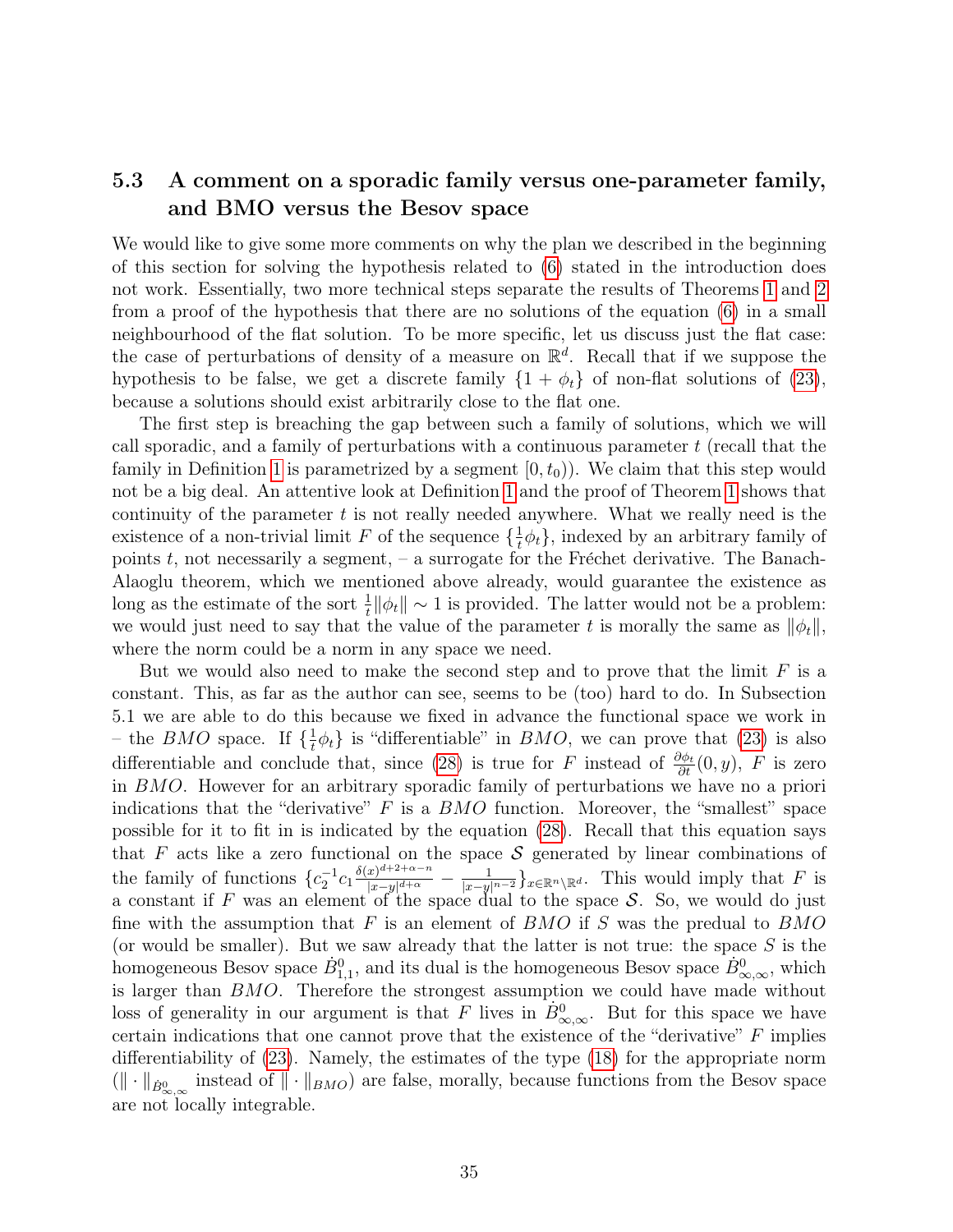### <span id="page-35-0"></span>6 No smooth solutions for the hyperplane

In this section we describe an attempt to solve directly the equation [\(23\)](#page-22-0) on the hyperplane  $\mathbb{R}^d$  and we prove Theorem [3](#page-5-2) from Introduction, which asserts that there are no solutions  $D_{\alpha,\mu}$  of [\(6\)](#page-3-0) for  $E = \mathbb{R}^d$  among the measures  $\mu$  with densities of class  $C^{2,\varepsilon}(\mathbb{R}^d)$  for any  $0 < \varepsilon < \varepsilon_0$  which are not constants.

Let  $D_{\alpha,\mu}$  be a flat solution of the equation  $L_{\alpha}D_{\alpha} = 0$  where E is  $\mathbb{R}^d$ , and  $f \in L^{\infty}(\mathbb{R}^d)$  be the density of the measure  $\mu$ . Then the function  $h = f^{\frac{n-d-2}{\alpha}}$ , as discussed in the beginning of Section 5, satisfies the equation

<span id="page-35-1"></span>
$$
\delta(x)^{n-d-2} \int\limits_{\mathbb{R}^d} \frac{h(y)dy}{|x-y|^{n-2}} = c_3 \left( \delta(x)^{\alpha} \int\limits_{\mathbb{R}^d} \frac{h(y)^{\frac{\alpha}{n-d-2}} dy}{|x-y|^{d+\alpha}} \right)^{\frac{n-d-2}{\alpha}}, \quad \forall \ x \in \mathbb{R}^n \setminus \mathbb{R}^d. \tag{39}
$$

This is just [\(23\)](#page-22-0) multiplied by the correct power of  $\delta(x)$ .

We assume from now on that  $h \in C^{2,\varepsilon}(\mathbb{R}^d)$  for a fixed  $\varepsilon$ . Then we can write a Taylor expansion at an arbitrary point  $y_0 \in \mathbb{R}^d$ :

$$
h(y) = h(y_0) + \langle \nabla h(y_0), y - y_0 \rangle + (y - y_0)^T \text{Hess} h(y_0)(y - y_0) + o(|y - y_0|^2), \text{ and}
$$

$$
h(y)^{\frac{\alpha}{n - d - 2}} = h(y_0)^{\frac{\alpha}{n - d - 2}} + h(y_0)^{\frac{\alpha}{n - d - 2}} \frac{\alpha}{n - d - 2} (\langle \nabla h(y_0), y - y_0 \rangle + (y - y_0)^T \text{Hess} h(y_0)(y - y_0) + h(y_0)^{\frac{\alpha}{n - d - 2}} \frac{\frac{\alpha}{n - d - 2} \left( \frac{\alpha}{n - d - 2} - 1 \right)}{2} \langle \nabla h(y_0), y - y_0 \rangle^2 + o(|y - y_0|^2).
$$

Choose  $x = (y_0, r, 0 \dots), y_0 \in \mathbb{R}^d, 0 < r < 1$ , and rewrite the equation [\(39\)](#page-35-1), using the expansions from above. On the left-hand side we get

<span id="page-35-3"></span>
$$
c_1 h(y_0) + r^{n-d-2} \left\langle \nabla h(y_0), \int_{\mathbb{R}^d} \frac{(y - y_0) dy}{|(y_0, r) - y|^{n-2}} \right\rangle
$$
  
+ 
$$
r^{n-d-2} \int_{\mathbb{R}^d} \frac{(y - y_0)^T \text{Hess } h(y_0)(y - y_0) dy}{|(y_0, r) - y|^{n-2}} + r^{n-d-2} \int_{\mathbb{R}^d} \frac{o(|y - y_0|^2) dy}{|(y_0, r) - y|^{n-2}},
$$
(40)

and on the right-hand side inside the brackets with the power  $\frac{n-d-2}{\alpha}$  we get

<span id="page-35-2"></span>
$$
c_{2}h(y_{0})^{\frac{\alpha}{n-d-2}}+h(y_{0})^{\frac{\alpha}{n-d-2}-1}\frac{\alpha}{n-d-2}r^{\alpha}\left\langle \nabla h(y_{0}), \int_{\mathbb{R}^{d}}\frac{(y-y_{0})dy}{|(y_{0},r)-y|^{d+\alpha}}\right\rangle+h(y_{0})^{\frac{\alpha}{n-d-2}-1}\frac{\alpha}{n-d-2}r^{\alpha}
$$

$$
\cdot \int_{\mathbb{R}^{d}}\frac{(y-y_{0})^{T}\text{Hess}h(y_{0})(y-y_{0})+h(y_{0})^{-1}\frac{1}{2}\left(\frac{\alpha}{n-d-2}-1\right)\left\langle \nabla h(y_{0}), y-y_{0}\right\rangle^{2}}{|(y_{0},r)-y|^{d+\alpha}}dy\qquad(41)
$$

$$
+r^{\alpha}\int_{\mathbb{R}^{d}}\frac{o(|y-y_{0}|^{2})dy}{|(y_{0},r)-y|^{d+\alpha}}.
$$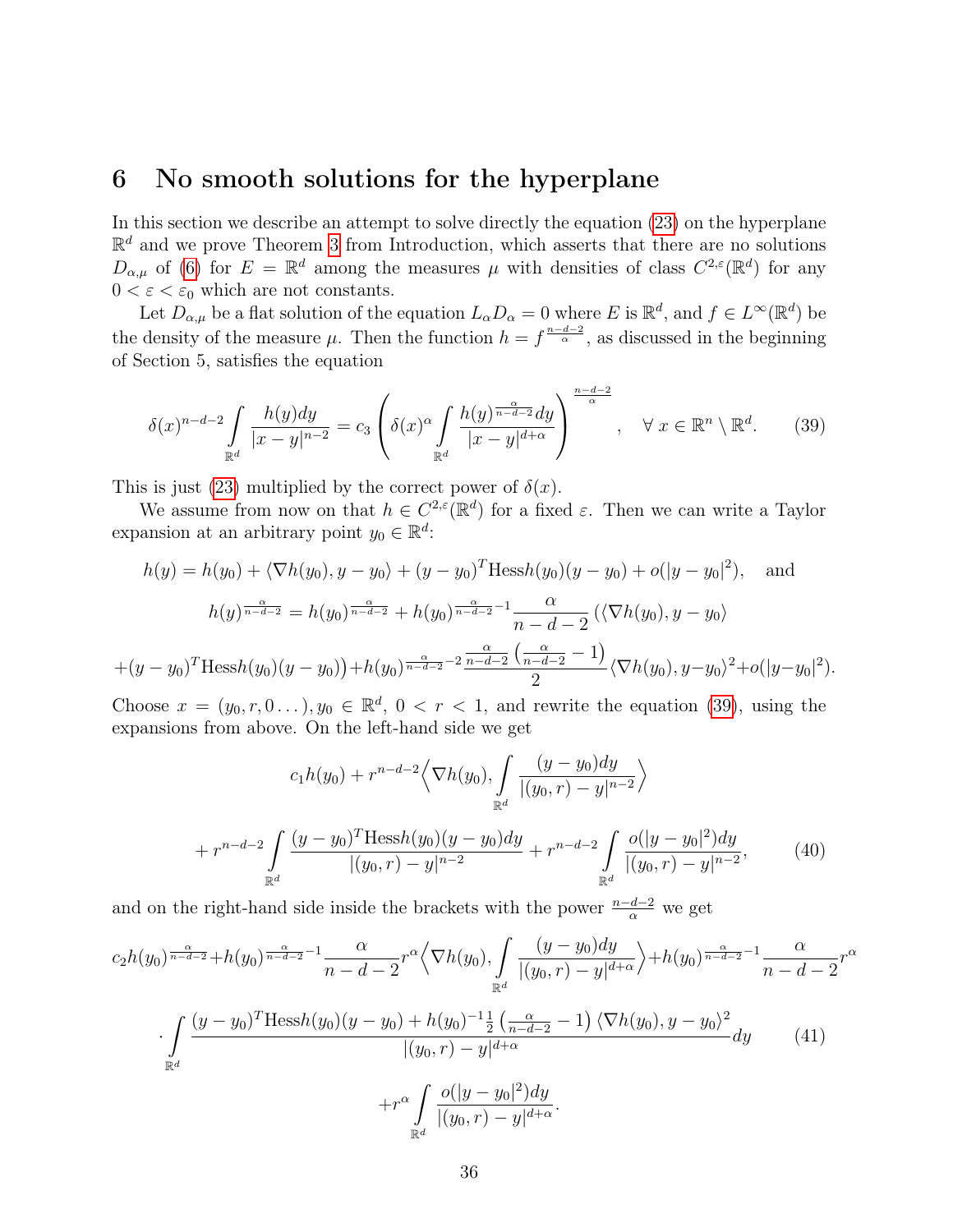Then we expand the right-hand side of [\(39\)](#page-35-1) using  $(c+u)^{\frac{n-d-2}{\alpha}} = c^{\frac{n-d-2}{\alpha}} + c^{\frac{n-d-2}{\alpha}-1}u + o(u)$ for small u with  $c = c_2 h(y_0)^{\frac{\alpha}{n-d-2}}$  and  $u = (41) - c_2 h(y_0)^{\frac{\alpha}{n-d-2}}$  $u = (41) - c_2 h(y_0)^{\frac{\alpha}{n-d-2}}$  $u = (41) - c_2 h(y_0)^{\frac{\alpha}{n-d-2}}$ . We know already from Subsection 5.1 that, because of the symmetries of the denominator,

<span id="page-36-0"></span>
$$
\int_{\mathbb{R}^d} \frac{(y-y_0)dy}{|(y_0,r)-y|^{n-2}} = \int_{\mathbb{R}^d} \frac{(y-y_0)dy}{|(y_0,r)-y|^{d+\alpha}} = 0,
$$

so the second term with  $\nabla h(y_0)$  both in [\(40\)](#page-35-3) and [\(41\)](#page-35-2) vanishes. Therefore the Taylor expansion of the right-hand side of [\(39\)](#page-35-1) simplifies to

$$
c_{1}h(y_{0})+c_{1}c_{2}^{-1}r^{\alpha} \cdot \int\limits_{\mathbb{R}^{d}}\frac{(y-y_{0})^{T}\text{Hess}h(y_{0})(y-y_{0})+h(y_{0})^{-1}\frac{1}{2}\left(\frac{\alpha}{n-d-2}-1\right)\langle \nabla h(y_{0}), y-y_{0}\rangle^{2}}{|(y_{0},r)-y|^{d+\alpha}}dy +r^{\alpha}\int\limits_{\mathbb{R}^{d}}\frac{o(|y-y_{0}|^{2})dy}{|(y_{0},r)-y|^{d+\alpha}}.
$$
\n(42)

Now we would like to treat [\(40\)](#page-35-3) and [\(42\)](#page-36-0) as functions of the parameter  $r$  to "get rid of" the terms with  $o(|y - y_0|^2)$ . Observe that the term with integral of a fraction with  $O(|y-y_0|^2)$  in the numerator in [\(40\)](#page-35-3) is of the order  $r^2$ , and the same is true for the term with integral of a fraction with  $O(|y - y_0|^2)$  in the numerator in [\(42\)](#page-36-0).

Next, with the assumption  $h \in C^{2,\epsilon}$  we can estimate the residues in [\(40\)](#page-35-3) and [\(42\)](#page-36-0) and say that  $|o(|y - y_0|^2)| \le C|y - y_0|^{2+\epsilon}$ , where C depends only on Hölder coefficients of second-order partial derivatives of  $h$ . Therefore we can bound the modulus of the last term in [\(40\)](#page-35-3) the following way:

$$
\left|r^{n-d-2}\int\limits_{\mathbb{R}^d}{\frac{o(|y - y_0|^2)dy}{|(y_0, r) - y|^{n-2}}}\right| \le Cr^{2+\varepsilon}\int\limits_{\mathbb{R}^d}{\frac{|y - y_0|^{2+\varepsilon}/r^{2+\varepsilon} }{(1 + |y - y_0|^2/r^2)^{(n-2)/2}}r^{-d}dy}.
$$

Assuming  $n - d > 4$ , the integral above is bounded and does not depend on r. So the  $o(|y-y_0|^2)$  term in [\(40\)](#page-35-3) is of the order  $r^{2+\epsilon}$ . The same is true about the  $o(|y-y_0|^2)$  term in  $(42)$ , since

$$
\left|r^\alpha\int\limits_{\mathbb{R}^d}\frac{o(|y-y_0|^2)dy}{|(y_0,r)-y|^{d+\alpha}}\right|\le Cr^{2+\varepsilon}\int\limits_{\mathbb{R}^d}\frac{|y-y_0|^{2+\varepsilon}/r^{2+\varepsilon}}{(1+|y-y_0|^2/r^2)^{(d+\alpha)/2}}r^{-d}dy,
$$

and the integral above is once again bounded and does not depend on  $r$ , if we assume that  $\alpha > 2 + \varepsilon_0$ . We divide [\(39\)](#page-35-1) by  $r^2$ , let r tend to zero, and get that then the r<sup>2</sup>-order terms should match. Thus we get the equation

$$
r^{n-d-2} \int_{\mathbb{R}^d} \frac{(y-y_0)^T \text{Hess}h(y_0)(y-y_0)dy}{|(y_0, r) - y|^{n-2}}
$$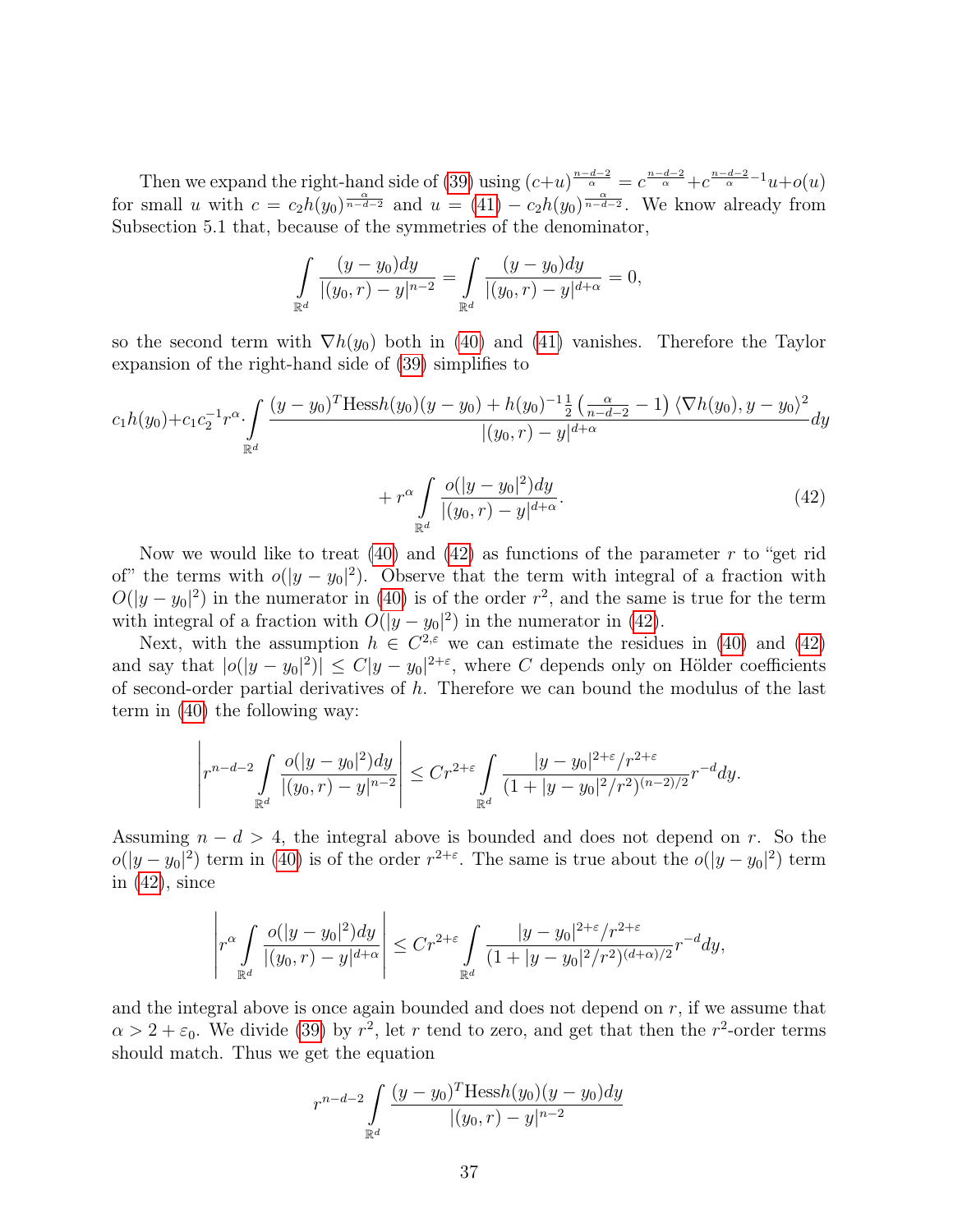$$
= \frac{c_1}{c_2} r^{\alpha} \int\limits_{\mathbb{R}^d} \frac{(y - y_0)^T \text{Hess}(y_0)(y - y_0) + h(y_0)^{-1} \frac{1}{2} \left(\frac{\alpha}{n - d - 2} - 1\right) \langle \nabla h(y_0), y - y_0 \rangle^2}{|(y_0, r) - y|^{d + \alpha}} dy.
$$

We get rid of all second-order derivatives with different indices because of the symmetries, and also of all the products of first-order derivatives with different indices as well. Passing to non-tangential limits will give us the following PDE equation for the function  $h$ :

<span id="page-37-0"></span>
$$
\tilde{c}_1 \Delta h = \frac{c_1}{c_2} \tilde{c}_2 \Delta h + \frac{1}{2} \frac{c_1}{c_2} \tilde{c}_2 \left( \frac{\alpha}{n - d - 2} - 1 \right) h^{-1} |\nabla h|^2 \quad \text{on } \mathbb{R}^d,
$$
\n(43)

where

$$
\tilde{c}_1 = V(\mathbb{S}^{d-1}) \int_0^{\infty} \frac{x^{d+1} dx}{(1+x^2)^{\frac{n-2}{2}}} = V(\mathbb{S}^{d-1}) \frac{1}{2} \frac{\Gamma(\frac{d+2}{2}) \Gamma(\frac{n-d-4}{2})}{\Gamma(\frac{n-2}{2})}, \text{ and}
$$

$$
\tilde{c}_2 = V(\mathbb{S}^{d-1}) \int_0^{\infty} \frac{x^{d+1} dx}{(1+x^2)^{\frac{d+\alpha}{2}}} = V(\mathbb{S}^{d-1}) \frac{1}{2} \frac{\Gamma(\frac{d+2}{2}) \Gamma(\frac{\alpha-2}{2})}{\Gamma(\frac{d+\alpha}{2})}.
$$

Recall that

$$
c_1 = V(\mathbb{S}^{d-1}) \frac{1}{2} \frac{\Gamma\left(\frac{d}{2}\right) \Gamma\left(\frac{n-d-2}{2}\right)}{\Gamma\left(\frac{n-2}{2}\right)} \quad \text{and} \quad c_2 = V(\mathbb{S}^{d-1}) \frac{1}{2} \frac{\Gamma\left(\frac{d}{2}\right) \Gamma\left(\frac{\alpha}{2}\right)}{\Gamma\left(\frac{d+\alpha}{2}\right)},
$$

so

$$
\frac{\tilde{c}_1}{\tilde{c}_2}\frac{c_2}{c_1} = \frac{\Gamma\left(\frac{n-d-4}{2}\right)\Gamma\left(\frac{\alpha}{2}\right)}{\Gamma\left(\frac{n-d-2}{2}\right)\Gamma\left(\frac{\alpha-2}{2}\right)} = \frac{\alpha-2}{n-d-4}.
$$

Therefore the equation [\(43\)](#page-37-0) is trivial when the parameter  $\alpha$  is "magic" and equal to  $n-d-2$ . Otherwise [\(43\)](#page-37-0) gives an equation of the form

<span id="page-37-1"></span>
$$
\Delta h = -Ch^{-1}|\nabla h|^2 \quad \text{on } \mathbb{R}^d,
$$
\n(44)

where the constant  $C$ , as one can see easily from [\(43\)](#page-37-0), is

$$
C = \frac{1}{2} \left( \frac{\alpha}{n - d - 2} - 1 \right) \frac{\frac{c_1}{c_2} \tilde{c}_2}{\frac{c_1}{c_2} \tilde{c}_2 - \tilde{c}_1} = \frac{1}{2} \left( \frac{\alpha}{n - d - 2} - 1 \right) \frac{1}{1 - \frac{\tilde{c}_1}{\tilde{c}_2} \frac{c_2}{c_1}}.
$$

Given the computation above, we have

$$
C = -\left(\frac{1}{2} - \frac{1}{n - d - 2}\right). \tag{45}
$$

We claim that we can find a change of variables that transforms the equation [\(44\)](#page-37-1) into the equation  $\Delta \cdot = 0$ . Indeed, take  $g = h^{\beta}, \beta \neq 0, 1$ , then

$$
\nabla g = \beta h^{\beta - 1} \nabla h, \quad \Delta g = \beta h^{\beta - 1} \Delta h + \beta (\beta - 1) h^{\beta - 2} |\nabla h|^2.
$$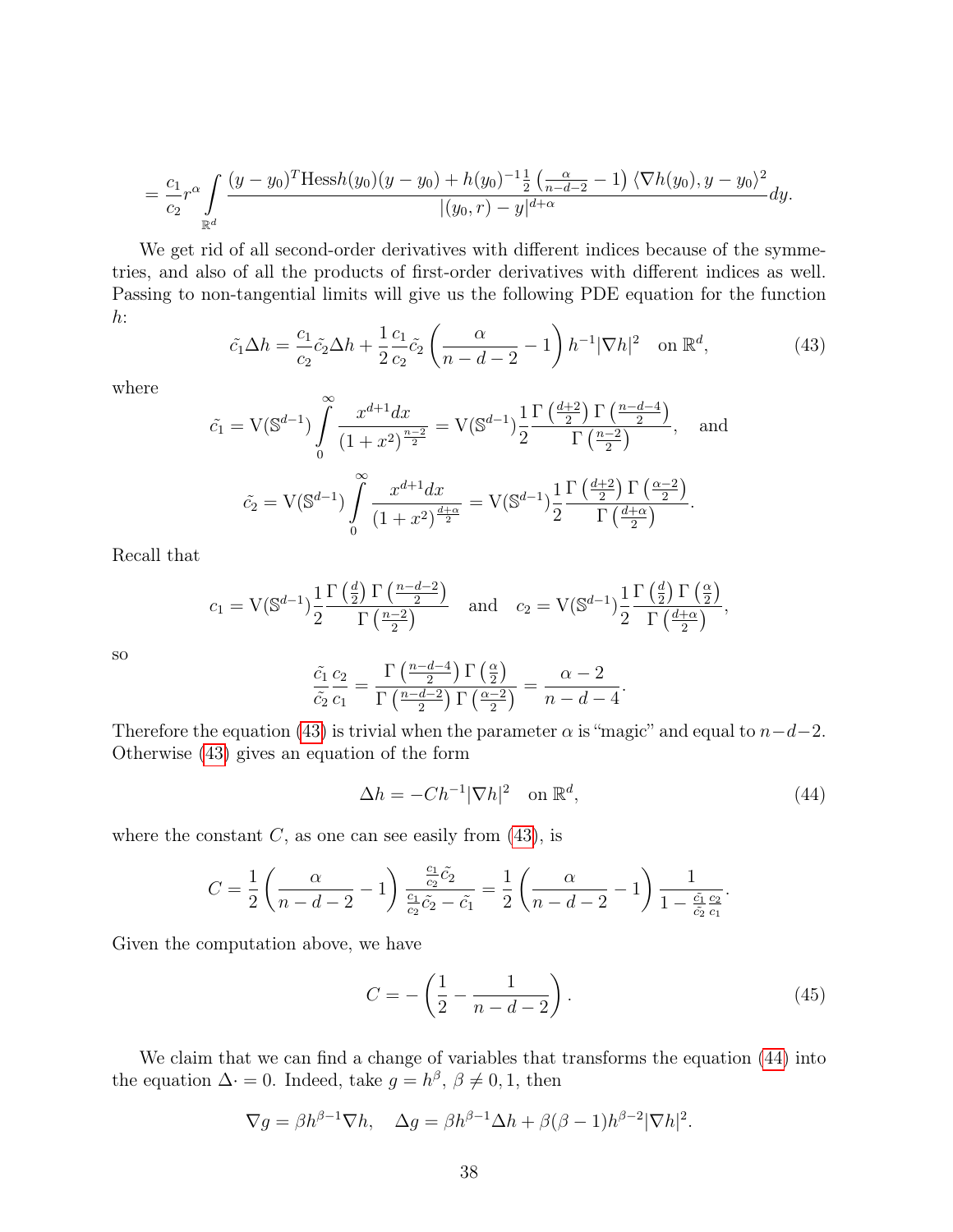Substituting this in  $(44)$ , we get that g is a solution of

$$
\Delta g = -\frac{|\nabla g|^2}{g} \left( \frac{C+1}{\beta} - 1 \right).
$$

So, if  $C \neq -1$ , we choose  $\beta = C + 1$  and we are done. Otherwise take  $g = \log h$ , then

$$
h = e^g, \quad \nabla g = h^{-1} \nabla h, \quad \Delta g = h^{-1} \Delta h - h^{-2} |\nabla h|^2.
$$

Substituting this in  $(44)$ , we get that g is a solution of

$$
\Delta g = -(C+1)|\nabla g|^2,
$$

and since  $C = -1$ , the function g is harmonic as we wanted.

So we have that some power of the function  $h$  or log  $h$  is a harmonic function  $g$  on the whole  $\mathbb{R}^d$ . Since h is the density of an Ahlfors-regular measure on  $\mathbb{R}^d$ , h is bounded and bounded away from zero. Thus  $q$  is in addition bounded and bounded below. So-called Liouville's theorem implies that  $g$  has to be a constant, therefore  $h$  is a constant as well.

Rem 4. In the end of this section we would like to comment on the regularity restrictions we posed on the density h of a measure  $\mu$  in Theorem [3](#page-5-2). Asking h to be in  $C^{2,\varepsilon}(\mathbb{R}^d)$  seems clumsy. But we cannot significantly release the restrictions, because in the core of the method we use lies the differential equation [\(44\)](#page-37-1). It looks like one cannot interpret this equation without some boundedness assumptions on its right-hand side.

One could still argue that, given the method with all the changes of variables we implemented to solve [\(44\)](#page-37-1), if in [\(39\)](#page-35-1) we considered  $h^{\beta}$  with some  $\beta$  instead of h, probably we could get a simpler equation, which requires less regularity assumptions. Indeed, this is clearly true from the proof given above: there is (for almost all values of the constant  $C$ ) a  $\beta$  such that, at the end of the day, we would get that  $h^{\beta}$  is a positive harmonic function, bounded and bounded away from zero. However, to get this equation we still need to use the Taylor expansion and to show that the terms in equations like [\(40\)](#page-35-3) and [\(41\)](#page-35-2) which correspond to small-o terms in the expansion can be neglected. This seems to be hard to do without the regularity assumption we asked for.

### References

- <span id="page-38-1"></span>[1] D.H. Armitage, S.J. Gardiner, "Classical potential theory", Springer Monographs in Mathematics, 2001.
- <span id="page-38-0"></span>[2] J. Azzam, J. Garnett, M. Mourgoglou, X. Tolsa, "Uniform rectifiability, elliptic measure, square functions, and  $\varepsilon$ -approximabitily via an ACF monotonicity formula", Int. Math. Res. Not. IMRN, 2021, [doi.org/10.1093/imrn/rnab095.](https://doi.org/10.1093/imrn/rnab095)